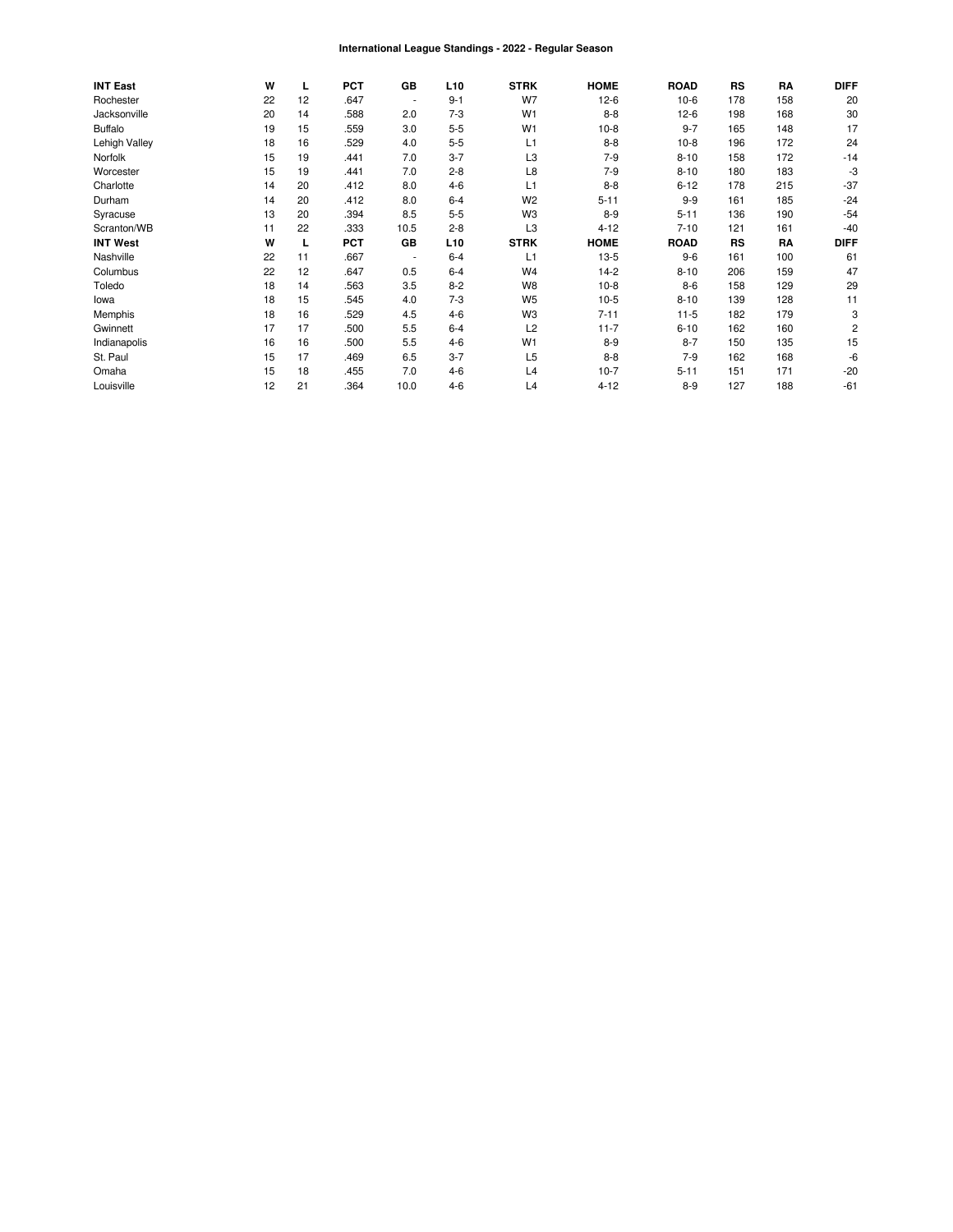#### **International Hitting Leaders - 2022 - Regular Season - Qualified Players**

|                | <b>AVG</b>                   |                   |                |                |                            | HR                       |              |                |                           | RBI                      |      |          |                         |               | <b>OBP</b> |            |
|----------------|------------------------------|-------------------|----------------|----------------|----------------------------|--------------------------|--------------|----------------|---------------------------|--------------------------|------|----------|-------------------------|---------------|------------|------------|
| #              | <b>AVG</b><br>Player<br>Team |                   |                |                | # Player                   | Team                     | HR           |                | # Player                  |                          | Team | RBI      | #                       | Player        | Team       | <b>OBP</b> |
| 1              | González, E                  | <b>JAX</b>        | .392           |                | 1 Gorman, N                | <b>MEM</b>               | 13           |                | 1 Hall, D                 | LHV                      |      | 38       | $\mathbf{1}$            | Sands, D      | LHV        | 476        |
| 2              | Leblanc, C                   | JAX               | .372           |                | 2 Hall, D                  | LHV                      | 12           |                | 2 Díaz, L                 | JAX                      |      | 30       | $\overline{\mathbf{c}}$ | Tolman, M     | COL        | .449       |
| 3              | García, L                    | <b>ROC</b>        | .358           |                | 3 Gonzalez, O              | COL                      | 9            |                | 2 Gonzalez, O             | COL                      |      | 30       | 3                       | Leblanc, C    | <b>JAX</b> | .442       |
| 4              | Aranda, J                    | <b>DUR</b>        | .343           |                | 3 Yepez, J                 | <b>MEM</b>               | 9            |                | 4 Leblanc, C              | <b>JAX</b>               |      | 27       | 4                       | Lavarnway, R  | <b>TOL</b> | .432       |
| 5              | Lavarnway, R                 | <b>TOL</b>        | .338           |                | 3 Young, J                 | <b>IOW</b>               | 9            |                | 4 Pasquantino, V          | OMA                      |      | 27       | 5                       | Lewis, R      | <b>STP</b> | .430       |
| 6              | Sands, D                     | LHV               | .333           |                | 6 Fitzgerald, R            | <b>WOR</b>               | 8            |                | 6 Valaika, P              | <b>GWN</b>               |      | 26       | 6                       | Sánchez, Y    | <b>WOR</b> | .427       |
| 7              | Lukes, N                     | <b>BUF</b>        | .328           | 6              | García, R                  | <b>IOW</b>               | 8            |                | 6 Yepez, J                | <b>MEM</b>               |      | 26       | 7                       | Warmoth, L    | <b>BUF</b> | .419       |
| 8              | Santana, C                   | LOU               | .326           |                | 6 Palka, D                 | <b>SYR</b>               | 8            |                | 8 García, L               | <b>ROC</b>               |      | 25       | 8                       | González, E   | JAX        | .417       |
| 9              | Shewmake, B                  | <b>GWN</b>        | .320           | 6              | Pasquantino, V             | OMA                      | 8            | 9              |                           | 4 tied                   |      | 24       | 9                       | García, L     | <b>ROC</b> | .415       |
|                | 10 Tucker, P                 | <b>GWN</b>        | .318           |                | 6 Tromp, C                 | <b>GWN</b>               | 8            |                |                           |                          |      |          |                         | 10 García, R  | <b>IOW</b> | .408       |
|                | <b>SLG</b>                   |                   |                |                |                            | <b>OPS</b>               |              |                |                           | Н                        |      |          |                         |               | 2B         |            |
|                |                              |                   |                |                |                            |                          |              |                |                           |                          |      |          |                         |               |            |            |
| #              | Player                       | Team              | SLG            | #              | Player                     | Team                     | <b>OPS</b>   | #              | Player                    |                          | Team | н        |                         | # Player      | Team       | 2Β         |
| 1              | García, R                    | <b>IOW</b>        | .675           | 1              | García, R                  | <b>IOW</b>               | 1.083        | $\mathbf{1}$   | Aranda, J                 | <b>DUR</b>               |      | 46       | 1                       | Hall, D       | LHV        | 11         |
| $\overline{c}$ | Yepez, J                     | <b>MEM</b>        | .651           | 2              | Leblanc, C                 | <b>JAX</b>               | 1.070        | 2              | Gonzalez, O               | COL                      |      | 44       | $\mathbf{1}$            | Lewis, R      | <b>STP</b> | 11         |
| 3              | Hall, D                      | LHV               | .644           | 3              | García, L                  | <b>ROC</b>               | 1.057        | 3              | García, L                 | <b>ROC</b>               |      | 43       | 1                       | Noll, J       | <b>ROC</b> | 11         |
| 4              | Gorman, N                    | <b>MEM</b>        | .643           | 4              | Hall, D                    | LHV                      | 1.011        | 4              | Leblanc, C                | <b>JAX</b>               |      | 42       | 1                       | Short, Z      | <b>TOL</b> | 11         |
| 5              | García, L                    | <b>ROC</b>        | .642           | 5              | Lewis, R                   | <b>STP</b>               | .993         | 5              | Cedrola, L                | LOU                      |      | 40       | 5                       | Lester, J     | <b>TOL</b> | 10         |
| 6              | Leblanc, C                   | <b>JAX</b>        | .628           | 6              | Gorman, N                  | <b>MEM</b>               | .987         | 5              | Hall, D                   | LHV                      |      | 40       | 5                       | Lukes, N      | <b>BUF</b> | 10         |
| $\overline{7}$ | Fitzgerald, R                | <b>WOR</b>        | .609           | $\overline{7}$ | Tolman, M                  | COL                      | .976         | $\overline{7}$ | Clemens, K                | TOL                      |      | 39       | 5                       | Miranda, J    | <b>STP</b> | 10         |
| 8              | Quintana, L                  | <b>JAX</b>        | .592           | 8              | Yepez, J                   | <b>MEM</b>               | .974         | $\overline{7}$ | Lukes, N                  | <b>BUF</b>               |      | 39       | 8                       |               | 12 tied    | 9          |
| 9<br>10        | Young, J<br>Gonzalez, O      | <b>IOW</b><br>COL | .587<br>.586   | 9<br>10        | Fitzgerald, R<br>Zavala, S | <b>WOR</b><br><b>CLT</b> | .959<br>.957 | 7<br>10        | Meneses, J<br>González, E | <b>ROC</b><br><b>JAX</b> |      | 39<br>38 |                         |               |            |            |
|                |                              |                   |                |                |                            |                          |              |                |                           |                          |      |          |                         |               |            |            |
|                | 3B                           |                   |                |                |                            | BB                       |              |                |                           | XBH                      |      |          |                         |               | TB         |            |
|                | # Player                     | Team              | 3B             | #              | Player                     | Team                     | BB           |                | # Player                  | Team                     |      | XBH      | #                       | Player        | Team       | TВ         |
|                | 1 Clemens, K                 | <b>TOL</b>        | 4              | 1              | Andreoli, J                | LHV                      | 24           |                | 1 Hall, D                 | LHV                      |      | 23       | $\mathbf{1}$            | Hall, D       | LHV        | 87         |
|                | 1 García, L                  | <b>ROC</b>        | 4              | 1              | Bleday, J                  | <b>JAX</b>               | 24           |                | 2 Gonzalez, O             | COL                      |      | 18       | $\overline{c}$          | Gonzalez, O   | COL        | 82         |
| 1              | Martin, M                    | <b>IND</b>        | 4              | 1              | Short, Z                   | <b>TOL</b>               | 24           |                | 3 Clemens, K              | <b>TOL</b>               |      | 17       | 3                       | García, L     | <b>ROC</b> | 77         |
|                | 1 Vargas, I                  | <b>IOW</b>        | 4              | 4              | Sánchez, Y                 | <b>WOR</b>               | 23           |                | 3 Fitzgerald, R           | <b>WOR</b>               |      | 17       | 4                       | Clemens, K    | <b>TOL</b> | 74         |
|                | 5 Fitzgerald, R              | <b>WOR</b>        | 3              | 4              | Sands, D                   | LHV                      | 23           |                | 3 Martin, M               | <b>IND</b>               |      | 17       | 4                       | Gorman, N     | <b>MEM</b> | 74         |
|                | 5 Toffey, W                  | LHV               | 3              | 4              | Singleton, J               | <b>NAS</b>               | 23           |                | 3 Short, Z                | <b>TOL</b>               |      | 17       | 6                       | Leblanc, C    | JAX        | 71         |
| $\overline{7}$ | 12 tied                      |                   | $\overline{c}$ | 7              | Tolman, M                  | COL                      | 22           |                | 7 García, L               | <b>ROC</b>               |      | 16       | $\overline{7}$          | Aranda, J     | <b>DUR</b> | 69         |
|                |                              |                   |                | 8              | 4 tied                     |                          | 21           |                | 7 Gorman, N               | <b>MEM</b>               |      | 16       | 8                       | Fitzgerald, R | <b>WOR</b> | 67         |
|                |                              |                   |                |                |                            |                          |              |                | 7 Lester, J               | TOL                      |      | 16       | 9                       | Meneses, J    | <b>ROC</b> | 65         |
|                |                              |                   |                |                |                            |                          |              |                | 7 Pasquantino, V          | OMA                      |      | 16       | 10                      |               | 2 tied     | 62         |
|                | R                            |                   |                |                |                            | <b>SB</b>                |              |                |                           | $\mathsf{cs}$            |      |          |                         |               |            |            |
| #              | Player                       | Team              | R              | #              | Player                     | Team                     | SB           |                | # Player                  | Team                     |      | CS       |                         |               |            |            |
|                | 1 García, L                  | <b>ROC</b>        | 31             | $\mathbf{1}$   | Blanco, D                  | OMA                      | 12           |                | 1 Bruján, V               | <b>DUR</b>               |      | 5        |                         |               |            |            |
| 2              | Hall, D                      | LHV               | 26             | 1.             | Stevenson, A               | <b>ROC</b>               | 12           |                | 2 DeShields, D            | <b>GWN</b>               |      | 4        |                         |               |            |            |
|                | 3 Gorman, N                  | <b>MEM</b>        | 25             |                | 1 Taylor, S                | <b>BUF</b>               | 12           |                | 3 Bae, J                  | IND                      |      | 3        |                         |               |            |            |
| 3              | Remillard, Z                 | <b>CLT</b>        | 25             | 4              | Smith, M                   | <b>BUF</b>               | 11           |                | 3 Cruz, O                 | <b>IND</b>               |      | 3        |                         |               |            |            |
| 5              | Burdick, P                   | <b>JAX</b>        | 24             | 5              | Bae, J                     | <b>IND</b>               | 9            |                | 3 Miller, B               | <b>JAX</b>               |      | 3        |                         |               |            |            |
| 5              | Downs, J                     | <b>WOR</b>        | 24             | 5              | Córdoba, A                 | LOU                      | 9            |                | 3 Palacios, J             | 2 Teams                  |      | 3        |                         |               |            |            |
|                | 5 Fermin, J                  | COL               | 24             | 5              | Duran, J                   | <b>WOR</b>               | 9            |                | 3 Robson, J               | TOL                      |      | 3        |                         |               |            |            |

8 20 tied 2

[Duran,](https://research.mlb.com/players/680776/stats#orgId=117) J<br>
15 Florial, E<br>
19 18 tied 18 18 [Florial,](https://research.mlb.com/players/664314/stats#orgId=117) E [SWB](https://research.mlb.com/teams/531/stats#timeframe=2022)<br>9 8 tied 8 tied

4 tied 23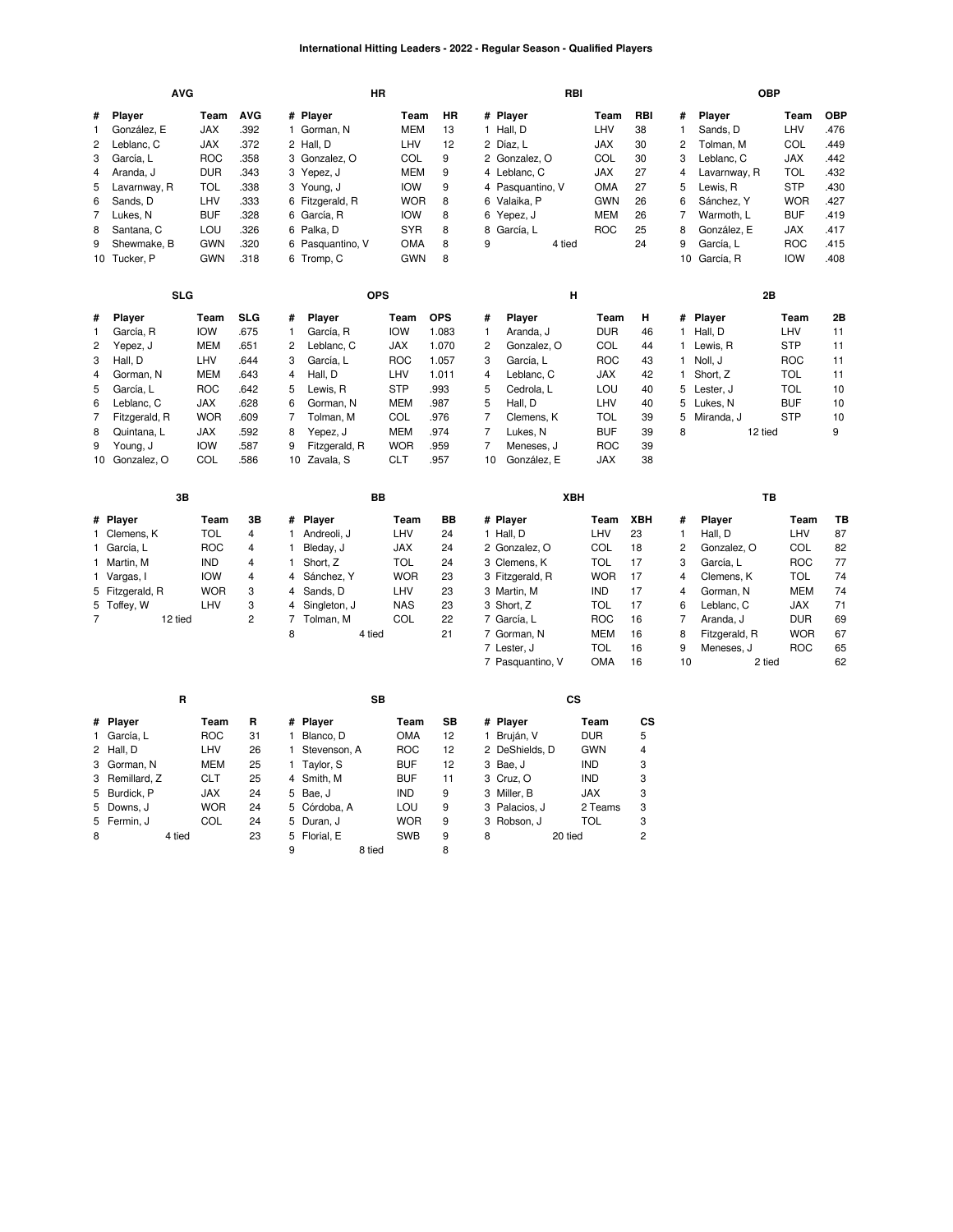# **International Pitching Leaders - 2022 - Regular Season - Qualified Players**

| <b>ERA</b> |                |            |            |   |              | W          |            |   |    | <b>SO</b>      |            |           |   |             | GS      |            |                |
|------------|----------------|------------|------------|---|--------------|------------|------------|---|----|----------------|------------|-----------|---|-------------|---------|------------|----------------|
| #          | Player         | Team       | <b>ERA</b> |   | # Player     |            | Team       | W | #  | Player         | Team       | <b>SO</b> | # | Player      | Team    |            | GS             |
| 1          | Kilian, C      | <b>IOW</b> | 1.57       |   | Alexander, J |            | <b>NAS</b> | 4 |    | Liberatore, M  | <b>MEM</b> | 46        |   |             | 21 tied |            | 7              |
| 2          | Ashcraft, G    | LOU        | 1.63       |   | Appel, M     |            | LHV        | 4 |    | Rodriguez, G   | <b>NOR</b> | 46        |   |             |         |            |                |
| 3          | Small, E       | <b>NAS</b> | 1.95       |   | 1 Hart, K    |            | <b>WOR</b> | 4 |    | Small, E       | <b>NAS</b> | 46        |   |             |         |            |                |
| 4          | Swarmer, M     | <b>IOW</b> | 2.17       | 4 |              | 16 tied    |            | 3 | 4  | Meyer, M       | JAX        | 43        |   |             |         |            |                |
| 5          | Lindblom, J    | <b>NAS</b> | 2.43       |   |              |            |            |   | 5  | Thompson, Z    | <b>MEM</b> | 42        |   |             |         |            |                |
| 6          | Wesneski, H    | <b>SWB</b> | 2.48       |   |              |            |            |   | 6  | Krook, M       | <b>SWB</b> | 41        |   |             |         |            |                |
| 7          | Battenfield, P | COL        | 2.54       |   |              |            |            |   |    | Toussaint, T   | <b>GWN</b> | 38        |   |             |         |            |                |
| 8          | Alexander, J   | <b>NAS</b> | 2.73       |   |              |            |            |   | 8  | Allgeyer, N    | <b>BUF</b> | 37        |   |             |         |            |                |
| 9          | Lawrence, C    | <b>BUF</b> | 2.86       |   |              |            |            |   | 9  | Pannone, T     | <b>WOR</b> | 35        |   |             |         |            |                |
|            | 10 Seabold, C  | <b>WOR</b> | 2.93       |   |              |            |            |   | 10 | 2 tied         |            | 34        |   |             |         |            |                |
|            | cc             |            |            |   |              | <b>SHO</b> |            |   |    | G              |            |           |   |             | SV      |            |                |
|            | # Player       | Team       | CG         |   | # Player     | Team       | <b>SHO</b> |   |    | # Player       | Team       | G         | # | Player      |         | Team       | SV             |
|            | 1 Lawrence, C  | <b>BUF</b> |            |   |              |            |            |   |    | 1 Clippard, T  | <b>ROC</b> | 15        |   | Cruz, F     |         | LOU        | 6              |
|            | 1 Sulser, B    | IND        | 1          |   |              |            |            |   |    | 2 Baldonado, A | <b>ROC</b> | 14        | 1 | Walsh, J    |         | <b>MEM</b> | 6              |
|            |                |            |            |   |              |            |            |   |    | 2 Cuas, J      | <b>OMA</b> | 14        | 3 | Knight, D   |         | <b>DUR</b> | 5              |
|            |                |            |            |   |              |            |            |   |    | 2 Fernández, J | <b>MEM</b> | 14        | 4 | Gage, M     |         | <b>BUF</b> | 4              |
|            |                |            |            |   |              |            |            |   |    | 2 Weems, J     | <b>ROC</b> | 14        | 4 | Law, D      |         | <b>TOL</b> | 4              |
|            |                |            |            |   |              |            |            |   | 6  | 9 tied         |            | 13        | 4 | Uvila, C    |         | <b>NOR</b> | 4              |
|            |                |            |            |   |              |            |            |   |    |                |            |           | 4 | Vespi, N    |         | <b>NOR</b> | 4              |
|            |                |            |            |   |              |            |            |   |    |                |            |           | 4 | Vizcaíno, A |         | <b>OMA</b> | 4              |
|            |                |            |            |   |              |            |            |   |    |                |            |           | 4 | Weems, J    |         | <b>ROC</b> | $\overline{4}$ |

| IP               |  |            |      |    | <b>AVG</b>    |            |            |    | <b>WHIP</b>   |            |             |               | <b>WPCT</b> |             |
|------------------|--|------------|------|----|---------------|------------|------------|----|---------------|------------|-------------|---------------|-------------|-------------|
| # Player         |  | Team       | ΙP   | #  | <b>Plaver</b> | Team       | <b>AVG</b> | #  | <b>Plaver</b> | Team       | <b>WHIP</b> | # Plaver      | Team        | <b>WPCT</b> |
| 1 Liberatore, M  |  | <b>MEM</b> | 40.0 |    | Small, E      | <b>NAS</b> | .149       |    | Wesneski, H   | <b>SWB</b> | 0.86        | Benjamin, W   | <b>CLT</b>  | 1.000       |
| 2 Battenfield, P |  | COL        | 39.0 | 2  | Swarmer, M    | <b>IOW</b> | .175       | 2  | Lawrence, C   | <b>BUF</b> | 0.92        | Heasley, J    | <b>OMA</b>  | 000.1       |
| 3 Meyer, M       |  | <b>JAX</b> | 36.1 | 3  | Wesneski, H   | <b>SWB</b> | .184       | 3  | Heasley, J    | OMA        | 0.95        | Kilian. C     | <b>IOW</b>  | 1.000       |
| 4 Wynne, R       |  | LOU        | 36.0 | 4  | Mever, M      | <b>JAX</b> | .187       | 4  | Lindblom. J   | <b>NAS</b> | 0.96        | Mariot. M     | LHV         | 1.000       |
| 5 Cox, A         |  | OMA        | 34.2 | 5  | Lindblom. J   | <b>NAS</b> | .194       | 5. | Mever, M      | <b>JAX</b> | 0.96        | Swarmer, M    | <b>IOW</b>  | 000.1       |
| 5 Pannone, T     |  | <b>WOR</b> | 34.2 | 6  | Rodriguez, G  | <b>NOR</b> | .196       | 6. | Thompson, Z   | <b>MEM</b> | 0.98        | Thompson, Z   | <b>MEM</b>  | 000.        |
| 7 Boushley, C    |  | <b>NAS</b> | 33.2 |    | Heasley, J    | <b>OMA</b> | .198       |    | Rodriguez. G  | <b>NOR</b> | 1.00        | 1 Tullv. T    | COL         | 1.000       |
| 7 Kent. M        |  | <b>JAX</b> | 33.2 | 8  | Thompson, Z   | <b>MEM</b> | .203       |    | Swarmer, M    | <b>IOW</b> | 1.00        | 8 Lawrence, C | <b>BUF</b>  | .750        |
| 7 Mariot, M      |  | LHV        | 33.2 | 9  | Seabold, C    | <b>WOR</b> | .204       | 9  | Seabold, C    | <b>WOR</b> | 1.04        | 8 Seabold, C  | <b>WOR</b>  | .750        |
| 7 Tetreault, J   |  | <b>ROC</b> | 33.2 | 10 | Lawrence, C   | <b>BUF</b> | .206       | 10 | Tully, T      | COL        | 1.11        | 8 Small, E    | <b>NAS</b>  | .750        |

10 8 tied 3

## **Triple-A Team Hitting - 2022 - Regular Season**

| Team                             | League     | AVG G                          | AВ                  | R | н |  |              |    | TB 2B 3B HR RBI BB IBB SO SB CS |     |         |    |       | <b>OBP</b> |      | SLG OPS SAC SF |          |       | HBP | <b>GIDP</b> | LOB |
|----------------------------------|------------|--------------------------------|---------------------|---|---|--|--------------|----|---------------------------------|-----|---------|----|-------|------------|------|----------------|----------|-------|-----|-------------|-----|
| Oklahoma City Dodgers            | <b>PCL</b> | .283 34 1159 236 328 553 56 17 |                     |   |   |  |              | 45 | 224 174                         |     | 278     |    | 17 10 | .381       | .477 | .858           |          | 2, 14 | 18  | 22          | 261 |
| Albuquerque Isotopes             | <b>PCL</b> | 282 34 1177 215 332 560 61 13  |                     |   |   |  |              |    | 47 199 133                      |     | 0.289   | 22 | 4     | .362       | .476 | .838           | 1        | 13    | 22  | 25          | 252 |
| <b>Round Rock Express</b>        | <b>PCL</b> | .280 34 1186 208 332 561 62 13 |                     |   |   |  |              |    | 47 193 112                      |     | 0.314   | 37 | 10    | .349       | .473 | .822           | 1        | 5     | 16  | 30          | 225 |
| Salt Lake Bees                   | <b>PCL</b> | .275 34 1139 208 313 501 56    |                     |   |   |  | 9            | 38 | 191 132                         |     | 1 250   | 31 | 12    | .355       | .440 | .795           | 2        | -14   | 18  | 31          | 229 |
| Jacksonville Jumbo Shrimp        | INT        | .271 34 1179 198 320 540 67    |                     |   |   |  | -6           | 47 | 188                             | 130 | 0.310   | 20 | 8     | .352       | .458 | .810           |          | 10    | 23  | 29          | 250 |
| <b>Rochester Red Wings</b>       | INT        | .269 34 1162 178 313 494 63 11 |                     |   |   |  |              | 32 | 166 114                         |     | 5 292   | 41 | 5     | .341       | .425 | .766           | 2        | 9     | 17  | 17          | 263 |
| <b>Gwinnett Stripers</b>         | INT        | .265 34 1145 162 303 479 66    |                     |   |   |  | 4            |    | 34 148 112                      |     | 1 272   | 28 | 9     | .332       | .418 | .750           | 1.       | -17   | 12  | 27          | 232 |
| Reno Aces                        | <b>PCL</b> | 264 34 1163 191 307 514 62     |                     |   |   |  | 8            | 43 | 182 147                         |     | 1 274   | 46 | 14    | .351       | .442 | .793           | 1.       | 11    | 14  | 24          | 255 |
| Sacramento River Cats            | <b>PCL</b> | .261 34 1181 195 308 516 57    |                     |   |   |  | 8            | 45 | 191 149                         |     | 2 341   | 29 | 9     | .351       | .437 | .788           | 2        | 7     | 18  | 20          | 261 |
| El Paso Chihuahuas               | <b>PCL</b> | .258 34 1158 202 299 509 58    |                     |   |   |  | 4            | 48 | 187                             | 158 | 308     | 18 | 10    | .350       | .440 | .790           | 3        | 13    | 12  | 20          | 246 |
| <b>Tacoma Rainiers</b>           | <b>PCL</b> | .256 34 1168 182 299 522 58    |                     |   |   |  | 6            |    | 51 176 139                      |     | 1 330   | 58 | 11    | .340       | .447 | .787           | 5        | 10    | 15  | 17          | 253 |
| <b>Buffalo Bisons</b>            | INT        | .253 34 1093 165 277 389 52    |                     |   |   |  | 3            | 18 | 153 132                         |     | 1 269   | 50 | 9     | .344       | .356 | .700           | 1        | 9     | 23  | 18          | 256 |
| <b>Charlotte Knights</b>         | INT        | .253 34 1165 178 295 479 58    |                     |   |   |  | 3            | 40 | 167 121                         |     | 2 303   | 21 | 10    | .328       | .411 | .739           | 3        | 9     | 14  | 27          | 229 |
| Las Vegas Aviators               | <b>PCL</b> | .250 34 1130 168 283 444 55    |                     |   |   |  | 5            | 32 | 154 142                         |     | 0.321   | 25 |       | .345       | .393 | .738           | 3        | 5     | 24  | 16          | 263 |
| <b>Columbus Clippers</b>         | INT        | 250 34 1160 206 290 510 63     |                     |   |   |  | 5            | 49 | 193                             | 160 | 4 279   | 27 | 5     | .353       | .440 | .793           | 6        | 8     | 29  | 23          | 271 |
| Nashville Sounds                 | INT        | .250 33 1077 161 269 431 54    |                     |   |   |  | 6            |    | 32 152 142                      |     | 0.293   | 32 | 6     | .342       | .400 | .742           | 0        | 11    | 14  | 22          | 240 |
| Lehigh Valley IronPigs           | INT        | 247 34 1090 196 269 437 63     |                     |   |   |  | 6            |    | 31 171 173                      |     | 2 288   | 30 | 6     | .358       | .401 | .759           | 4        | 6     | 20  | 23          | 238 |
| Durham Bulls                     | INT        | .246 34 1136 161 280 457 60    |                     |   |   |  | 9            | 33 | 150 134                         |     | 0 360   | 34 | 15    | .329       | .402 | .731           | 1        |       | 10  | 19          | 235 |
| <b>Iowa Cubs</b>                 | INT        | .245 33 1093 139 268 427 52    |                     |   |   |  | 7            | 31 | 129 119                         |     | 3 3 0 5 | 32 | 8     | .323       | .391 | .714           | 2        | 13    | 12  | 13          | 241 |
| <b>Memphis Redbirds</b>          | INT        | .245 34 1131 182 277 505 45    |                     |   |   |  | 6            | 57 | 169 117                         |     | 0 307   | 31 | 5     | .323       | .447 | .770           | 0        | 9     | 17  | 24          | 202 |
| <b>Worcester Red Sox</b>         | INT        | .244 34 1087 180 265 474 53    |                     |   |   |  | 6            | 48 | 171 144                         |     | 2 3 2 6 | 26 | 9     | .338       | .436 | .774           | 0        | 10    | 15  | 14          | 223 |
| <b>Toledo Mud Hens</b>           | INT        | 241 32 1051 158 253 445 57     |                     |   |   |  | 9            | 39 | 150 123                         |     | 1 329   | 31 | 12    | .324       | .423 | .747           | 3        | 13    | 13  | 12          | 216 |
| Louisville Bats                  | INT        | .240 33 1122 127 269 408 46    |                     |   |   |  | <sup>0</sup> | 31 | 114 118                         |     | 0.277   | 23 | 9     | .319       | .364 | .683           | 1        | 5     | 15  | 26          | 246 |
| <b>Norfolk Tides</b>             | INT        | 239 34 1128 158 270 443 55     |                     |   |   |  | 5            | 36 | 145 148                         |     | 1 308   | 35 | 6     | .340       | .393 | .733           | 5        |       | 27  | 23          | 267 |
| Indianapolis Indians             | INT        | .236 32                        | 1035 150 244 394 53 |   |   |  | 11           | 25 | 135                             | 159 | 1 294   | 48 | 11    | .344       | .381 | .725           | 4        | 6     | 15  | 23          | 243 |
| St. Paul Saints                  | INT        | 234 32 1059 162 248 407 66     |                     |   |   |  | 6            | 27 | 146 150                         |     | 2 2 8 1 | 27 | 5     | .333       | .384 | .717           | 1        | 6     | 9   | 25          | 233 |
| <b>Sugar Land Space Cowboys</b>  | <b>PCL</b> | .234 34 1152 155 269 462 63    |                     |   |   |  | 11           | 36 | 141                             | 140 | 2 339   | 38 | 13    | .326       | .401 | .727           | $\Omega$ |       | 21  | 27          | 244 |
| Omaha Storm Chasers              | <b>INT</b> | .233 33                        | 1068 151 249 411 53 |   |   |  | 5            | 33 | 139 132                         |     | 0.291   | 40 | 6     | .325       | .385 | .710           | 4        | 11    | 19  | 22          | 231 |
| Scranton/Wilkes-Barre RailRiders | INT        | .216 33 1025 121 221 351 51    |                     |   |   |  | 2            | 25 | 108                             | 123 | 1 271   | 35 | 6     | .308       | .342 | .650           |          | 6     | 16  | 29          | 216 |
| <b>Syracuse Mets</b>             | INT        | 215 33 1018 136 219 371 37     |                     |   |   |  | 2            | 37 | 124 122                         |     | 0.303   | 29 | 11    | .307       | .364 | .671           | 3        | 6     | 16  | 32          | 189 |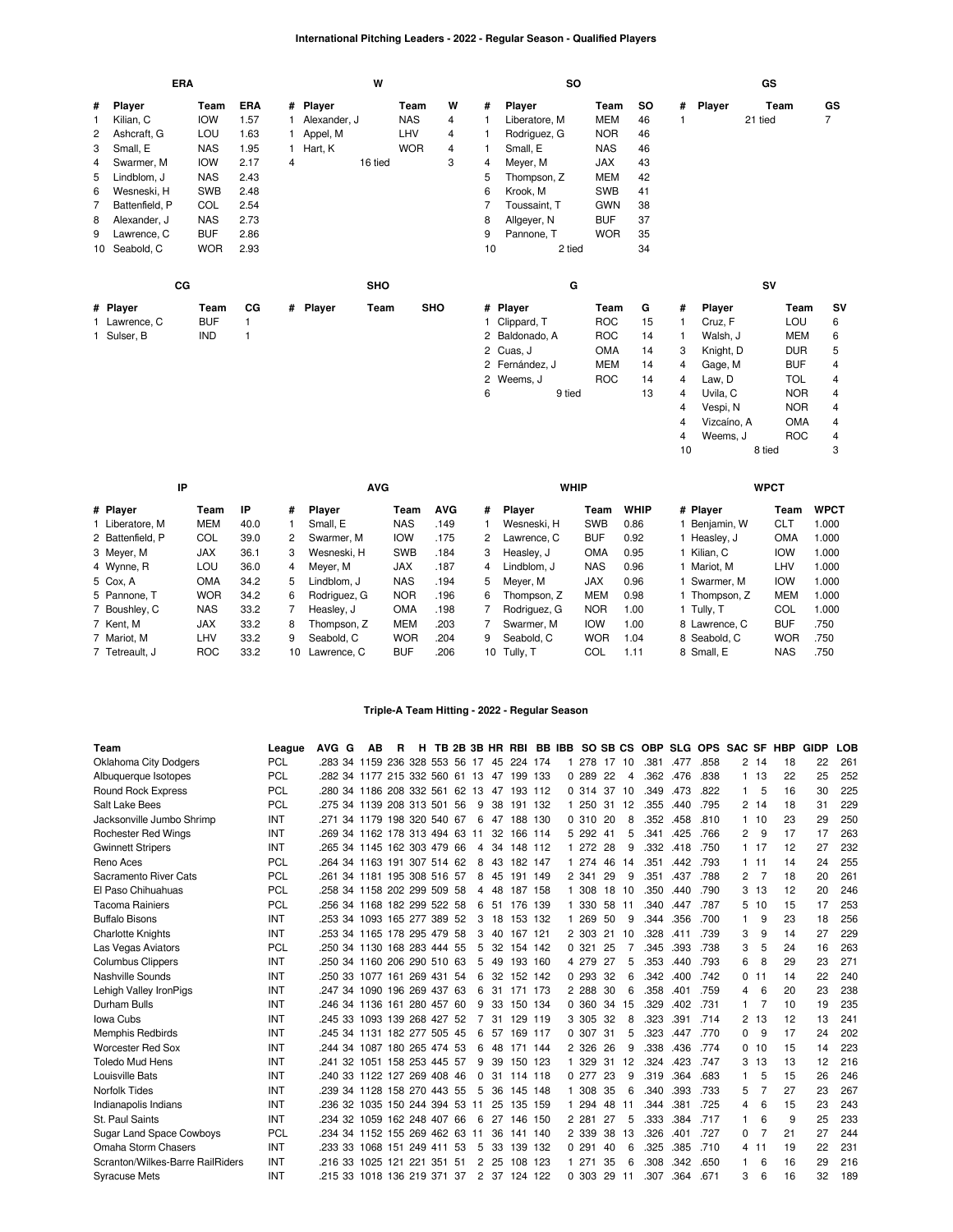## **Triple-A Team Pitching - 2022 - Regular Season**

| Team                                 | League W L ERA G GS CG SHO GF HLD SV SVO |                  |                |       |       |                |                                | -IP<br>H. |  |                                | R ER HR HB BB IBB SO WP BK WHIP AVG GO/AO GIDP TBF |    |          |           |      |      |              | AB |
|--------------------------------------|------------------------------------------|------------------|----------------|-------|-------|----------------|--------------------------------|-----------|--|--------------------------------|----------------------------------------------------|----|----------|-----------|------|------|--------------|----|
| Nashville Sounds                     | INT                                      | 22 11 2.90 33 33 | $\Omega$       | 5 3 3 | 19 10 |                |                                |           |  | 13 289.0 222 100 93 19 16 130  | 0 300                                              | 16 | 3        | 1.22 .210 |      | 0.94 | 16 1211 1056 |    |
| Iowa Cubs                            | INT                                      | 18 15 3.52 33 33 | $\Omega$       | 1 33  | 10    | 8              |                                |           |  | 17 286.1 241 128 112 29 20 140 | 1 3 2 4                                            | 22 | 2        | 1.33 .224 |      | 1.10 | 24 1240 1074 |    |
| <b>Toledo Mud Hens</b>               | <b>INT</b>                               | 18 14 3.66 32 32 | $\Omega$       | 3 3 2 | 20    | 8              |                                |           |  | 14 283.0 234 129 115 29 10 125 | 2 2 8 1                                            | 20 | 4        | 1.27 .222 |      | 0.92 | 18 1201 1052 |    |
| Indianapolis Indians                 | INT                                      | 16 16 3.74 32 32 | -1             | 2 31  | 9     | 5              |                                |           |  | 15 277.0 220 135 115 35 16 124 | 1 2 8 7                                            | 24 | 3        | 1.24 .215 |      | 1.13 | 17 1174 1025 |    |
| <b>Columbus Clippers</b>             | INT                                      | 22 12 3.88 34 34 | $\mathbf 0$    | 3 3 4 | 19    | 9              |                                |           |  | 18 301.2 267 159 130 25 17 129 | 3 2 7 6                                            | 24 | 3        | 1.31      | .236 | 0.96 | 28 1285 1132 |    |
| Salt Lake Bees                       | <b>PCL</b>                               | 18 16 4.25 34 34 | $\overline{2}$ | 2 3 2 | 11    | 4              |                                |           |  | 12 290.0 267 153 137 28 17 113 | 0269                                               | 23 | 3        | 1.31 .242 |      | 0.91 | 23 1245 1105 |    |
| Sugar Land Space Cowboys             | <b>PCL</b>                               | 14 20 4.30 34 34 | $\Omega$       | 1 34  | 13    | 8              |                                |           |  | 11 301.2 282 165 144 34 17 160 | 3 3 4 5                                            | 15 | 4        | 1.47 244  |      | 0.93 | 14 1343 1155 |    |
| <b>Buffalo Bisons</b>                | INT                                      | 19 15 4.31 34 34 | -1             | 3 3 3 | 10 10 |                |                                |           |  | 13 283 2 250 148 136 38 19 124 | 2 2 8 2                                            | 13 | 1        | 1.32 .236 |      | 0.77 | 18 1212 1061 |    |
| <b>Gwinnett Stripers</b>             | INT                                      | 17 17 4.33 34 34 | $\Omega$       | 2 3 4 | 11    | 5              |                                |           |  | 10 299 1 276 160 144 35 20 109 | 0 3 6 2                                            | 15 | 2        | 1.29 .243 |      | 1.38 | 23 1275 1136 |    |
| <b>Rochester Red Wings</b>           | INT                                      | 22 12 4.41 34 34 | $\Omega$       | 4 3 4 | 15 11 |                |                                |           |  | 13 296.0 263 158 145 26 10 143 | 1 3 0 2                                            | 18 | 1        | 1.37      | .235 | 0.95 | 18 1282 1120 |    |
| Scranton/Wilkes-Barre RailRiders INT |                                          | 11 22 4.41 33 33 | $\Omega$       | 3 3 3 | 3     | 4              |                                |           |  | 9 275.1 246 161 135 31 22 142  | 4 3 1 6                                            | 23 | 1        | 1.41 .236 |      | 1.09 | 20 1224 1041 |    |
| <b>Oklahoma City Dodgers</b>         | <b>PCL</b>                               | 21 13 4.51 34 34 | -1             | 2 3 3 | 16    |                | 12 295.1 288 171 148 37 15 151 |           |  |                                | 0 3 2 3                                            | 22 |          | 1.49 .254 |      | 0.90 | 19 1317 1136 |    |
| Jacksonville Jumbo Shrimp            | INT                                      | 20 14 4.59 34 34 | $\Omega$       | 2 3 4 | 15    | 5              |                                |           |  | 15 301 2 288 168 154 42 12 122 | 2 3 0 4                                            | 18 | 4        | 1.36      | .251 | 1.14 | 26 1293 1147 |    |
| Las Vegas Aviators                   | <b>PCL</b>                               | 19 15 4.61 34 34 | $\Omega$       | 2 3 4 | 18    | 9              |                                |           |  | 15 297 0 290 171 152 40 20 135 | 1 2 7 4                                            | 14 | 3        | 1.43 .257 |      | 0.96 | 31 1297 1128 |    |
| <b>Norfolk Tides</b>                 | INT                                      | 15 19 4.69 34 34 | $\Omega$       | 1 34  | 13    | 9              |                                |           |  | 12 295 1 283 172 154 20 18 162 | 0 3 0 4                                            | 24 | 5        | 1.51 .252 |      | 0.83 | 26 1324 1122 |    |
| St. Paul Saints                      | INT                                      | 15 17 4.78 32 32 | $\Omega$       | 0.32  | 8     | 8              |                                |           |  | 12 278.2 274 168 148 32 18 142 | 4 2 9 5                                            | 28 | 2        | 1.49 .258 |      | 1.29 | 20 1234 1063 |    |
| Louisville Bats                      | INT                                      | 12 21 4.85 33 33 | $\Omega$       | 1 33  | 14    | 9              |                                |           |  | 16 293.0 291 188 158 36 16 166 | 0288                                               | 19 | 5        | 1.56 .256 |      | 1.13 | 18 1336 1135 |    |
| <b>Round Rock Express</b>            | <b>PCL</b>                               | 20 14 4.88 34 34 | $\Omega$       | 0.34  | 17 11 |                | 12 300.2 283 185 163 38        |           |  | 4 1 7 3                        | 1 3 0 7                                            | 23 | 6        | 1.52 .248 |      | 0.98 | 26 1339 1143 |    |
| Omaha Storm Chasers                  | INT                                      | 15 18 4.89 33 33 | $\Omega$       | 1 33  | 10    | <sub>9</sub>   |                                |           |  | 14 283.2 291 171 154 46 21 107 | 1 2 6 5                                            | 21 | 3        | 1.40 .260 |      | 1.15 | 18 1257 1118 |    |
| <b>Memphis Redbirds</b>              | <b>INT</b>                               | 18 16 4.98 34 34 | $\Omega$       | 2 34  | 13 11 |                |                                |           |  | 12 300.0 312 179 166 52 17 122 | 0 3 2 2                                            | 16 | 4        | 1.45 .269 |      | 1.11 | 28 1307 1158 |    |
| Durham Bulls                         | INT                                      | 14 20 5.06 34 34 | $\Omega$       | 0.34  | 12    | 6              |                                |           |  | 13 293.1 309 185 165 52 18 134 | 1 2 7 8                                            | 21 | 6        | 1.51      | .269 | 0.95 | 30 1316 1150 |    |
| <b>Worcester Red Sox</b>             | INT                                      | 15 19 5.07 34 34 | $\Omega$       | 0.34  | 11    | 5              |                                |           |  | 11 282.1 263 183 159 26 17 123 | 0 3 2 0                                            | 19 | 0        | 1.37 .244 |      | 1.00 | 17 1234 1080 |    |
| Lehigh Valley IronPigs               | INT                                      | 18 16 5.21 34 34 | $\Omega$       | 2 3 4 | 24    | $\overline{c}$ |                                |           |  | 7 287.0 283 172 166 33 25 164  | 3 2 7 4                                            | 26 | 4        | 1.56 .259 |      | 0.99 | 31 1287 1093 |    |
| <b>Syracuse Mets</b>                 | INT                                      | 13 20 5.36 33 33 | $\Omega$       | 3 3 3 | 9     | 8              |                                |           |  | 12 277.0 271 190 165 43 14 129 | 0288                                               | 18 | -1       | 1.44 .250 |      | 1.01 | 25 1237 1083 |    |
| El Paso Chihuahuas                   | <b>PCL</b>                               | 19 15 5.38 34 34 | $\Omega$       | 1 34  | 16    |                |                                |           |  | 16 299.1 302 198 179 45 11 145 | 0 3 2 0                                            | 21 | 4        | 1.49 .260 |      | 1.07 | 27 1326 1163 |    |
| <b>Charlotte Knights</b>             | INT                                      | 14 20 5.70 34 34 | $\Omega$       | 0.34  | 8     | 4              |                                |           |  | 11 300.0 315 215 190 56 10 136 | 1 2 9 0                                            | 20 | 3        | 1.50 .267 |      | 1.21 | 27 1333 1178 |    |
| Sacramento River Cats                | <b>PCL</b>                               | 17 17 5.87 34 34 | $\Omega$       | 2 3 4 | 6     |                |                                |           |  | 11 302.0 322 216 197 50 34 153 | 3 3 3 1                                            | 24 | 2        | 1.57 .270 |      | 0.96 | 24 1394 1194 |    |
| Reno Aces                            | PCL                                      | 16 18 6.06 34 34 | $\Omega$       | 1 34  | 15    | 8              |                                |           |  | 12 298 2 327 210 201 58 13 144 | 0 3 0 2                                            | 10 | 2        | 1.58 .276 |      | 0.93 | 21 1352 1186 |    |
| <b>Tacoma Rainiers</b>               | PCL                                      | 11 23 6.80 34 34 | $\Omega$       | 1 34  | 8     | 5              |                                |           |  | 10 295.1 351 243 223 40 25 135 | 0 2 7 2                                            | 20 | 2        | 1.65 .293 |      | 0.93 | 23 1372 1198 |    |
| Albuquerque Isotopes                 | <b>PCL</b>                               | 15 19 6.96 34 34 | $\Omega$       | 0.34  | 20    | 6              |                                |           |  | 10 291.0 358 248 225 62 22 117 | 1 3 0 1                                            | 13 | $\Omega$ | 1.63.297  |      | 1.24 | 24 1357 1205 |    |

# **Triple-A Team Fielding - 2022 - Regular Season**

| Team                             | League     | <b>PCT</b> | G  | GS | тс   | PO  | Α   | Е  | DP | ΤP       | PB             | <b>CWP</b> | SB | CS             |
|----------------------------------|------------|------------|----|----|------|-----|-----|----|----|----------|----------------|------------|----|----------------|
| Reno Aces                        | PCL        | .990       | 34 | 34 | 1201 | 896 | 293 | 12 | 23 | 0        | $\overline{c}$ | 10         | 47 | 5              |
| Nashville Sounds                 | INT        | .990       | 33 | 33 | 1151 | 867 | 272 | 12 | 19 | 0        | 6              | 16         | 26 | 12             |
| Lehigh Valley IronPigs           | INT        | .988       | 34 | 34 | 1175 | 861 | 300 | 14 | 38 | 0        | 3              | 26         | 39 | 9              |
| <b>Buffalo Bisons</b>            | INT        | .986       | 34 | 34 | 1122 | 851 | 255 | 16 | 22 | $\Omega$ | 3              | 13         | 28 | 15             |
| <b>Memphis Redbirds</b>          | INT        | .985       | 34 | 34 | 1231 | 901 | 311 | 19 | 34 | $\Omega$ | 3              | 16         | 31 | 11             |
| Salt Lake Bees                   | <b>PCL</b> | .984       | 34 | 34 | 1174 | 870 | 285 | 19 | 30 | 0        | 2              | 23         | 31 | $\overline{7}$ |
| <b>Toledo Mud Hens</b>           | INT        | .983       | 32 | 32 | 1144 | 849 | 276 | 19 | 22 | $\Omega$ | 2              | 20         | 23 | 3              |
| <b>Gwinnett Stripers</b>         | INT        | .983       | 34 | 34 | 1232 | 900 | 311 | 21 | 29 | 0        | 4              | 15         | 40 | 5              |
| St. Paul Saints                  | INT        | .983       | 32 | 32 | 1153 | 836 | 297 | 20 | 27 | $\Omega$ | 6              | 28         | 33 | 12             |
| Jacksonville Jumbo Shrimp        | INT        | .983       | 34 | 34 | 1265 | 905 | 338 | 22 | 34 | $\Omega$ | $\overline{c}$ | 18         | 27 | 8              |
| <b>Sugar Land Space Cowboys</b>  | <b>PCL</b> | .982       | 34 | 34 | 1200 | 905 | 273 | 22 | 17 | 0        | 6              | 15         | 30 | 10             |
| <b>Rochester Red Wings</b>       | INT        | .979       | 34 | 34 | 1212 | 888 | 298 | 26 | 22 | 0        | 3              | 18         | 28 | 10             |
| <b>Tacoma Rainiers</b>           | <b>PCL</b> | .978       | 34 | 34 | 1209 | 886 | 296 | 27 | 27 | $\Omega$ | 2              | 20         | 37 | 9              |
| Omaha Storm Chasers              | INT        | .976       | 33 | 33 | 1190 | 852 | 310 | 28 | 21 | $\Omega$ | 1              | 21         | 15 | 3              |
| Worcester Red Sox                | INT        | .976       | 34 | 34 | 1143 | 847 | 269 | 27 | 22 | $\Omega$ | 8              | 19         | 29 | 8              |
| El Paso Chihuahuas               | <b>PCL</b> | .976       | 34 | 34 | 1238 | 898 | 310 | 30 | 29 | 0        | 3              | 21         | 32 | 14             |
| <b>Charlotte Knights</b>         | INT        | .976       | 34 | 34 | 1269 | 900 | 338 | 31 | 29 | $\Omega$ | $\overline{c}$ | 20         | 16 | 5              |
| Durham Bulls                     | INT        | .975       | 34 | 34 | 1208 | 880 | 298 | 30 | 33 | 0        | 6              | 21         | 41 | 7              |
| Las Vegas Aviators               | <b>PCL</b> | .974       | 34 | 34 | 1234 | 891 | 311 | 32 | 34 | $\Omega$ | 3              | 14         | 24 | 12             |
| Iowa Cubs                        | INT        | .974       | 33 | 33 | 1170 | 859 | 280 | 31 | 29 | 0        | 5              | 22         | 45 | 8              |
| Indianapolis Indians             | INT        | .973       | 32 | 32 | 1149 | 831 | 287 | 31 | 22 | 0        | 3              | 24         | 29 | 6              |
| <b>Columbus Clippers</b>         | INT        | .973       | 34 | 34 | 1249 | 905 | 310 | 34 | 33 | $\Omega$ | 5              | 24         | 32 | 10             |
| <b>Oklahoma City Dodgers</b>     | <b>PCL</b> | .972       | 34 | 34 | 1190 | 886 | 271 | 33 | 24 | 0        | 5              | 22         | 32 | 11             |
| Albuquerque Isotopes             | <b>PCL</b> | .972       | 34 | 34 | 1214 | 873 | 307 | 34 | 29 | $\Omega$ | 2              | 13         | 19 | 12             |
| Scranton/Wilkes-Barre RailRiders | INT        | .971       | 33 | 33 | 1117 | 826 | 259 | 32 | 22 | 0        | 8              | 23         | 58 | 7              |
| Sacramento River Cats            | <b>PCL</b> | .971       | 34 | 34 | 1235 | 906 | 293 | 36 | 28 | 0        |                | 24         | 26 | 12             |
| Louisville Bats                  | INT        | .970       | 33 | 33 | 1213 | 879 | 298 | 36 | 21 | $\Omega$ | 3              | 19         | 44 | 10             |
| Norfolk Tides                    | INT        | .970       | 34 | 34 | 1188 | 886 | 266 | 36 | 27 | $\Omega$ | 4              | 24         | 27 | $\overline{7}$ |
| <b>Round Rock Express</b>        | <b>PCL</b> | .968       | 34 | 34 | 1237 | 903 | 295 | 39 | 30 | $\Omega$ | 5              | 23         | 43 | 8              |
| <b>Syracuse Mets</b>             | INT        | .964       | 33 | 33 | 1140 | 831 | 268 | 41 | 27 | O        | 4              | 18         | 29 | 5              |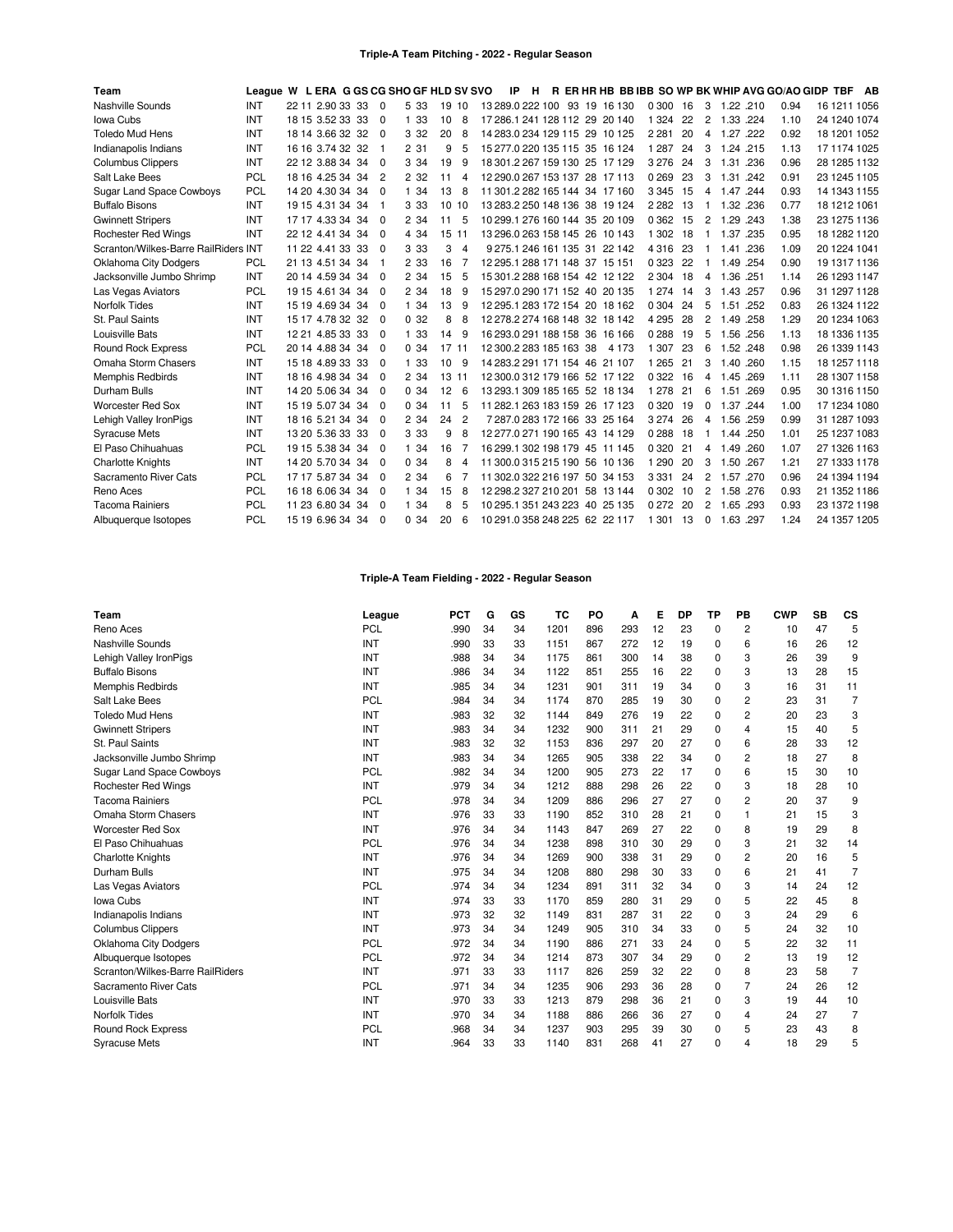| # Player            | Team B     |     | <b>AVG</b> | G              | AВ   | R   | н   | ΤВ  | 2B 3B        |          | HR       | RBI | <b>BBIBB</b>    |          |     | SO SBCS |               | OBP  | <b>SLG</b> | <b>OPS</b> |      |              |          | <b>PA SAC SF HBP GIDP</b> |                | E   |
|---------------------|------------|-----|------------|----------------|------|-----|-----|-----|--------------|----------|----------|-----|-----------------|----------|-----|---------|---------------|------|------------|------------|------|--------------|----------|---------------------------|----------------|-----|
| 45 Astudillo, W JAX |            | R   | .317       | 15             | 60   | 11  | 19  | 34  | 3            | 0        | 4        | 14  | 2               | 0        | 2   |         |               | .369 | .567       | .936       | 65   | $\Omega$     | 0        | 3                         |                | 2   |
| 10 Bleday, J        | <b>JAX</b> |     | .223       | 32             | 112  | 23  | 25  | 48  | 5            | $\Omega$ | 6        | 16  | 24              | 0        | 34  | 0       | $\Omega$      | .374 | .429       | .803       | 139  | 0            | 0        |                           |                |     |
| 6 Brigman, B        | JAX        | R   | .153       | -22            | 85   | 10  | 13  | 21  |              | - 0      | 2        | 11  | 5               | 0        | 26  |         | $\Omega$      | .200 | .247       | .447       | 90   | $\Omega$     | 0        |                           |                | 2   |
| 8 Burdick, P        | JAX        | R   | .215       | 29             | 107  | 24  | 23  | 47  | 5            | 2        | 5        | 13  | 19              | $\Omega$ | 38  | 5.      | $\mathcal{P}$ | .349 | .439       | .788       | 129  | $\Omega$     | 0        | 3                         | 2              |     |
| 11 Díaz, L          | JAX        |     | .275       | 31             | 120  | 21  | 33  | 60  | 9            | $\Omega$ | 6        | 30  | 16              | $\Omega$ | 37  | 0       | $\Omega$      | .359 | .500       | .859       | 142  | $\Omega$     | 4        | 2                         | 4              |     |
| 3 Dunand, J         | <b>JAX</b> | R   | .250       | 16             | 52   | 13  | 13  | 21  | 5            | $\Omega$ |          |     | 10 <sup>1</sup> | 0        | 18  | 2       | $\Omega$      | .385 | .404       | .789       | 65   | <sup>n</sup> |          | 2                         | $\overline{2}$ |     |
| 4 Fortes, N         | JAX        | - R | .267       | 22             | 86   | 10  | 23  | 35  |              | $\Omega$ | з        | 12  | 6.              | 0        | 16  |         | $\Omega$      | .326 | .407       | .733       | 95   | <sup>0</sup> |          |                           | 3              |     |
| 34 Gonzalez, N JAX  |            |     | .264       | 24             | 87   | 9   | 23  | 43  | 6            |          | 4        | 17  | 6               | $\Omega$ | 24  | 0       |               | .333 | .494       | .827       | 96   | $\Omega$     | 0        |                           | 3              |     |
| 2 Hairston, D JAX   |            | R.  | .313       | -5             | 16   | 3   | 5   |     | 2            | $\Omega$ | 0        |     |                 | $\Omega$ | 6   | 0       |               | .333 | .438       | .771       | 18   | 0            |          |                           |                |     |
| 12 Leblanc, C       | JAX        | -R  | .372       | 30             | 113  | 19  | 42  | 71  | 8            | $\Omega$ |          | 27  | 15              | $\Omega$ | 31  |         | $\Omega$      | .442 | .628       | 1.070      | 129  | <sup>0</sup> |          | O.                        | 3              |     |
| 9 Orr. J            | JAX        |     | .625       | $\overline{2}$ | 8    | 3   | 5   | 6   |              | $\Omega$ | $\Omega$ |     | 0               | $\Omega$ |     | O.      | $\Omega$      | .625 | .750       | 1.375      | 8    | $\Omega$     | $\Omega$ | 0                         | $\Omega$       |     |
| 32 Quintana, L      | JAX        | R   | .311       | 25             | 103  | 20  | 32  | 61  | 8            | $\Omega$ |          | 23  | 5.              | $\Omega$ | 14  | O.      | $\Omega$      | .363 | .592       | .955       | 113  | <sup>0</sup> |          |                           | 3              |     |
| 23 Sims. D          | <b>JAX</b> | R   | .206       | 10             | 34   | 5   |     | 12  | <sup>0</sup> |          |          | 2   | $\mathbf{2}$    | $\Omega$ | 18  |         | $\Omega$      | .270 | .353       | .623       | 38   |              | 0        |                           |                |     |
|                     | <b>JAX</b> |     | .271       | 34             | 1179 | 198 | 320 | 540 | 67           | 6        | 47       | 188 | 130             | 0        | 310 | 20      | 8             | .352 | .458       | .810       | 1343 |              | 10       | 23                        | 29             | -22 |
|                     | <b>OPP</b> |     | .251       | 34             | 1147 | 168 | 288 | 473 | 51           | 4        | 42       | 160 | 122             | 2        | 304 | 27      | 8             | .326 | .412       | .738       | 1293 | 0            | 12       | 12                        | 26             |     |

**Jacksonville Jumbo Shrimp Pitching - 2022 - Regular Season - Active Roster**

| # Player            | Team T     |   | w            |          | ERA   | G  |          |              |              | GS CG SHO GF HLD SV SVO |          |          |          | IP    | н   | R   | ER       | HR.          | HB           |     | <b>BB IBB</b> | SO. | <b>AVG</b> |              |          | WP BK GIDP     | TBF  |
|---------------------|------------|---|--------------|----------|-------|----|----------|--------------|--------------|-------------------------|----------|----------|----------|-------|-----|-----|----------|--------------|--------------|-----|---------------|-----|------------|--------------|----------|----------------|------|
| 27 Brazoban. H      | JAX        | R | 0            | 0        | 4.76  | 12 | $\Omega$ | $\Omega$     | 0            |                         | 2        | $\Omega$ | 2        | 17.0  | 17  | 9   | 9        | 3            | $\Omega$     | 8   | $\Omega$      | 19  | .274       | 3            |          |                | 72   |
| 26 Brigham, J       | <b>JAX</b> | R | 2            | 0        | 3.94  | 10 |          | $\Omega$     | 0            | 2                       | 2        | $\Omega$ | 0        | 16.0  | 16  |     |          | 3            | $\Omega$     | 5   | $\Omega$      | 20  | .267       |              | 0        | $\overline{2}$ | 66   |
| 29 Bugg, P          | <b>JAX</b> | R | <sup>0</sup> | 0        | 5.40  | 2  | 0        | 0            | <sup>0</sup> | $\Omega$                |          |          | 0        | 3.1   | 2   | 2   | 2        |              | <sup>0</sup> | 2   | $\Omega$      | 4   | .167       | O.           | - 0      | $\Omega$       | 14   |
| 25 Cabrera, E       | <b>JAX</b> | R |              |          | 2.00  | 2  |          | $\Omega$     | 0            | $\Omega$                |          |          | 0        | 9.0   | 5   | 2   | 2        | ŋ            | $\Omega$     | 5   | $\Omega$      | 8   | .156       |              |          | $\Omega$       | 37   |
| 21 Castano, D       | <b>JAX</b> |   |              |          | 6.55  | 3  | 2        | $\Omega$     | <sup>0</sup> | $\Omega$                |          |          | 0        | 11.0  | 15  | 9   | 8        | 5            |              | 3   |               | 15  | .319       |              |          |                | 51   |
| 20 Dayton, G        | <b>JAX</b> |   | 0            |          | 2.51  | 11 | O.       | $\Omega$     | 0            | 5                       |          |          | 2        | 14.1  | 10  | 6   | 4        |              | <sup>0</sup> | 5   |               | 22  | .189       |              |          | $\Omega$       | 59   |
| 17 Fishman, J       | <b>JAX</b> |   | 3            | 0        | 3.12  | 10 | 0        | 0            | 0            |                         |          |          |          | 17.1  | 12  | 6   | 6        |              | 3            | 6   |               | 17  | .197       |              |          | 3              | 70   |
| 39 Garcia, R        | <b>JAX</b> |   |              |          | 2.45  | 9  | $\Omega$ | 0            | 0            |                         | 0        |          | 3        | 11.0  | 8   | 4   | 3        | 0            | <sup>0</sup> |     |               | 10  | .211       | 0            | 0        |                | 46   |
| Hoeing, B           | <b>JAX</b> | R | 2            | $\Omega$ | 4.15  | 2  | 2        | 0            | <sup>0</sup> | $\Omega$                | 0        | 0        | $\Omega$ | 13.0  | 9   | 6   | 6        | 4            | $\Omega$     | 6   | $\Omega$      | 10  | .205       | 0            |          | $\overline{c}$ | 50   |
| 31 Kent, M          | <b>JAX</b> |   |              | 2        | 4.01  |    | 5.       | $\Omega$     | 0            | $\Omega$                | $\Omega$ | $\Omega$ | $\Omega$ | 33.2  | 39  | 17  | 15       |              |              | 5   | $\Omega$      | 18  | .291       | $^{\circ}$   | $\Omega$ | 6              | 142  |
| 1 Meyer, M          | <b>JAX</b> | R | 2            |          | 2.97  |    |          | $\Omega$     | <sup>0</sup> | $\Omega$                | $\Omega$ | $\Omega$ | $\Omega$ | 36.1  | 25  | 13  | 12       | З            | 2            | 10  | $\Omega$      | 43  | .187       | 3            | $\Omega$ | 2              | 146  |
| 7 Mitchell, B       | <b>JAX</b> | R |              |          | 10.38 |    | 3        | $\Omega$     | <sup>0</sup> | $\Omega$                | 0        | $\Omega$ | 0        | 17.1  | 32  | 21  | 20       | 4            |              | 9   | $\Omega$      | 15  | .390       | 3            | $\Omega$ |                | 93   |
| 38 Pop, Z           | <b>JAX</b> | R | 0            |          | 0.00  | 10 | 0        | $\Omega$     | 0            | $\Omega$                | 3        | $\Omega$ | 2        | 12.2  | 13  | 2   | $\Omega$ | <sup>0</sup> | $\Omega$     | 5   | $\Omega$      | 13  | 277        |              |          | 2              | 52   |
| 28 Yacabonis, J JAX |            | R | 2            | 2        | 3.95  | 11 | 0        | 0            | 0            |                         | 2        |          | 2        | 13.2  | 11  |     | 6        |              | $\Omega$     | 4   |               | 16  | .220       | <sup>0</sup> | $\Omega$ | $\Omega$       | 54   |
|                     | <b>JAX</b> |   | 20           | 14       | 4.59  | 34 | 34       | $\mathbf{0}$ | 2            | 34                      | 15       | 5        | 15       | 301.2 | 288 | 168 | 154      | 42           | 12           | 122 | $\mathbf{2}$  | 304 | .251       | 18           | 4        | 26             | 1293 |
|                     | <b>OPP</b> |   | 14           | 20       | 5.37  | 34 | 34       | 0            | 0            | 34                      | 5        | 4        | 6        | 300.0 | 320 | 198 | 179      | 47           | 23           | 130 | 0             | 310 | .271       | 24           | 5        | 29             | 1343 |

**Jacksonville Jumbo Shrimp Hitting - 2022 - Regular Season - Active Roster - Vs Left**

| # Player        | Team       | в | <b>AVG</b> | G  | AB R | н   | ΤВ  | 2В | 3В       | HR       | <b>RBI</b> | BB.          | IBB          | SO SB CS | <b>OBP</b> | <b>SLG</b> | <b>OPS</b> | PA  |          |          | SAC SF HBP   | <b>GIDP</b> |
|-----------------|------------|---|------------|----|------|-----|-----|----|----------|----------|------------|--------------|--------------|----------|------------|------------|------------|-----|----------|----------|--------------|-------------|
| 45 Astudillo, W | JAX        | R | .368       | 9  | 19   |     | 13  | 0  | $\Omega$ | 2        | 8          | 0            | $\mathbf{0}$ |          | .368       | .684       | .052       | 19  | 0        | 0        | 0            | $\Omega$    |
| 10 Bleday, J    | <b>JAX</b> |   | .282       | 20 | 39   | 11  | 19  | 2  | $\Omega$ | 2        | 9          | 6            | $\Omega$     | 8        | .391       | .487       | .878       | 46  | 0        | $\Omega$ |              |             |
| 6 Brigman, B    | JAX        | R | .179       | 13 | 28   | 5   |     | 2  | $\Omega$ | 0        | 2          | 2            |              | 8        | .233       | .250       | .483       | 30  | 0        | $\Omega$ |              |             |
| 8 Burdick, P    | <b>JAX</b> | R | .293       | 19 | 41   | 12  | 24  | 4  |          | 2        | 8          | 5            | $\Omega$     | 14       | .383       | .585       | .968       | 47  | 0        | 0        |              | $\Omega$    |
| 11 Díaz, L      | <b>JAX</b> |   | .278       | 19 | 36   | 10  | 13  | 3  | $\Omega$ | $\Omega$ | 9          | 3            | $\Omega$     | 15       | .357       | .361       | .718       | 42  | 0        |          | 2            |             |
| 3 Dunand, J     | <b>JAX</b> | R | .200       | 9  | 15   | 3   | 4   |    |          | 0        | 2          | 3            |              | 6        | .316       | .267       | .583       | 19  | 0        |          |              |             |
| 4 Fortes, N     | JAX        | R | .267       | 15 | 30   | 8   | 8   | 0  | $\Omega$ | $\Omega$ | 2          | 4            | $\Omega$     | 6        | .343       | .267       | .610       | 35  | 0        |          | 0            |             |
| 34 Gonzalez, N  | <b>JAX</b> |   | .214       | 12 | 28   | 6   | 13  |    | $\Omega$ | 2        | 4          | <sup>n</sup> |              | 9        | .241       | .464       | .705       | 29  | 0        | $\Omega$ |              |             |
| 2 Hairston, D   | JAX        | R | .429       | 3  |      | 3   | 3   | 0  | 0        |          |            |              |              | 2        | .375       | .429       | .804       | 8   | 0        |          |              |             |
| 12 Leblanc, C   | <b>JAX</b> | R | .286       | 21 | 42   | 12  | 20  | 2  | $\Omega$ | 2        | 6          | 4            | $\Omega$     | 15       | .348       | .476       | .824       | 46  | $\Omega$ | $\Omega$ | $\Omega$     |             |
| 32 Quintana, L  | <b>JAX</b> | R | .313       | 16 | 32   | 10  | 16  | 3  | $\Omega$ |          | 6          | <sup>n</sup> | $\Omega$     | 4        | .313       | .500       | .813       | 32  | 0        | $\Omega$ | <sup>0</sup> |             |
| 23 Sims. D      | JAX        | R | .214       |    | 14   | 3   | 5   | 0  |          | 0        |            |              |              |          | .267       | .357       | .624       | 15  | 0        | 0        |              | $\Omega$    |
|                 | <b>JAX</b> |   | .284       | 25 | 394  | 112 | 174 | 23 | 3        | 11       | 62         | 32           | 0            | 110      | .343       | .442       | .785       | 435 | 0        | 4        | 5            | 10          |
|                 | <b>OPP</b> |   | .236       | 34 | 552  | 130 | 214 | 27 | 3        | 17       | 67         | 51           | 0            | 158      | .304       | .388       | .692       |     | 0        | 4        | 5            | 14          |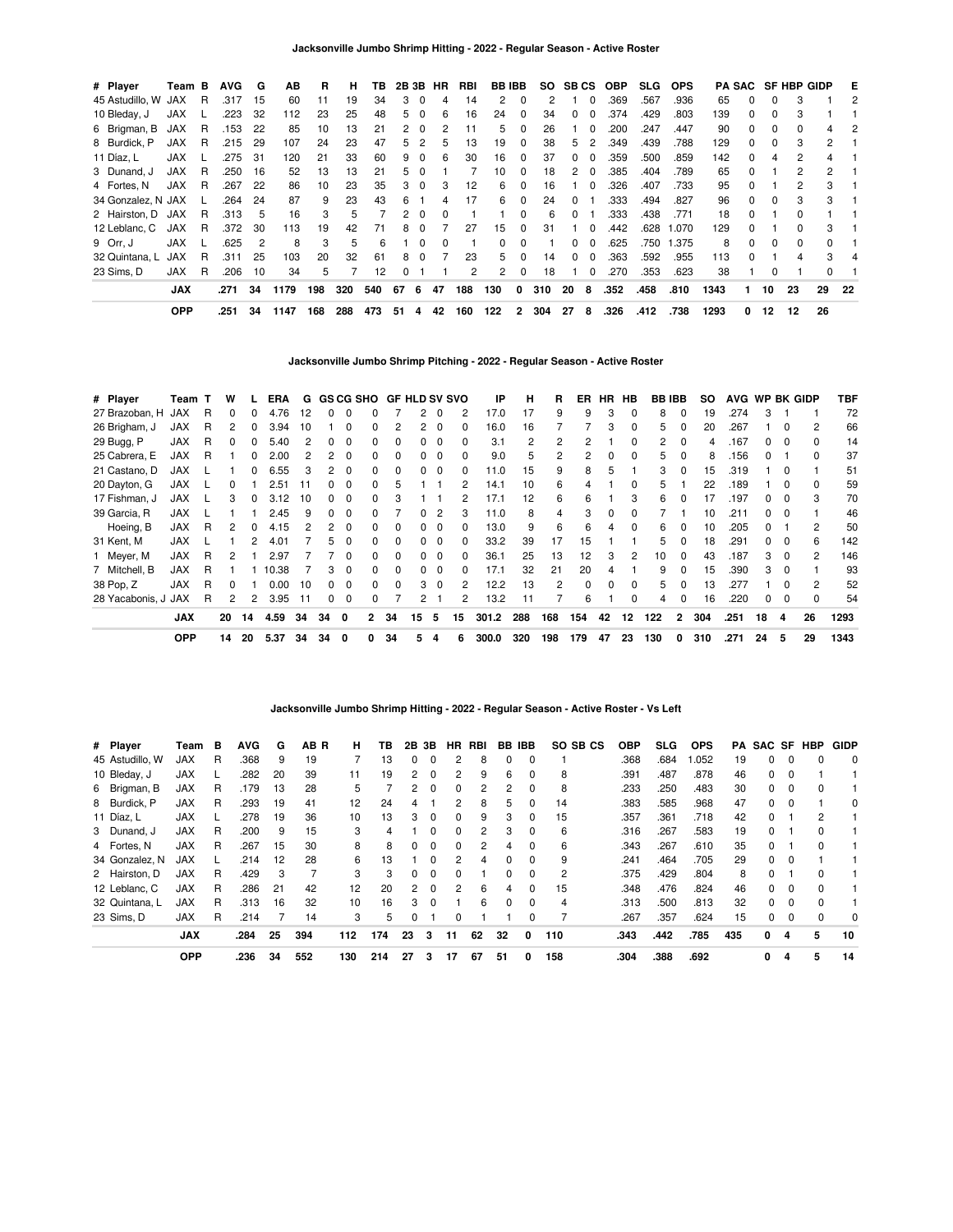**Jacksonville Jumbo Shrimp Opposing Hitting - 2022 - Regular Season - Active Roster - Vs Left**

| # Player        | Team       | т | <b>AVG</b> | AB R | н        | ΤВ  | 2В | 3В           | <b>HR</b> | RBI | BB | <b>IBB</b>   | SO SB CS | <b>OBP</b> | SLG  | <b>OPS</b> | PA  | SAC SF |          | <b>HBP</b> | <b>GIDP</b> |
|-----------------|------------|---|------------|------|----------|-----|----|--------------|-----------|-----|----|--------------|----------|------------|------|------------|-----|--------|----------|------------|-------------|
| 27 Brazoban, H  | <b>JAX</b> | R | .321       | 28   | 9        | 13  |    |              |           | 5   | 3  |              | 9        | .364       | .464 | .828       | 33  | 0      |          |            | 0           |
| 26 Brigham, J   | <b>JAX</b> | R | .308       | 26   | 8        | 17  | 3  | 0            | 2         | 8   |    |              | 10       | .321       | .654 | .975       | 28  | 0      |          | 0          | 2           |
| 29 Bugg, P      | <b>JAX</b> | R | .000       | 3    | $\Omega$ | 0   | 0  | 0            | 0         | 0   | 2  | 0            |          | .400       | .000 | .400       | 5   | 0      |          | $\Omega$   | 0           |
| 25 Cabrera, E   | <b>JAX</b> | R | .211       | 19   | 4        | 5   |    | <sup>0</sup> | 0         |     | 2  | <sup>0</sup> | 6        | .286       | .263 | .549       | 21  | 0      |          | $\Omega$   | 0           |
| 21 Castano, D   | <b>JAX</b> |   | .400       | 20   | 8        | 19  |    | 0            | 3         | 3   | 0  |              |          | .400       | .950 | .350       | 20  | 0      |          |            |             |
| 20 Dayton, G    | <b>JAX</b> |   | .167       | 30   | 5.       | 5   | 0  | 0            | 0         |     |    |              | 14       | .194       | .167 | .361       | 31  | 0      | 0        | $\Omega$   | $\Omega$    |
| 17 Fishman, J   | <b>JAX</b> |   | .152       | 33   | 5        | 6   |    | 0            | 0         |     |    | n            | 10       | .200       | .182 | .382       | 35  | 0      |          |            | 0           |
| 39 Garcia, R    | <b>JAX</b> |   | .143       | 21   | 3        | 3   | 0  | 0            | 0         |     | 2  |              | 6        | .208       | .143 | .351       | 24  | O.     |          |            |             |
| Hoeing, B       | <b>JAX</b> | R | .150       | 20   | 3        | 9   | 0  | 0            | 2         | 4   | 3  | 0            | 5        | .261       | .450 | .711       | 23  | 0      |          |            |             |
| 31 Kent, M      | <b>JAX</b> |   | .295       | 44   | 13       | 19  | 6  | $\Omega$     | $\Omega$  | 3   | 0  | $\Omega$     |          | .295       | .432 | .727       | 44  | 0      | $\Omega$ | $\Omega$   | 3           |
| 1 Meyer, M      | <b>JAX</b> | R | .108       | 74   | 8        | 9   |    | 0            | 0         | 2   | 5  | 0            | 26       | .175       | .122 | .297       | 80  | 0      |          |            |             |
| 7 Mitchell, B   | <b>JAX</b> | R | .308       | 39   | 12       | 20  | 2  | 0            |           |     | 5  |              | 10       | .386       | .513 | .899       | 44  | 0      |          |            |             |
| 38 Pop, Z       | <b>JAX</b> | R | .261       | 23   | 6        | 8   | 2  | 0            | $\Omega$  |     | 3  | <sup>0</sup> | 8        | .346       | .348 | .694       | 26  | 0      |          | $\Omega$   |             |
| 28 Yacabonis, J | <b>JAX</b> | R | .250       | 28   |          | 14  | 3  | 2            | $\Omega$  | 4   | 3  |              | 5        | .323       | .500 | .823       | 31  | 0      |          | $\Omega$   | 0           |
|                 | <b>JAX</b> |   | .236       | 552  | 130      | 214 | 27 | 3            | 17        | 67  | 51 | 0            | 158      | .304       | .388 | .692       | 612 | 0      | 4        | 5          | 14          |

**Jacksonville Jumbo Shrimp Hitting - 2022 - Regular Season - Active Roster - Vs Right**

| # Player        | Team       | в | <b>AVG</b> | G  | AB R | н   | ΤВ  |              | 2B 3B    | HR | RBI |    | BB IBB   | SO SB CS | <b>OBP</b> | <b>SLG</b> | <b>OPS</b> | PA  | SAC SF HBP   |          |              | <b>GIDP</b>    |
|-----------------|------------|---|------------|----|------|-----|-----|--------------|----------|----|-----|----|----------|----------|------------|------------|------------|-----|--------------|----------|--------------|----------------|
| 45 Astudillo, W | JAX        | R | .293       | 15 | 41   | 12  | 21  | 3            | 0        | 2  | 6   | 2  | 0        |          | .370       | .512       | .882       | 46  | 0            | 0        | 3            |                |
| 10 Bleday, J    | <b>JAX</b> |   | .192       | 31 | 73   | 14  | 29  | 3            | $\Omega$ | 4  |     | 18 | $\Omega$ | 26       | .366       | .397       | .763       | 93  | 0            | $\Omega$ | 2            | 0              |
| 6 Brigman, B    | <b>JAX</b> | R | .140       | 20 | 57   | 8   | 14  | 0            | 0        | 2  | 9   | 3  | 0        | 18       | .183       | .246       | .429       | 60  | 0            |          | 0            | 3              |
| 8 Burdick, P    | <b>JAX</b> | R | .167       | 28 | 66   | 11  | 23  |              |          | 3  | 5   | 14 | 0        | 24       | .329       | .348       | .677       | 82  | 0            | 0        |              | 2              |
| 11 Díaz, L      | <b>JAX</b> |   | .274       | 30 | 84   | 23  | 47  | 6            | 0        | 6  | 21  | 13 | 0        | 22       | .360       | .560       | .920       | 100 | 0            | 3        | 0            | 3              |
| 3 Dunand, J     | <b>JAX</b> | R | .270       | 16 | 37   | 10  | 17  | 4            | $\Omega$ |    | 5   |    | $\Omega$ | 12       | .413       | .459       | .872       | 46  | 0            | $\Omega$ | 2            |                |
| 4 Fortes, N     | <b>JAX</b> | R | .268       | 21 | 56   | 15  | 27  | 3            | $\Omega$ | 3  | 10  | 2  | $\Omega$ | 10       | .317       | .482       | .799       | 60  | O.           | $\Omega$ | 2            | 2              |
| 34 Gonzalez, N  | <b>JAX</b> |   | .288       | 22 | 59   | 17  | 30  | 5            |          | 2  | 13  | 6  | $\Omega$ | 15       | .373       | .508       | .881       | 67  | 0            | 0        | 2            | $\overline{c}$ |
| 2 Hairston, D   | <b>JAX</b> | R | .222       | 5  | 9    | 2   | 4   | $\mathbf{2}$ | $\Omega$ | 0  | 0   |    | $\Omega$ | 4        | .300       | .444       | .744       | 10  | 0            | $\Omega$ | 0            | 0              |
| 12 Leblanc, C   | <b>JAX</b> | R | .423       | 30 | 71   | 30  | 51  | 6            | $\Omega$ | 5  | 21  | 11 | $\Omega$ | 16       | .494       | .718       | .212       | 83  | <sup>0</sup> |          | <sup>0</sup> | 2              |
| 9 Orr. J        | <b>JAX</b> |   | .625       | 2  | 8    | 5   | 6   |              | $\Omega$ | 0  |     | 0  | $\Omega$ |          | .625       | .750       | .375       | 8   | 0            | $\Omega$ | 0            | 0              |
| 32 Quintana, L  | <b>JAX</b> | R | .310       | 24 | 71   | 22  | 45  | 5            | $\Omega$ | 6  | 17  | 5. | $\Omega$ | 10       | .383       | .634       | 1.017      | 81  | <sup>0</sup> |          | 4            | 2              |
| 23 Sims. D      | <b>JAX</b> | R | .200       | 8  | 20   | 4   |     | 0            | $\Omega$ |    |     |    | 0        | 11       | .273       | .350       | .623       | 23  |              | $\Omega$ |              | 0              |
|                 | <b>JAX</b> |   | .265       | 34 | 785  | 208 | 366 | 44           | 3        | 36 | 126 | 98 | 0        | 200      | .357       | .466       | .823       | 908 |              | 6        | 18           | 19             |
|                 | <b>OPP</b> |   | .266       | 34 | 595  | 158 | 259 | 24           |          | 25 | 93  | 71 | 2        | 146      | .347       | .435       | .782       |     | 0            | 8        | 7            | 12             |

**Jacksonville Jumbo Shrimp Opposing Hitting - 2022 - Regular Season - Active Roster - Vs Right**

| # Player        | Team       |   | <b>AVG</b> | AB R | н              | ΤВ  | 2Β | 3В       | ΗR           | RBI | BB            | IBB          | SO SB CS       | <b>OBP</b> | SLG  | <b>OPS</b> | PA  | SAC SF |          | HBP | <b>GIDP</b> |
|-----------------|------------|---|------------|------|----------------|-----|----|----------|--------------|-----|---------------|--------------|----------------|------------|------|------------|-----|--------|----------|-----|-------------|
| 27 Brazoban, H  | <b>JAX</b> | R | .235       | 34   | 8              | 15  |    |          | 2            | 5   | 5             | 0            | 10             | .333       | .441 | .774       | 39  | 0      | 0        |     |             |
| 26 Brigham, J   | <b>JAX</b> | R | .235       | 34   | 8              | 11  | 0  | O        |              | 2   | 4             | 0            | 10             | .316       | .324 | .640       | 38  | 0      |          |     | $\Omega$    |
| 29 Bugg, P      | <b>JAX</b> | R | .222       | 9    | $\overline{2}$ | 6   |    |          |              |     | 0             | 0            | 3              | .222       | .667 | .889       | 9   | 0      | 0        |     | 0           |
| 25 Cabrera, E   | <b>JAX</b> | R | .077       | 13   |                |     |    |          |              |     |               | 0            | $\overline{2}$ | .250       | .077 | .327       | 16  | 0      |          |     | 0           |
| 21 Castano, D   | <b>JAX</b> |   | .259       | 27   |                | 15  | 2  | 0        | 2            | 6   | 3             | 0            | 8              | .355       | .556 | .911       | 31  | 0      |          |     | 0           |
| 20 Dayton, G    | <b>JAX</b> |   | .217       | 23   | 5              | 8   | 0  | 0        |              | 5   | 4             |              | 8              | .321       | .348 | .669       | 28  | 0      |          | n   | 0           |
| 17 Fishman, J   | <b>JAX</b> |   | .250       | 28   |                | 13  | 3  |          |              | 3   | 5.            | <sup>0</sup> |                | .400       | .464 | .864       | 35  | 0      |          | 2   | 3           |
| 39 Garcia, R    | <b>JAX</b> |   | .294       | 17   | 5              | 6   |    |          | 0            | 3   |               |              |                | .455       | .353 | .808       | 22  | 0      |          |     | 0           |
| Hoeing, B       | <b>JAX</b> | R | .250       | 24   | 6              | 12  | 0  | 0        | 2            | 2   | 3             | 0            | 5              | .333       | .500 | .833       | 27  | 0      | $\Omega$ |     |             |
| 31 Kent, M      | <b>JAX</b> |   | .289       | 90   | 26             | 31  | 2  | $\Omega$ |              | 9   | 5             | 0            | 11             | .327       | .344 | .671       | 98  | 0      | 2        |     |             |
| 1 Meyer, M      | <b>JAX</b> | R | .283       | 60   | 17             | 30  | 4  |          | 3            | 10  | 5.            | ŋ            | 17             | .348       | .500 | .848       | 66  | 0      |          |     |             |
| 7 Mitchell, B   | <b>JAX</b> | R | .465       | 43   | 20             | 28  | 2  | $\Omega$ | 2            | 13  | 4             | 0            | 5              | .510       | .651 | 1.161      | 49  | 0      |          |     | 0           |
| 38 Pop, Z       | <b>JAX</b> | R | .292       | 24   |                | 9   | 2  | O        | <sup>0</sup> | 3   | $\mathcal{P}$ | 0            | 5              | .346       | .375 | .721       | 26  | 0      |          |     |             |
| 28 Yacabonis, J | <b>JAX</b> | R | .182       | 22   | 4              | 8   |    |          |              | 4   |               | 0            | 11             | .217       | .364 | .581       | 23  | 0      |          |     | 0           |
|                 | <b>JAX</b> |   | .266       | 595  | 158            | 259 | 24 |          | 25           | 93  | 71            | 2            | 146            | .347       | .435 | .782       | 681 | 0      | 8        |     | 12          |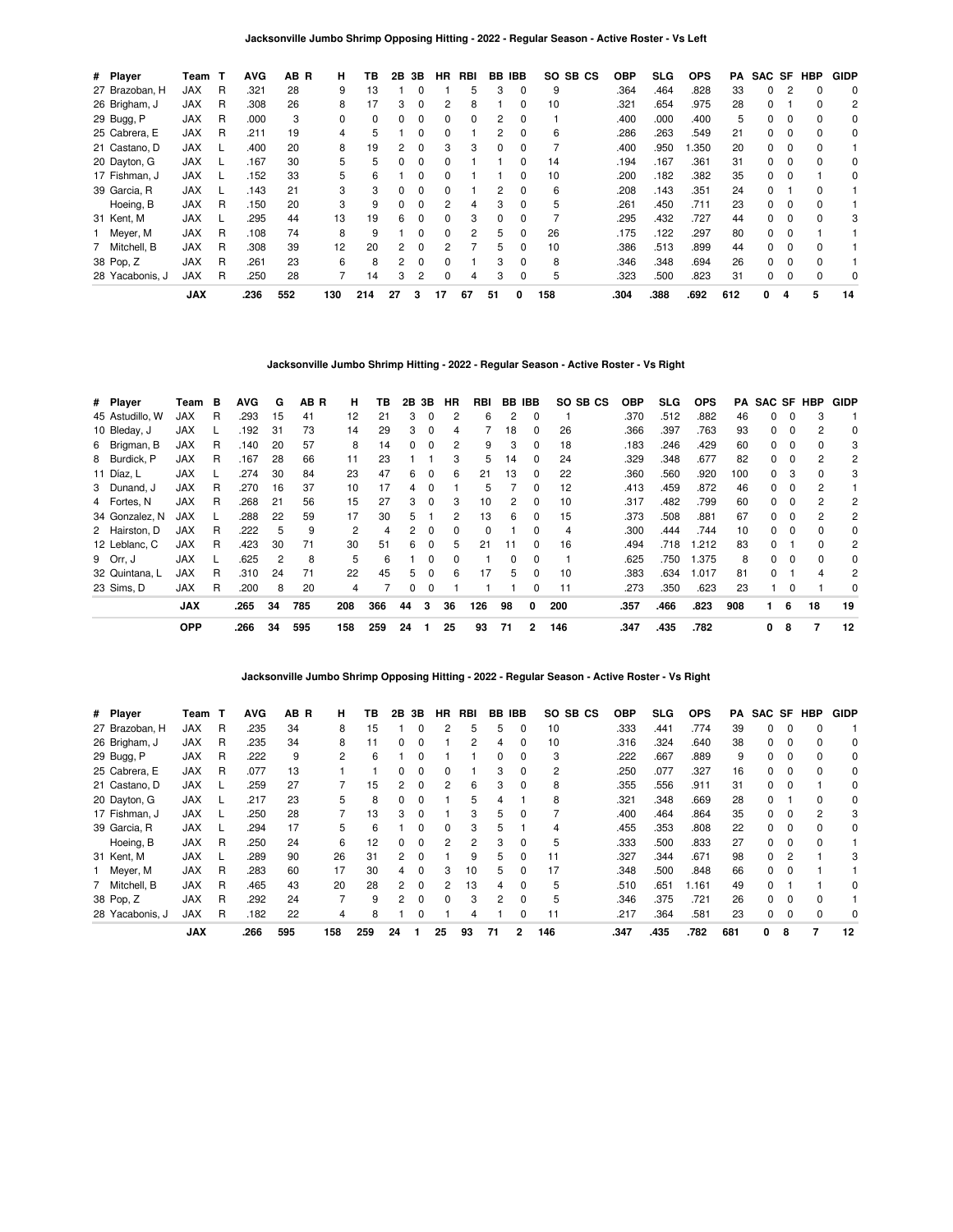| # Player        | Team       | в | <b>AVG</b> | G              | ΑВ  | R        | н        | ΤВ       | 2B | 3B HR        |   | RBI          | BB       | IBB          | SO SB CS |                |          | <b>OBP</b> | SLG  | <b>OPS</b> | PA  |    |              | SAC SF HBP     | <b>GIDP</b>    |
|-----------------|------------|---|------------|----------------|-----|----------|----------|----------|----|--------------|---|--------------|----------|--------------|----------|----------------|----------|------------|------|------------|-----|----|--------------|----------------|----------------|
| 45 Astudillo, W | JAX        | R | .250       | $\overline{2}$ | 8   | $\Omega$ |          |          |    |              |   |              |          |              | 0        | $\Omega$       | 0        | .250       | .375 | .625       | 8   | 0  | 0            |                | 0              |
| 10 Bleday, J    | <b>JAX</b> |   | .083       | 4              | 12  | $\Omega$ |          |          |    |              |   | 0            | З        | O            | 5        | 0              | 0        | .313       | .083 | .396       | 16  | 0  |              |                | 0              |
| 6 Brigman, B    | JAX        | R | .111       | $\overline{c}$ | 9   |          |          | 4        |    |              |   | 3            |          | 0            | 3        | $\Omega$       | 0        | .111       | .444 | .555       | 9   | 0  |              |                | 0              |
| 8 Burdick, P    | <b>JAX</b> | R | .091       | 3              | 11  |          |          | з        |    |              |   |              |          | <sup>0</sup> | 3        | $\Omega$       | $\Omega$ | .167       | .273 | .440       | 12  | 0  | $\Omega$     | $\Omega$       | 0              |
| 11 Díaz, L      | <b>JAX</b> | L | .313       | 4              | 16  |          | 5.       | 10       | 2  |              |   | 4            |          | <sup>0</sup> | 5        | $\Omega$       | $\Omega$ | .353       | .625 | .978       | 17  | 0  | 0            | $\Omega$       | 0              |
| 3 Dunand, J     | <b>JAX</b> | R | .200       | $\overline{2}$ | 5   | 2        |          |          |    |              |   | <sup>0</sup> | з        | O            | 2        | $\Omega$       | 0        | .500       | .200 | .700       | 8   | 0  | <sup>0</sup> | $\Omega$       | 0              |
| 4 Fortes, N     | <b>JAX</b> | R | .286       | 4              | 14  | 2        |          |          |    |              |   |              |          |              | 2        |                | 0        | .375       | .500 | .875       | 16  | 0  | 0            | $\Omega$       |                |
| 34 Gonzalez, N  | <b>JAX</b> |   | .000       | 3              |     | 0        |          |          |    |              |   | 0            |          | <sup>0</sup> | 4        |                | 0        | .222       | .000 | .222       | 9   | 0  |              |                | 0              |
| 2 Hairston, D   | <b>JAX</b> | R | .111       | 3              | 9   |          |          |          |    |              |   | 0            |          | 0            | 5        | $\Omega$       |          | .200       | .222 | .422       | 10  | 0  | - 0          | $\Omega$       |                |
| 12 Leblanc, C   | <b>JAX</b> | R | .357       | 4              | 14  | 4        |          |          |    | $\Omega$     |   | 4            | з        | <sup>0</sup> | 5        | $\Omega$       | $\Omega$ | .471       | .643 | 1.114      | 17  | 0  | $\Omega$     | $\Omega$       | 0              |
| 9 Orr, J        | <b>JAX</b> |   | .625       | 2              | 8   | 3        | 5.       | 6        |    | <sup>0</sup> |   |              | n        | <sup>0</sup> |          | <sup>0</sup>   | $\Omega$ | .625       | .750 | .375       | 8   | 0  | <sup>0</sup> | $\Omega$       | 0              |
| 32 Quintana, L  | <b>JAX</b> | R | .250       | 4              | 12  | 2        |          |          |    |              |   |              |          |              | 2        |                | 0        | .357       | .333 | .690       | 14  | O. |              |                | 0              |
| 23 Sims, D      | JAX        | R | .000       |                | 3   | 0        | $\Omega$ | $\Omega$ | 0  | 0            | 0 | 0            | $\Omega$ | 0            | 2        | 0              | 0        | .000       | .000 | .000       |     |    |              |                | 0              |
|                 | <b>JAX</b> |   | .227       | 4              | 128 | 17       | 29       | 50       |    |              | 4 | 16           | 17       | 0            | 39       |                |          | .327       | .391 | .718       | 148 |    | 0            | $\overline{2}$ | $\overline{2}$ |
|                 | <b>OPP</b> |   | .288       | 4              | 139 | 21       | 40       | 69       | 8  | 0            |   | 21           | 13       | 0            | 30       | $\overline{2}$ | 3        | .350       | .496 | .846       | 157 | 0  | 3            | $\overline{2}$ | 4              |

**Jacksonville Jumbo Shrimp Pitching - 2022 - Regular Season - Active Roster - Vs. Nashville**

| # Player        | Team       |   | w            |                | <b>ERA</b> |   |   |              |              |          | G GS CG SHO GF HLD SV SVO |             |          | IP   | н            | R  | ER | HR HB |                | BB IBB |              | <b>SO</b> | <b>AVG</b> | WP BK        |          | GIDP           | TBF            |
|-----------------|------------|---|--------------|----------------|------------|---|---|--------------|--------------|----------|---------------------------|-------------|----------|------|--------------|----|----|-------|----------------|--------|--------------|-----------|------------|--------------|----------|----------------|----------------|
| 27 Brazoban, H  | <b>JAX</b> | R | <sup>0</sup> | $\Omega$       | 0.00       |   |   |              |              |          |                           | 0           | 0        | 0.2  | $\Omega$     | 0  |    |       | 0              | 0      | 0            | $\Omega$  | .000       | <sup>0</sup> | $\Omega$ | 0              | $\overline{c}$ |
| 26 Brigham, J   | <b>JAX</b> | R |              |                | 0.00       |   |   | 0            |              | $\Omega$ |                           | $\Omega$    | 0        | 1.0  | <sup>0</sup> | 0  |    |       |                | 2      |              |           | .000       |              | 0        |                | 5              |
| 29 Bugg, P      | <b>JAX</b> | R |              |                | 0.00       |   |   |              |              | 0        |                           | 0           | 0        | 2.0  |              |    |    |       |                | 0      | 0            |           | .000       |              |          |                | 6              |
| 21 Castano, D   | JAX        |   |              |                | 4.76       |   |   |              | 0            | 0        |                           | $\mathbf 0$ | 0        | 5.2  |              | 4  |    |       |                | 0      | 0            | 5         | .292       |              |          |                | 25             |
| 20 Dayton, G    | <b>JAX</b> |   | o            | 0              | 4.50       |   | 0 | 0            | 0            | 0        |                           | $\Omega$    | 0        | 2.0  | 2            |    |    |       |                |        | 0            | 4         | .250       | 0            | 0        |                | 9              |
| 17 Fishman, J   | <b>JAX</b> |   |              |                | 6.75       |   | O | $\Omega$     | <sup>0</sup> | $\Omega$ |                           | $\Omega$    | 0        | 1.1  | 2            |    |    |       | <sup>0</sup>   | 0      | $\Omega$     |           | .333       | <sup>n</sup> | n        |                | 6              |
| 39 Garcia, R    | <b>JAX</b> |   |              |                | 0.00       |   |   |              |              |          |                           |             |          | 1.1  |              |    |    |       |                | 2      |              |           | .250       |              |          |                | 6              |
| Hoeing, B       | <b>JAX</b> | R |              |                | 3.00       |   |   |              |              | 0        |                           | 0           | 0        | 6.0  | 5            |    |    |       | 0              | з      | 0            |           | .250       |              | 0        | 2              | 23             |
| 31 Kent, M      | <b>JAX</b> |   | O            | 0              | .29        |   |   | 0            | 0            | 0        | 0                         | $\mathbf 0$ | $\Omega$ | 7.0  |              |    |    |       | 0              | 0      | $\Omega$     | 6         | .259       | 0            | $\Omega$ | 0              | 28             |
| 1 Meyer, M      | <b>JAX</b> | R | O            |                | 10.80      |   |   | <sup>0</sup> | <sup>0</sup> | $\Omega$ |                           | $\Omega$    | $\Omega$ | 5.0  |              | 6  | 6  | 3     | <sup>0</sup>   |        | <sup>0</sup> |           | .333       | <sup>n</sup> | $\Omega$ |                | 22             |
| 7 Mitchell, B   | <b>JAX</b> | R |              |                | 20.25      |   |   |              |              | $\Omega$ |                           | $\Omega$    |          | 1.1  | 4            |    |    |       |                | 2      |              |           | .571       |              |          |                | 11             |
| 38 Pop, Z       | <b>JAX</b> | R |              |                | 0.00       | 2 | O |              | <sup>0</sup> | $\Omega$ |                           | $\Omega$    | 0        | 1.2  | 2            | 0  |    |       | 0              | 2      | $\Omega$     |           | .333       |              |          |                | 8              |
| 28 Yacabonis, J | <b>JAX</b> | R | 0            |                | 18.00      |   | 0 | $\Omega$     | 0            |          | 0                         | $\Omega$    |          | 1.0  | 3            | 2  | 2  |       | 0              | 0      | 0            |           | .500       |              | $\Omega$ | 0              | 6              |
|                 | <b>JAX</b> |   | $\mathbf{2}$ | $\overline{2}$ | 4.75       | 4 | 4 | 0            | 0            | 4        | 2                         |             | 2        | 36.0 | 40           | 21 | 19 | 7     | $\overline{2}$ | 13     | 0            | 30        | .288       |              | 0        | 4              | 157            |
|                 | <b>OPP</b> |   | $\mathbf{2}$ | 2              | 4.50       | 4 | 4 | 0            | 0            | 4        | 0                         |             |          | 34.0 | 29           | 17 | 17 | 4     | 2              | 17     | 0            | 39        | .227       | 5            |          | $\overline{2}$ | 148            |

## **Jacksonville Jumbo Shrimp Hitting - 2022 - Regular Season - Active Roster - Home Games**

| # Player        | Team       | В | <b>AVG</b> | G  | ΑВ  | R            | н   | ΤВ  | 2B           | 3В           | HR. | RBI | <b>BB IBB</b> |              | SO. | SB. | СS       | <b>OBP</b> | <b>SLG</b> | <b>OPS</b> |     |              |                | <b>PA SAC SF HBP</b> | <b>GIDP</b> |
|-----------------|------------|---|------------|----|-----|--------------|-----|-----|--------------|--------------|-----|-----|---------------|--------------|-----|-----|----------|------------|------------|------------|-----|--------------|----------------|----------------------|-------------|
| 45 Astudillo, W | <b>JAX</b> | R | .250       | 4  | 16  | <sup>0</sup> | 4   | h   |              |              | 0   |     |               |              |     | 0   | n        | .294       | .313       | .607       | 17  |              |                |                      | $\Omega$    |
| 10 Bleday, J    | <b>JAX</b> |   | .125       | 15 | 48  | 6            | 6   | 8   |              |              | 0   |     | 10            | $\Omega$     | 14  | 0   |          | .311       | .167       | .478       | 61  |              | 0              |                      | 0           |
| 6 Brigman, B    | <b>JAX</b> | R | .174       | 12 | 46  | 5            | 8   | 15  |              |              | 2   | 9   | 2             | $\Omega$     | 17  |     | $\Omega$ | .208       | .326       | .534       | 48  | 0            | 0              |                      |             |
| 8 Burdick, P    | <b>JAX</b> | R | .186       | 13 | 43  | 8            | 8   | 15  | $\Omega$     | 2            |     | 4   |               | $\Omega$     | 16  |     | $\Omega$ | .327       | .349       | .676       | 52  | <sup>0</sup> | $\Omega$       | 2                    |             |
| 11 Díaz, L      | <b>JAX</b> |   | .271       | 16 | 59  | 8            | 16  | 29  | 4            | $\Omega$     | 3   | 15  | 8             | $\Omega$     | 17  | 0   | $\Omega$ | .357       | .492       | .849       | 70  | <sup>0</sup> |                |                      | 2           |
| 3 Dunand, J     | <b>JAX</b> | R | .250       | 9  | 28  | 8            |     | 13  | 3            |              |     | 5   | 6             | O            | 9   |     | $\Omega$ | .382       | .464       | .846       | 34  |              |                |                      |             |
| 4 Fortes, N     | <b>JAX</b> | R | .182       | 12 | 44  | 4            | 8   | 11  | <sup>o</sup> | $\Omega$     |     | 4   | 5             | $\Omega$     | 9   |     | $\Omega$ | .265       | .250       | .515       | 49  | <sup>0</sup> | 0              |                      | 2           |
| 34 Gonzalez, N  | <b>JAX</b> |   | .200       | 12 | 40  | 4            | 8   | 15  |              |              |     | 8   | 4             | $\Omega$     | 15  | 0   | $\Omega$ | .289       | .375       | .664       | 45  | <sup>0</sup> | $\Omega$       |                      |             |
| 2 Hairston, D   | <b>JAX</b> | R | .111       | 3  | 9   |              |     | 2   |              | n            | 0   | 0   |               | O            | 5   | 0   |          | .200       | .222       | .422       | 10  |              | 0              |                      |             |
| 12 Leblanc, C   | <b>JAX</b> | R | .447       | 13 | 47  | 13           | 21  | 39  | 3            | $\Omega$     | 5   | 15  |               | $\Omega$     | 15  |     |          | .519       | .830       | 1.349      | 54  |              | <sup>0</sup>   |                      | 0           |
| 9 Orr, J        | <b>JAX</b> |   | .625       | 2  | 8   | 3            | 5   | 6   |              | <sup>0</sup> | 0   |     | 0             | 0            |     | 0   | $\Omega$ | .625       | .750       | 1.375      | 8   | 0            | 0              |                      | 0           |
| 32 Quintana. L  | <b>JAX</b> | R | .289       | 12 | 45  | 9            | 13  | 21  |              | n            |     |     | 2             | <sup>0</sup> | 6   | 0   | $\Omega$ | .373       | .467       | .840       | 51  | <sup>0</sup> | $\Omega$       | Δ                    |             |
| 23 Sims, D      | <b>JAX</b> | R | .167       | 4  | 12  |              | 2   | 2   | 0            | $\Omega$     | 0   | 0   |               | 0            |     |     | $\Omega$ | .286       | .167       | .453       | 15  |              | 0              |                      | $\Omega$    |
|                 | <b>JAX</b> |   | .238       | 16 | 526 | 80           | 125 | 203 | 22           | 4            | 16  | 77  | 65            | $\mathbf{0}$ | 154 | 10  | 4        | .334       | .386       | .720       | 606 |              | $\overline{2}$ | 12                   | 10          |
|                 | <b>OPP</b> |   | .241       | 16 | 548 | 79           | 132 | 221 | 23           | 0            | 22  | 75  | 59            |              | 139 | 13  | 4        | .320       | .403       | .723       |     | 0            | 9              | 9                    | 11          |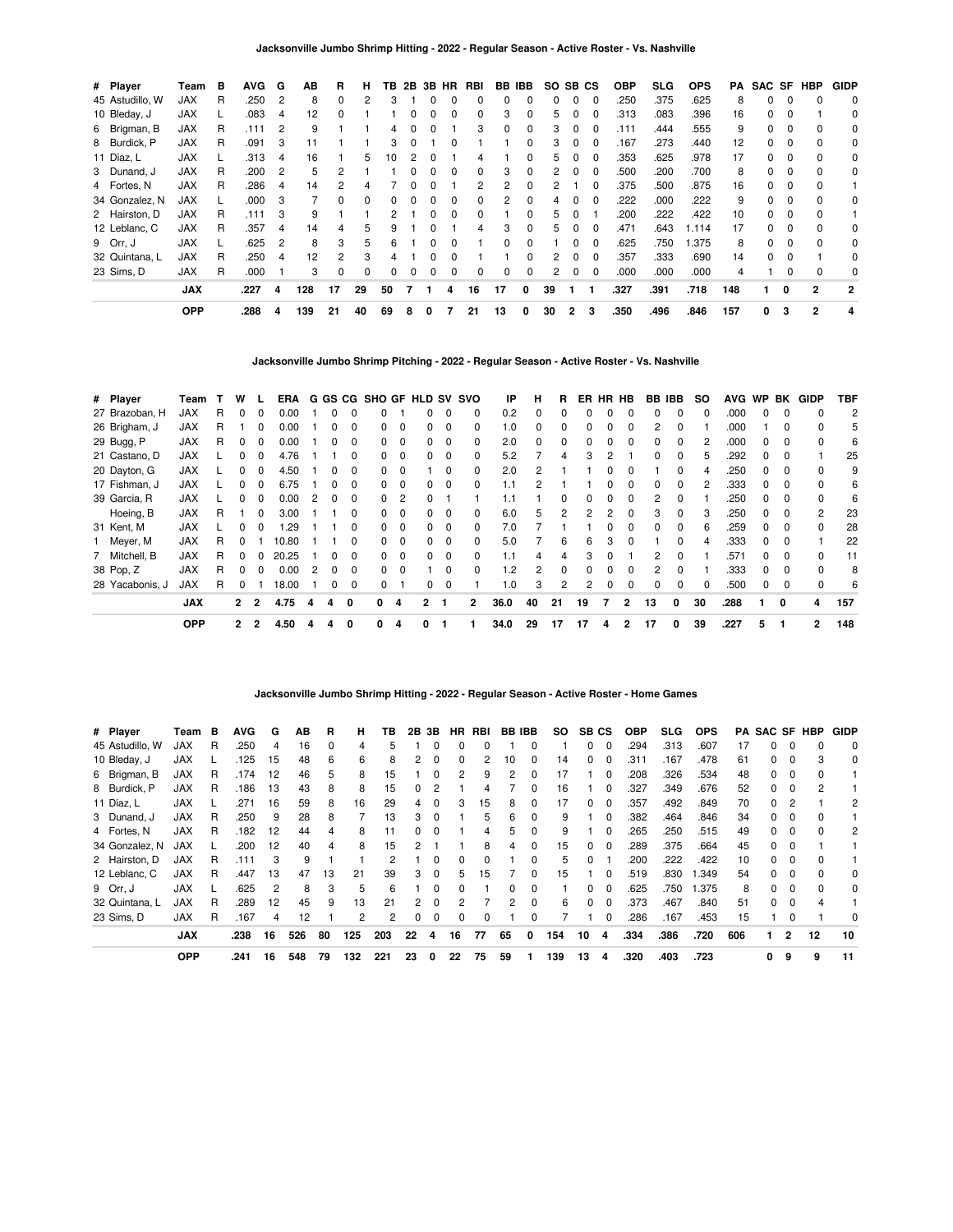| # Player        | Team T     |   | W            |              | <b>ERA</b> | G  |    |          | GS CG SHO    |          | <b>GF HLD SV SVO</b> |             |              | IP    | н            | R  | ER. | HR HB    |              | <b>BB IBB</b> |          | so  | <b>AVG</b> | <b>WP</b>     | BK           | GIDP           | <b>TBF</b> |
|-----------------|------------|---|--------------|--------------|------------|----|----|----------|--------------|----------|----------------------|-------------|--------------|-------|--------------|----|-----|----------|--------------|---------------|----------|-----|------------|---------------|--------------|----------------|------------|
| 27 Brazoban, H  | <b>JAX</b> | R | $\Omega$     | 0            | 6.43       | 6  | 0  |          |              | 4        |                      |             |              | 7.0   | 8            | 5  |     | 2        |              | 3             | $\Omega$ | 6   | 296        |               | 0            | 0              | 32         |
| 26 Brigham, J   | JAX        | R | 2            | <sup>0</sup> | 3.00       | 5  | 0  | $\Omega$ | 0            | 0        |                      | $\Omega$    | 0            | 6.0   | 4            | 2  |     | 2        | O            | 2             | $\Omega$ | 9   | .190       |               | 0            | 0              | 24         |
| 29 Bugg, P      | JAX        | R |              |              | 5.40       | 2  | 0  |          | 0            |          |                      | $\Omega$    | 0            | 3.1   | $\mathbf{2}$ |    |     |          |              | 2             |          | 4   | .167       | 0             | 0            | <sup>0</sup>   | 14         |
| 21 Castano, D   | JAX        |   | <sup>0</sup> | <sup>0</sup> | 4.76       |    |    |          | 0            | $\Omega$ | 0                    | $\Omega$    | 0            | 5.2   |              | 4  | 3   | 2        |              | 0             | $\Omega$ | 5   | 292        | 0             | 0            |                | 25         |
| 20 Dayton, G    | JAX        |   |              |              | .29        | 5  | 0  | $\Omega$ | 0            | 2        |                      |             | <sup>0</sup> | 7.0   | 3            | 3  |     | 0        |              | 3             |          | 13  | .125       |               | 0            | <sup>0</sup>   | 28         |
| 17 Fishman, J   | JAX        |   |              |              | 4.15       | 5  | 0  | $\Omega$ | 0            |          | 0                    | $\Omega$    |              | 8.2   | 8            | 4  | 4   | $\Omega$ |              |               | $\Omega$ | 9   | 250        | 0             | 0            | 2              | 35         |
| 39 Garcia, R    | JAX        |   |              |              | 0.00       | 3  | 0  |          | 0            | 2        |                      |             |              | 4.1   |              | 0  |     | 0        | O            | 3             | $\Omega$ | 3   | .083       | 0             | 0            |                | 15         |
| Hoeing, B       | <b>JAX</b> | R |              | 0            | 3.00       |    |    |          | 0            | $\Omega$ |                      | $\Omega$    | 0            | 6.0   | 5            | 2  |     | 2        | $\Omega$     | 3             | $\Omega$ | 3   | .250       | 0             | 0            | $\overline{2}$ | 23         |
| 31 Kent, M      | <b>JAX</b> |   | 0            |              | 5.06       | 3  | 3  | $\Omega$ | 0            | $\Omega$ | 0                    | $\Omega$    | 0            | 16.0  | 20           | 10 | q   |          |              | 4             | $\Omega$ | 9   | 299        | 0             | $\Omega$     | <sup>0</sup>   | 74         |
| Meyer, M        | <b>JAX</b> | R | $\Omega$     |              | 4.58       | 4  | Δ  |          | 0            | $\Omega$ | O.                   | $\mathbf 0$ | 0            | 19.2  | 16           | 10 | 10  | 3        |              | 6             | $\Omega$ | 23  | .213       | $\mathbf{2}$  | $\Omega$     | 2              | 82         |
| 7 Mitchell, B   | JAX        | R | <sup>0</sup> | <sup>0</sup> | 8.00       | 4  |    |          | <sup>0</sup> | $\Omega$ | 0                    | $\Omega$    | 0            | 9.0   | 15           | 9  | 8   | 2        |              | 4             | $\Omega$ | 8   | .366       | $\mathcal{P}$ | $\Omega$     | $\Omega$       | 47         |
| 38 Pop, Z       | <b>JAX</b> | R |              |              | 0.00       | 6  | 0  | $\Omega$ | 0            |          |                      | $\Omega$    | 2            | 6.2   | 9            | 2  |     | $\Omega$ |              | Δ             |          |     | .333       |               | <sup>0</sup> | $\Omega$       | 31         |
| 28 Yacabonis, J | <b>JAX</b> | R |              |              | 2.57       | 5  | 0  | $\Omega$ | 0            | 4        |                      |             | 2            | 7.0   | 5            | 2  | 2   | $\Omega$ | <sup>0</sup> | 2             | $\Omega$ | 6   | .200       | 0             | 0            | $\Omega$       | 27         |
|                 | <b>JAX</b> |   | 8            | 8            | 4.32       | 16 | 16 | 0        |              | 16       | 5                    | 2           |              | 146.0 | 132          | 79 | 70  | 22       | 9            | 59            |          | 139 | .241       | 8             |              | 11             | 625        |

**Jacksonville Jumbo Shrimp Hitting - 2022 - Regular Season - Active Roster - Away Games**

| # Player        | Team       | в | <b>AVG</b> | G  | AB  | R   | н   | ΤВ  | 2B | 3В       | HR | RBI | <b>BB IBB</b> |          | SO. | SB CS        |                | <b>OBP</b> | SLG. | <b>OPS</b> | PA  |    |          | <b>SAC SF HBP</b> | GIDP |
|-----------------|------------|---|------------|----|-----|-----|-----|-----|----|----------|----|-----|---------------|----------|-----|--------------|----------------|------------|------|------------|-----|----|----------|-------------------|------|
| 45 Astudillo, W | <b>JAX</b> | R | .341       | 11 | 44  | 11  | 15  | 29  | 2  | 0        | 4  | 14  |               | 0        |     |              | 0              | .396       | .659 | 1.055      | 48  | 0  | $\Omega$ | 3                 |      |
| 10 Bleday, J    | <b>JAX</b> |   | .297       | 17 | 64  | 17  | 19  | 40  | 3  | $\Omega$ | 6  | 14  | 14            | 0        | 20  | 0            | $\Omega$       | .423       | .625 | 1.048      | 78  | 0  | $\Omega$ | o                 |      |
| 6 Brigman, B    | <b>JAX</b> | R | .128       | 10 | 39  | 5   | 5   | 6   |    | 0        | 0  | 2   | 3             | 0        | 9   | <sup>0</sup> | $\Omega$       | .190       | .154 | .344       | 42  | O. | $\Omega$ | ŋ                 | 3    |
| 8 Burdick, P    | <b>JAX</b> | R | .234       | 16 | 64  | 16  | 15  | 32  | 5. | 0        | 4  | 9   | 12            | 0        | 22  | 4            | $\overline{2}$ | .364       | .500 | .864       | 77  | 0  | 0        |                   |      |
| 11 Díaz. L      | <b>JAX</b> |   | .279       | 15 | 61  | 13  | 17  | 31  | 5  | - 0      | 3  | 15  | 8             | 0        | 20  | $\Omega$     | $\Omega$       | .361       | .508 | .869       | 72  | 0  |          |                   | 2    |
| 3 Dunand, J     | <b>JAX</b> | R | .250       |    | 24  | 5   | 6   | 8   | 2  | $\Omega$ | 0  | 2   | 4             | 0        | 9   |              | $\Omega$       | .387       | .333 | .720       | 31  | 0  |          | 2                 |      |
| 4 Fortes, N     | <b>JAX</b> | R | .357       | 10 | 42  | 6   | 15  | 24  | 3  | $\Omega$ | 2  | 8   |               | 0        |     | 0            | $\Omega$       | .391       | .571 | .962       | 46  | 0  |          | 2                 |      |
| 34 Gonzalez, N  | <b>JAX</b> |   | .319       | 12 | 47  | 5   | 15  | 28  | 4  | $\Omega$ | 3  | 9   | 2             | $\Omega$ | 9   | $\Omega$     |                | .373       | .596 | .969       | 51  | 0  | $\Omega$ | 2                 | 2    |
| 2 Hairston, D   | <b>JAX</b> | R | .571       | 2  | 7   | 2   | 4   | 5   |    | 0        | 0  |     |               | 0        |     | O.           | $\Omega$       | .500       | .714 | 1.214      | 8   | 0  |          | ŋ                 | 0    |
| 12 Leblanc, C   | <b>JAX</b> | R | .318       | 17 | 66  | 6   | 21  | 32  | 5. | $\Omega$ | 2  | 12  | 8             | 0        | 16  | 0            | $\Omega$       | .387       | .485 | .872       | 75  | 0  |          | 0                 | 3    |
| 32 Quintana, L  | <b>JAX</b> | R | .328       | 13 | 58  | 11  | 19  | 40  | 6  | $\Omega$ | 5  | 16  | 3             | $\Omega$ | 8   | $\Omega$     | $\Omega$       | .355       | .690 | 1.045      | 62  | 0  |          | <sup>0</sup>      | 2    |
| 23 Sims. D      | <b>JAX</b> | R | .227       | 6  | 22  | 4   | 5   | 10  | 0  |          |    | 2   |               | 0        | 11  | <sup>0</sup> | $\Omega$       | .261       | .455 | .716       | 23  | 0  | $\Omega$ |                   | 0    |
|                 | <b>JAX</b> |   | .299       | 18 | 653 | 118 | 195 | 337 | 45 | 2        | 31 | 111 | 65            | 0        | 156 | 10           | 4              | .368       | .516 | .884       | 737 | 0  | 8        | 11                | 19   |
|                 | <b>OPP</b> |   | .260       | 18 | 599 | 89  | 156 | 252 | 28 | 4        | 20 | 85  | 63            |          | 165 | 14           | 4              | .332       | .421 | .753       |     | 0  | 3        | 3                 | 15   |

**Jacksonville Jumbo Shrimp Pitching - 2022 - Regular Season - Active Roster - Away Games**

| # Player        | Team T     |   | w  |          | <b>ERA</b> | G  |               |              | <b>GS CG SHO</b> |              | <b>GF HLD SV SVO</b> |            |   | ΙP    | н   | R  | ER  | HR HB |          | <b>BB IBB</b> |          | so  | <b>AVG</b> | <b>WP</b>    |              | <b>BK GIDP</b> | TBF |
|-----------------|------------|---|----|----------|------------|----|---------------|--------------|------------------|--------------|----------------------|------------|---|-------|-----|----|-----|-------|----------|---------------|----------|-----|------------|--------------|--------------|----------------|-----|
| 27 Brazoban, H  | <b>JAX</b> | R | 0  |          | 3.60       | 6  |               |              | 0                | 3            |                      |            |   | 10.0  | 9   |    |     |       |          | h             | 0        | 13  | .257       | 2            |              |                | 40  |
| 26 Brigham, J   | <b>JAX</b> | R | 0  | $^{(1)}$ | 4.50       | 5  |               | 0            | 0                |              |                      |            | 0 | 10.0  | 12  | 5  | 5   |       | 0        | з             | 0        | 11  | .308       | 0            | 0            | 2              | 42  |
| 25 Cabrera, E   | <b>JAX</b> | R |    |          | 2.00       | 2  | $\mathcal{P}$ |              | <sup>0</sup>     |              | O.                   |            |   | 9.0   | 5   |    |     | 0     | 0        | 5             | 0        | 8   | 156        | <sup>0</sup> |              |                | 37  |
| 21 Castano, D   | <b>JAX</b> |   |    | $^{(1)}$ | 8.44       | 2  |               | <sup>0</sup> | $\Omega$         | 0            | 0                    | $\Omega$   | 0 | 5.1   | 8   | 5  | 'n. | 3     | 0        | з             | $\Omega$ | 10  | .348       |              | <sup>0</sup> | 0              | 26  |
| 20 Dayton, G    | <b>JAX</b> |   | 0  | $\Omega$ | 3.68       | 6  | <sup>0</sup>  | $\Omega$     | $\Omega$         | 3            | 0                    |            | 2 | 7.1   |     | 3  | з   |       | ŋ        | 2             | $\Omega$ | 9   | .241       | 0            | O            | $\Omega$       | 31  |
| 17 Fishman, J   | <b>JAX</b> |   |    | $^{(1)}$ | 2.08       | 5  | $\Omega$      | $\Omega$     | 0                |              |                      |            |   | 8.2   | 4   | 2  |     |       |          | 'n.           | $\Omega$ | 8   | .138       | 0            | 0            |                | 35  |
| 39 Garcia, R    | <b>JAX</b> |   |    |          | 4.05       | 6  | $\Omega$      | $\Omega$     | $\Omega$         | 5            |                      |            | 2 | 6.2   |     | 4  |     | 0     | 0        | 4             |          |     | 269        | 0            | <sup>0</sup> | $\Omega$       | 31  |
| Hoeing, B       | <b>JAX</b> | R |    |          | 5.14       |    |               | 0            | 0                | $\Omega$     | 0                    | $\Omega$   | 0 | 7.0   | 4   | 4  | 4   | 2     | $\Omega$ | з             | $\Omega$ |     | .167       | 0            |              | 0              | 27  |
| 31 Kent, M      | <b>JAX</b> |   |    |          | 3.06       | 4  | 2             | $\Omega$     | $\Omega$         | 0            | 0                    | $\Omega$   | O | 17.2  | 19  |    | 6   | 0     | 0        |               | $\Omega$ | 9   | .284       | 0            | $\Omega$     | 6              | 68  |
| 1 Meyer, M      | <b>JAX</b> | R | 2  | $^{(1)}$ | 1.08       | 3  | 3             | $\Omega$     | $\Omega$         | 0            | 0                    | $\Omega$   |   | 16.2  | 9   | 3  |     | 0     |          | 4             | $\Omega$ | 20  | .153       |              | 0            | 0              | 64  |
| 7 Mitchell, B   | <b>JAX</b> | R |    |          | 12.96      | 3  | 2             | $\Omega$     | $\Omega$         | <sup>0</sup> | 0                    | $\Omega$   | 0 | 8.1   | 17  | 12 | 12  | 2     | 0        | 5             | $\Omega$ |     | .415       |              | O            |                | 46  |
| 38 Pop, Z       | <b>JAX</b> | R |    |          | 0.00       | 4  | $\Omega$      |              | 0                | 0            |                      | $2\quad 0$ | 0 | 6.0   | 4   | 0  |     | 0     | 0        |               | 0        | 6   | .200       | 0            | 0            | 2              | 21  |
| 28 Yacabonis, J | <b>JAX</b> | R |    |          | 5.40       | 6  | $\Omega$      | $\Omega$     | $\Omega$         | 3            | $\mathbf{2}$         | $\Omega$   | 0 | 6.2   | 6   | 5  | 4   |       | 0        | 2             | $\Omega$ | 10  | .240       | 0            | 0            | $\Omega$       | 27  |
|                 | <b>JAX</b> |   | 12 | 6        | 4.86       | 18 | 18            | 0            |                  | 18           | 10                   | 3          | 8 | 155.2 | 156 | 89 | 84  | 20    | 3        | 63            |          | 165 | .260       | 10           | 3            | 15             | 668 |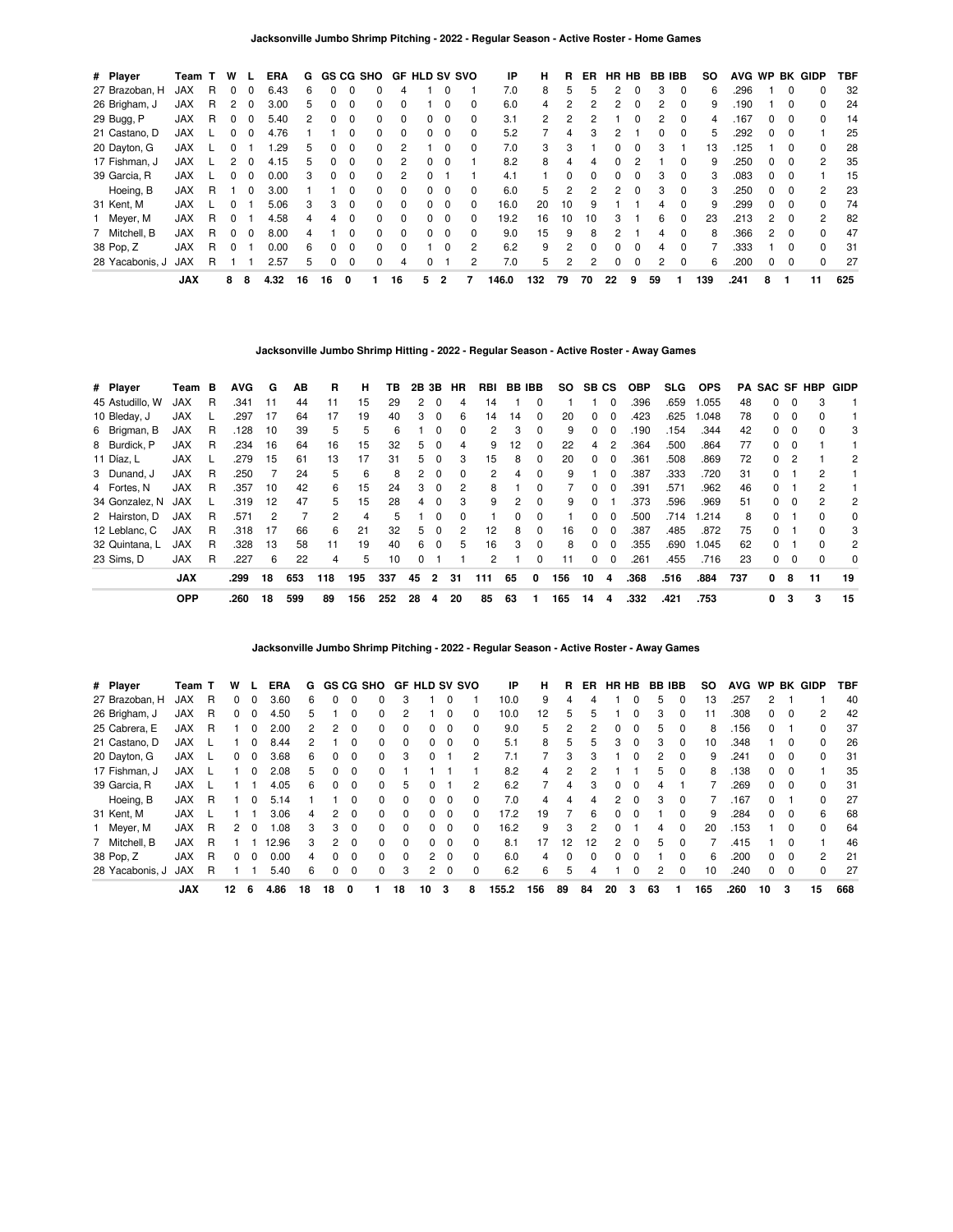| # Player        | Team       | в  |        |               |        |                | AVG G AB R H TB 2B 3B HR |               |          |          | RBI | BB            | IBB          | <b>SO</b> | SB. | <b>CS</b> | <b>OBP</b> | <b>SLG</b> | <b>OPS</b> | PA  | SAC SF       |          | <b>HBP</b> | GIDP E         |            |
|-----------------|------------|----|--------|---------------|--------|----------------|--------------------------|---------------|----------|----------|-----|---------------|--------------|-----------|-----|-----------|------------|------------|------------|-----|--------------|----------|------------|----------------|------------|
| 45 Astudillo, W | <b>JAX</b> | R  | .350   | -5            | 20     | 37             | 14                       |               | $\Omega$ | 2        | 6   | $\Omega$      | 0            | 0         | 0   | 0         | .381       | .700       | .081       | 21  | 0            | $\Omega$ |            | 0 <sub>0</sub> |            |
| 10 Bleday, J    | <b>JAX</b> |    | .063   | -5            | 16     |                |                          |               |          |          | 0   | 3             | 0            | 6         |     | 0         | .250       | .063       | .313       | -20 | 0            | $\Omega$ |            | $0\quad 0$     |            |
| 6 Brigman, B    | <b>JAX</b> | R  | .100   | -5            | 20     | 4 2            | 6                        |               | $\Omega$ |          | 4   | 2             | $\Omega$     | 6         | 0   | 0         | .182       | .300       | .482       | 22  | 0            | $\Omega$ | $\Omega$   |                | $1\quad 0$ |
| 8 Burdick, P    | <b>JAX</b> | R. | .150   | - 5           | 20     | 1 <sub>3</sub> |                          | 2             |          | $\Omega$ | 3   | $\mathcal{P}$ | $\Omega$     | 6         | 0   |           | .227       | .350       | .577       | 22  | 0            | $\Omega$ |            | 0 <sub>0</sub> |            |
| 11 Díaz, L      | <b>JAX</b> |    | .300   | -5            | 20     |                | - 6<br>12                | 3             | $\Omega$ |          |     |               | 0            | 5         |     | 0         | .318       | .600       | .918       | 22  | 0            |          | $\Omega$   | $0\quad 0$     |            |
| 3 Dunand, J     | <b>JAX</b> | R. | .143   | -5            | 14 3   |                | 2<br>2                   | <sup>0</sup>  | $\Omega$ | $\Omega$ | 2   | 4             | $\Omega$     | 6         | 0   | 0         | .350       | .143       | .493       | -20 | 0            |          |            | $0\quad 0$     |            |
| 4 Fortes, N     | <b>JAX</b> | R. | .294   | 5             | 17 3 5 |                | 8                        | $\Omega$      | $\Omega$ |          | 2   | 3             | $\Omega$     | 3         |     | $\Omega$  | .429       | .471       | .900       | 21  | 0            | $\Omega$ |            |                | $1\quad$ 0 |
| 34 Gonzalez, N  | <b>JAX</b> |    | .188 5 |               | 16 0 3 |                | 3                        | $\Omega$      | $\Omega$ | $\Omega$ |     | $\mathcal{P}$ | $\Omega$     |           | 0   | $\Omega$  | .278       | .188       | .466       | 18  | $\Omega$     | $\Omega$ | $\Omega$   | $0\quad 0$     |            |
| 2 Hairston, D   | <b>JAX</b> | R  | .313   | 5             | 16     | -3             | 5                        | $\mathcal{P}$ | $\Omega$ | $\Omega$ |     |               | <sup>0</sup> | 6         |     |           | .333       | .438       | .771       | -18 | <sup>0</sup> |          | $\Omega$   |                | $1\quad$ 0 |
| 12 Leblanc, C   | <b>JAX</b> | R. | .353   | -5            | 17     | 4              | 6<br>10                  |               | $\Omega$ |          | 4   | 4             | 0            | 5         | 0   | 0         | .476       | .588       | 1.064      | -21 | 0            | $\Omega$ | $\Omega$   | $0\quad 0$     |            |
| 9 Orr, J        | <b>JAX</b> |    | .625   | $\mathcal{P}$ |        | 83             | -5<br>6                  |               | $\Omega$ | $\Omega$ |     | $\Omega$      | $\Omega$     |           | O.  | 0         | .625       | .750       | 1.375      | 8   | 0            | $\Omega$ | $\Omega$   | $0\quad 0$     |            |
| 32 Quintana, L  | <b>JAX</b> | R. | .188   | -5            |        | 1623           | 4                        |               | $\Omega$ | $\Omega$ |     |               | <sup>0</sup> | 2         | 0   | $\Omega$  | .278       | .250       | .528       | 18  | $\Omega$     | $\Omega$ |            | 0 <sub>0</sub> |            |
| 23 Sims, D      | <b>JAX</b> | R  | .118   | 5             |        | 2              | 2<br>4                   |               |          |          |     |               | 0            | 9         | 0   | 0         | .167       | .235       | .402       | 19  |              |          | $\Omega$   | 0 <sub>0</sub> |            |

## **Jacksonville Jumbo Shrimp Pitching - Last 5 Games - Regular Season - Active Roster**

| # Player        | Team       |    | WL             | ERA G GS |                |              | CG.      | SHO GF   |                | <b>HLD</b>     | sv       | svo | IP           | н  | R   | ER           | <b>HR</b>    | <b>HB</b>    | BB            | IBB.     | so | <b>AVG</b> | WP.           | BK       | <b>GIDP</b> | TBF |
|-----------------|------------|----|----------------|----------|----------------|--------------|----------|----------|----------------|----------------|----------|-----|--------------|----|-----|--------------|--------------|--------------|---------------|----------|----|------------|---------------|----------|-------------|-----|
| 27 Brazoban, H  | <b>JAX</b> | R. | 0 <sub>0</sub> | 7.27     | 5              | $\Omega$     | $\Omega$ | $\Omega$ | 2              |                | 0        | 2   | 8.2          |    |     |              |              | 0            | 4             | $\Omega$ | 9  | .333       | 2             |          | 0           | 39  |
| 26 Brigham, J   | <b>JAX</b> | R  | - 0            | 2.53     | -5             |              | 0        | $\Omega$ |                | $\overline{2}$ | $\Omega$ | 0   | 10.2         | 9  | 3   | 3            | 2            | 0            | 4             | 0        | 14 | .237       |               | $\Omega$ | 2           | 42  |
| 29 Bugg, P      | <b>JAX</b> | R  | 0 <sub>0</sub> | 5.40     | $\overline{2}$ | $\Omega$     | 0        | 0        | $\Omega$       | 0              | $\Omega$ | 0   | 3.1          | 2  | 2   | 2            |              | 0            | $\mathcal{P}$ | $\Omega$ | 4  | .167       | 0             | 0        | 0           | 14  |
| 25 Cabrera, E   | <b>JAX</b> | R  | $\overline{0}$ | 2.00     | $\overline{2}$ | 2            | $\Omega$ | $\Omega$ | 0              | 0              | $\Omega$ | 0   | 9.0          | 5  | 2   | 2            | $\Omega$     | 0            | 5             | $\Omega$ | 8  | .156       | 0             |          | 0           | 37  |
| 21 Castano, D   | <b>JAX</b> |    | - 0            | 6.55     | - 3            | 2            | $\Omega$ | $\Omega$ | $\Omega$       | 0              | $\Omega$ | 0   | 11.0         | 15 | 9   | 8            | 5            |              | 3             | 0        | 15 | .319       |               | 0        |             | 51  |
| 20 Dayton, G    | <b>JAX</b> |    | 0 <sub>0</sub> | 4.91     | -5             | $\Omega$     | $\Omega$ | $\Omega$ | $\overline{2}$ |                |          | 2   | 7.1          | 8  | 4   | 4            |              | $\Omega$     | $\mathcal{P}$ | 0        | 12 | .267       | 0             | $\Omega$ | 0           | 32  |
| 17 Fishman, J   | <b>JAX</b> |    | - 0            | 5.40     | - 5            | $\Omega$     | $\Omega$ | 0        | 2              |                |          |     | 8.1          | 9  | 5   | 5            |              | 2            |               | $\Omega$ | 4  | .281       | 0             |          | 2           | 38  |
| 39 Garcia, R    | <b>JAX</b> |    | 0              | 6.75 5   |                | $\Omega$     | $\Omega$ | $\Omega$ | 5              | 0              |          | 2   | 4.0          |    | 4   | 3            | $\Omega$     | 0            | 4             |          | 3  | .412       | 0             | $\Omega$ | 0           | 22  |
| Hoeing, B       | <b>JAX</b> | R. | 20             | 4.15     | -2             |              | 0        | 0        | $\Omega$       | 0              | 0        | 0   | 13.0         | 9  | 6   | 6            | Δ            | 0            | 6             | $\Omega$ | 10 | .205       | <sup>0</sup>  |          | 2           | 50  |
| 31 Kent, M      | <b>JAX</b> |    |                | 3.04     | 5              | 4            | $\Omega$ | $\Omega$ | $\Omega$       | 0              | $\Omega$ | 0   | 26.2         | 29 | -11 | 9            | $\Omega$     |              | 3             | $\Omega$ | 13 | .282       | 0             | 0        | 5           | 109 |
| Meyer, M        | <b>JAX</b> | R. |                | 3.29     | - 5            | 5.           | $\Omega$ | $\Omega$ | $\Omega$       | 0              | $\Omega$ |     | $0\quad27.1$ | 23 | 11  | 10           | 3            |              | 9             | $\Omega$ | 30 | .219       | $\mathcal{P}$ | $\Omega$ | 2           | 115 |
| 7 Mitchell, B   | <b>JAX</b> | R. |                | 1.20     | -5             | 3            | $\Omega$ | $\Omega$ | $\Omega$       | 0              | $\Omega$ | 0   | 13.2         | 30 | 18  | 17           | 2            |              |               | $\Omega$ | 10 | .441       |               | $\Omega$ |             | 77  |
| 38 Pop, Z       | <b>JAX</b> | R  | 0 <sub>0</sub> | 0.00     | -5             | <sup>0</sup> | $\Omega$ | $\Omega$ | $\Omega$       | $\overline{2}$ | $\Omega$ |     | 4.2          |    |     | <sup>0</sup> | <sup>0</sup> | <sup>0</sup> | 2             | $\Omega$ | 6  | .235       | 0             |          | 0           | 19  |
| 28 Yacabonis, J | <b>JAX</b> | R  |                | 7.94     | 5              | 0            | $\Omega$ | $\Omega$ | 2              | 2              | 0        |     | 5.2          |    | 6   | 5            |              | 0            |               | 0        |    | .304       | 0             |          | 0           | 24  |

**Jacksonville Jumbo Shrimp Hitting - Last 10 Games - Regular Season - Active Roster**

| # Player        | Team       | в  | AVG G AB R |               |                 |   |      |    | H TB 2B 3B    |          | <b>HR</b> | RBI BB |   | IBB      | SO SB CS |              |              | <b>OBP</b> | <b>SLG</b> | <b>OPS</b> | PA   | SAC SF       |          | <b>HBP</b>   | GIDP E |                |
|-----------------|------------|----|------------|---------------|-----------------|---|------|----|---------------|----------|-----------|--------|---|----------|----------|--------------|--------------|------------|------------|------------|------|--------------|----------|--------------|--------|----------------|
| 45 Astudillo, W | <b>JAX</b> | R  | .289       | 10            | 38              |   | 7 11 | 22 | 2             | $\Omega$ | 3         | 8      |   | $\Omega$ |          | 0            | $\Omega$     | .325       | .579       | .904       | 40   | 0            | $\Omega$ |              |        | $1\quad 0$     |
| 10 Bleday, J    | <b>JAX</b> |    | .303       | 10            | 33 7            |   | - 10 | 21 | 2             | 0        | 3         | 5.     | 9 | $\Omega$ | 9        |              |              | .465       | .636       | .101       | -43  | 0            | $\Omega$ |              |        | $1\quad$ 0     |
| 6 Brigman, B    | <b>JAX</b> | R  | .103 10    |               | 39 5            |   | 4    | 8  |               |          |           | 4      | 3 | $\Omega$ | 10       | <sup>0</sup> | $\Omega$     | 167        | .205       | .372 42    |      | 0            | $\Omega$ | 0            |        | 3 <sub>0</sub> |
| 8 Burdick, P    | <b>JAX</b> | R. | .195       | 10            | 41 5            |   | 8    | 16 | 3             |          |           | 5.     | 4 | $\Omega$ | 11       | 0            |              | .283       | .390       | .673       | - 46 | 0            | $\Omega$ |              |        | 0 <sub>0</sub> |
| 11 Díaz, L      | <b>JAX</b> |    | .357       | 10            | 42 6            |   | 15   | 29 | 5             | 0        | 3         | 13     | 2 | $\Omega$ | 14       | $\Omega$     | $\Omega$     | .383       | .690       | .073       | -47  | 0            | 2        |              |        | 0 <sub>0</sub> |
| 3 Dunand, J     | <b>JAX</b> | R. | .276       | 10            | 29 9            |   | 8    | 14 | 3             |          |           | 4      | 8 | $\Omega$ | 10       |              | 0            | .436       | .483       | .919       | -39  | 0            |          |              |        | $1\quad$ 0     |
| 4 Fortes, N     | <b>JAX</b> | R. | .324 10    |               | 37 7 12         |   |      | 18 | 0             | $\Omega$ | 2         | 3      | 3 | $\Omega$ | 6        |              | <sup>0</sup> | .405       | .486       | .891       | 42   | 0            | 0        | 2            |        | $1\quad 0$     |
| 34 Gonzalez, N  | <b>JAX</b> |    | .206       | 10            | 34              |   |      | 12 | $\mathcal{P}$ | $\Omega$ |           | 4      | 4 | $\Omega$ | 8        | $\Omega$     |              | .308       | .353       | .661       | 39   | 0            | $\Omega$ |              |        | $1\quad 0$     |
| 2 Hairston, D   | <b>JAX</b> | R. | .313       | 5             | 16 <sub>3</sub> |   | 5    |    | $\mathcal{P}$ | $\Omega$ | $\Omega$  |        |   | $\Omega$ | 6        | $\Omega$     |              | .333       | .438       | .771       | -18  | <sup>0</sup> |          | <sup>0</sup> |        | $1\quad$ 0     |
| 12 Leblanc, C   | <b>JAX</b> | R. | .342       | 10            | 38 7            |   | - 13 | 20 | 4             | $\Omega$ |           | 9      | 5 | 0        | 10       | 0            | 0            | .419       | .526       | .945       | -43  | 0            | $\Omega$ | <sup>0</sup> |        | 2 <sub>0</sub> |
| 9 Orr, J        | <b>JAX</b> |    | .625       | $\mathcal{P}$ | 8               | 3 | 5    | 6  |               |          | $\Omega$  |        | 0 | $\Omega$ |          | <sup>0</sup> | $\Omega$     | .625       | .750       | .375       | 8    | <sup>0</sup> | $\Omega$ | <sup>0</sup> |        | 0 <sub>0</sub> |
| 32 Quintana, L  | <b>JAX</b> | R. | .256       | 10            | 39              |   | - 10 | 19 | 3             | $\Omega$ | 2         | 6      | 3 | $\Omega$ | 5        | $\Omega$     | $\Omega$     | .326       | .487       | .813       | -43  | 0            | $\Omega$ |              |        | $1\quad$ 0     |
| 23 Sims, D      | <b>JAX</b> | R  | .206       | 10            | 34 5            |   |      | 12 |               |          |           | 2.     | 2 | $\Omega$ | 18       |              | <sup>0</sup> | 270        | .353       | .623       | -38  |              | $\Omega$ |              |        | 0 <sub>0</sub> |

**Jacksonville Jumbo Shrimp Pitching - Last 10 Games - Regular Season - Active Roster**

| # Player        | Team       |   | WL             | ERA   | G              | GS.      | CG.      | <b>SHO</b>   | GF       | <b>HLD</b> | sv       | svo          | IP      | н   | R  | ER. | HR | HB.          | BB. | IBB.         | so | <b>AVG</b> | <b>WP</b>    | BK           | <b>GIDP</b>    | TBF |
|-----------------|------------|---|----------------|-------|----------------|----------|----------|--------------|----------|------------|----------|--------------|---------|-----|----|-----|----|--------------|-----|--------------|----|------------|--------------|--------------|----------------|-----|
| 27 Brazoban, H  | <b>JAX</b> | R | 0 <sub>0</sub> | 5.27  | 10             | 0        | 0        |              | 5        | 2          | 0        |              | 2 13.2  | 16  | 8  | 8   | 2  | 0            | 6   | 0            | 15 | .314       |              |              |                | 59  |
| 26 Brigham, J   | <b>JAX</b> | R | 2 <sub>0</sub> | 3.94  | 10             |          | 0        | 0            | 2        | 2          | 0        | 0            | 16.0    | 16  |    |     | 3  | $\Omega$     | 5   | 0            | 20 | .267       |              | 0            | $\overline{2}$ | 66  |
| 29 Bugg, P      | <b>JAX</b> | R | 0 <sub>0</sub> | 5.40  | $\overline{2}$ | $\Omega$ | $\Omega$ | $\Omega$     | $\Omega$ | $\Omega$   | 0        | <sup>0</sup> | 3.1     | 2   | 2  | 2   |    | $\Omega$     | 2   | <sup>0</sup> | 4  | .167       | 0            | $\Omega$     | 0              | 14  |
| 25 Cabrera, E   | <b>JAX</b> | R | 0              | 2.00  | 2              | 2        | $\Omega$ | 0            | $\Omega$ | 0          | 0        | <sup>o</sup> | 9.0     | 5   |    | 2   | ი  | 0            | 5   |              | 8  | .156       | 0            |              | 0              | 37  |
| 21 Castano, D   | <b>JAX</b> |   | $\Omega$       | 6.55  | 3              | 2        | $\Omega$ | $\Omega$     | 0        | $\Omega$   | $\Omega$ |              | 0.11.0  | 15  | 9  | 8   | 5  |              | 3   | <sup>0</sup> | 15 | .319       |              | $\Omega$     |                | 51  |
| 20 Dayton, G    | <b>JAX</b> |   | 0 1            | 2.92  | 10             | 0        | $\Omega$ | <sup>n</sup> | 5        |            |          |              | 2, 12.1 | 10  | 6  | 4   |    | 0            | 5   |              | 18 | .213       |              | <sup>0</sup> | 0              | 53  |
| 17 Fishman, J   | <b>JAX</b> |   | 30             | 3.12  | 10             | $\Omega$ | $\Omega$ | $\Omega$     | 3        |            |          | 2            | 17.1    | 12  | 6  | 6   |    | 3            | 6   | <sup>0</sup> | 17 | .197       | <sup>0</sup> | $\Omega$     | 3              | 70  |
| 39 Garcia, R    | <b>JAX</b> |   |                | 2.45  | 9              | 0        | $\Omega$ | $\Omega$     |          | 0          | 2        |              | 3, 11.0 | 8   | 4  | 3   | 0  | 0            |     |              | 10 | .211       | 0            | $\Omega$     |                | 46  |
| Hoeing, B       | <b>JAX</b> | R | 2 <sub>0</sub> | 4.15  | 2              | 2        | $\Omega$ | $\Omega$     | $\Omega$ | $\Omega$   | $\Omega$ |              | 0, 13.0 | 9   | 6  | 6   | 4  | <sup>0</sup> | 6   | <sup>0</sup> | 10 | .205       | <sup>0</sup> |              | 2              | 50  |
| 31 Kent, M      | <b>JAX</b> |   | $\overline{2}$ | 4.01  |                | 5.       | $\Omega$ | $\Omega$     | $\Omega$ | 0          | $\Omega$ |              | 0, 33.2 | -39 | 17 | 15  |    |              | 5   | 0            | 18 | .291       | 0            | $\Omega$     | 6              | 142 |
| 1 Meyer, M      | <b>JAX</b> | R | 2 <sub>1</sub> | 2.97  |                |          | $\Omega$ | $\Omega$     | $\Omega$ | $\Omega$   | $\Omega$ |              | 0, 36.1 | 25  | 13 | 12  | 3  | 2            | 10  | 0            | 43 | .187       | 3            | $\Omega$     | 2              | 146 |
| 7 Mitchell, B   | <b>JAX</b> | R |                | 10.38 |                | 3        | $\Omega$ | $\Omega$     | $\Omega$ | 0          | $\Omega$ |              | 0, 17.1 | 32  | 21 | 20  | 4  |              | 9   | $\Omega$     | 15 | .390       | 3            | $\Omega$     |                | 93  |
| 38 Pop, Z       | <b>JAX</b> | R | 01             | 0.00  | 10             | 0        | $\Omega$ | $\Omega$     | $\Omega$ | 3          | $\Omega$ |              | 2 12.2  | 13  | 2  | 0   | 0  | $\Omega$     | 5   | <sup>0</sup> | 13 | 277        |              | $\Omega$     | $\mathcal{P}$  | 52  |
| 28 Yacabonis, J | <b>JAX</b> | R | 2 <sub>2</sub> | 4.26  | 10             | 0        | $\Omega$ | 0            | 6        | 2          |          |              | 12.2    | 11  |    | 6   |    | $\Omega$     |     | $\Omega$     | 14 | .234       | 0            | $\Omega$     | 0              | 49  |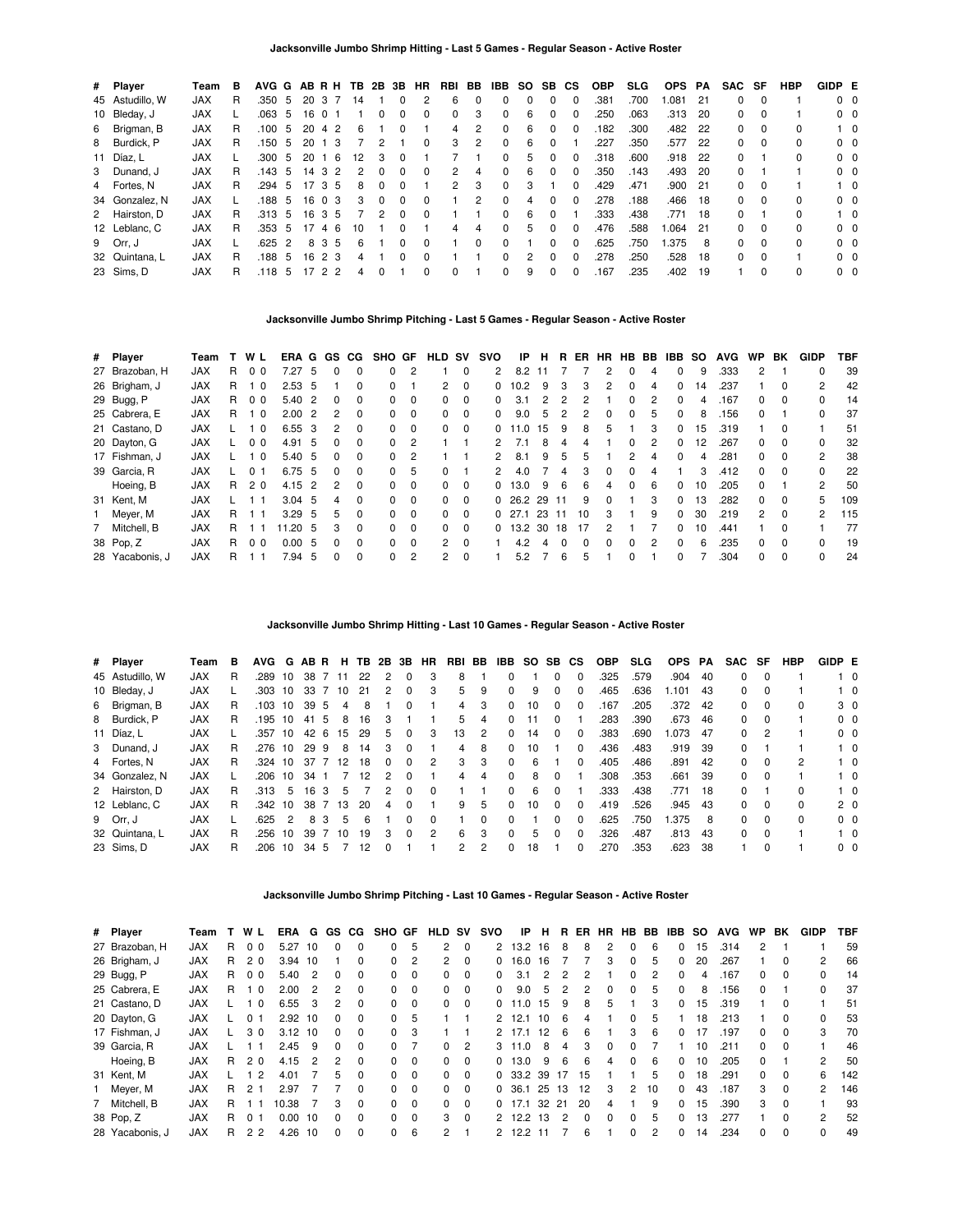| Date   | GM#Team Opp WL ERA GGSCG SHO SV SVO IP H RER HR HB BB IBB SO WHIP AVG AB WP BK GIDP TBF |                                                                    |  |  |  |  |  |  |  |  |  |                                                           |  |  |      |      | NP-S     |
|--------|-----------------------------------------------------------------------------------------|--------------------------------------------------------------------|--|--|--|--|--|--|--|--|--|-----------------------------------------------------------|--|--|------|------|----------|
| 5/3/22 |                                                                                         | JAX @MEM 0 0 4.50 1 1 0 0 0 0 4.0 2 2 2 0 0 4 0 2 1.50 .143 14 0 0 |  |  |  |  |  |  |  |  |  |                                                           |  |  |      | 0 18 | 64 - 34  |
| 5/8/22 |                                                                                         | JAX @MEM 1 0 2.00 1 1 0 0 0 0 5.0 3 0 0 0 0 1 0 6 1.11 .156 18 0 1 |  |  |  |  |  |  |  |  |  |                                                           |  |  |      | 0 19 | 76 - 48  |
| Mav    | JAX                                                                                     |                                                                    |  |  |  |  |  |  |  |  |  | 1 0 2.00 2 2 0 0 0 0 9.0 5 2 2 0 0 5 0 8 1.11 .156 32 0 1 |  |  |      | 0 37 | 140 - 82 |
| Total  |                                                                                         | JAX AAA 1 0 2.00 2 2 0 0 0 0 9.0 5 2 2 0 0 5 0 8 1.11 .156 32 0 1  |  |  |  |  |  |  |  |  |  |                                                           |  |  | 0 37 |      | 140 - 82 |

#### **Edward Cabrera - Pitching - Stat Splits - 2022 - Regular Season**

| Split                     | Team WL ERAGGS CGSHOSVIPHRERHRHBBBIBBSO |                |            |                |          |          |                 |  |                                          |          |          |   |          |    | WHIP AVG AB WP |           |     |          | BK  | <b>GIDP</b>  | TBF | NP-S     |
|---------------------------|-----------------------------------------|----------------|------------|----------------|----------|----------|-----------------|--|------------------------------------------|----------|----------|---|----------|----|----------------|-----------|-----|----------|-----|--------------|-----|----------|
| Away Games                | <b>JAX</b>                              | 10             | 2.00 2     |                |          | $\Omega$ |                 |  | 0 9.0 5 2 2                              |          |          | 5 | $\Omega$ | 8  | 1.11           | .156      | -32 |          |     |              | 37  | 140 - 82 |
| Day Games                 | <b>JAX</b>                              |                | 1 0 2.00 2 | 2              |          |          |                 |  | 0 0 9.0 5 2 2                            | 0        |          | 5 | 0        | 8  | 1.11           | .156      | -32 | $\Omega$ |     |              | 37  | 140 - 82 |
| On Grass                  | <b>JAX</b>                              | 10             | 2.00 2     | $\mathcal{P}$  | $\Omega$ |          |                 |  | 0 0 9.0 5 2 2                            | $\Omega$ | $\Omega$ | 5 | 0        | 8  | 1.11           | .156      | -32 | $\Omega$ |     | 0            | 37  | 140 - 82 |
| May                       | <b>JAX</b>                              |                | 1 0 2.00 2 | $\overline{2}$ | $\Omega$ |          |                 |  | $0$ 0 9.0 5 2 2                          | $\Omega$ |          | 5 | $\Omega$ | 8  | 1.11           | .156 32   |     | $\Omega$ |     | 0            | 37  | 140 - 82 |
| On Tuesdays               | <b>JAX</b>                              | 0 <sub>0</sub> | 4.50 1     |                |          |          |                 |  | 0 0 4.0 2 2 2                            | 0        |          | 4 | $\Omega$ | 2  | 1.50           | $.143$ 14 |     | $\Omega$ | - 0 | <sup>0</sup> | 18  | 64 - 34  |
| On Sundays                | JAX                                     | 10             | 0.001      |                | $\Omega$ |          | $0 \t0 \t5.030$ |  | $\Omega$                                 | 0        |          |   | 0        | 6  | 0.80           | .167      | 18  | $\Omega$ |     |              | 19  | 76 - 48  |
| In games following a win  | <b>JAX</b>                              | 10             | 0.001      |                | $\Omega$ |          |                 |  | $0\quad 0\quad 5.0\quad 3\quad 0\quad 0$ | 0        |          |   | 0        | -6 | 0.80           | .167      | 18  | $\Omega$ |     |              | 19  | 76 - 48  |
| In games following a loss | <b>JAX</b>                              | 0 <sub>0</sub> | 4.50 1     |                | $\Omega$ | $\Omega$ |                 |  | 0 4.0 2 2 2                              | $\Omega$ |          | 4 | $\Omega$ | 2  | 1.50           | $.143$ 14 |     | $\Omega$ | - 0 | <sup>0</sup> | 18  | 64 - 34  |
| Starter                   | JAX                                     |                | 2002       |                |          | $\Omega$ |                 |  | 0 9.0 5 2 2                              |          |          | 5 | 0        | 8  | 1 1 1          | .156      | -32 | $\Omega$ |     | <sup>0</sup> | 37  | 140 - 82 |

**Edward Cabrera - Opposing Hitting - Stat Splits - 2022 - Regular Season**

| Split                   | Team       | AVG G |                         |                         | AB R H                           |                | 2Β             | 3B           | HR          | RBI            | ВB                      | <b>IBB</b>  | <b>SO</b>      | SB | <b>CS</b>   | OBP   | <b>SLG</b> | <b>OPS</b> | <b>HBP</b>  | <b>SAC</b>  | SF          | <b>GIDP</b> |
|-------------------------|------------|-------|-------------------------|-------------------------|----------------------------------|----------------|----------------|--------------|-------------|----------------|-------------------------|-------------|----------------|----|-------------|-------|------------|------------|-------------|-------------|-------------|-------------|
| vs Left                 | <b>JAX</b> | .211  | $\overline{\mathbf{c}}$ | 19                      |                                  | 4              | $\mathbf{1}$   | 0            | $\mathbf 0$ | $\mathbf{1}$   | $\overline{\mathbf{c}}$ | 0           | 6              |    |             | .286  | .263       | .549       | $\pmb{0}$   | $\mathbf 0$ | $\mathbf 0$ | 0           |
| vs Right                | <b>JAX</b> | .077  | $\overline{\mathbf{c}}$ | 13                      | $\mathbf{1}$                     |                | 0              | $\mathbf 0$  | 0           | $\mathbf{1}$   | 3                       | 0           | $\overline{c}$ |    |             | .250  | .077       | .327       | 0           | $\mathbf 0$ | $\mathbf 0$ | $\mathbf 0$ |
| Team is ahead           | <b>JAX</b> | .167  | $\overline{c}$          | 18                      |                                  | 3              | $\mathbf{1}$   | 0            | 0           | $\mathbf{1}$   | $\overline{c}$          | 0           | 4              |    |             | .250  | .222       | .472       | 0           | 0           | 0           | $\mathbf 0$ |
| Team is behind          | <b>JAX</b> | .000  | $\mathbf{1}$            | $\overline{\mathbf{c}}$ |                                  | $\mathbf 0$    | 0              | 0            | 0           | $\mathbf 0$    | $\mathbf 0$             | 0           | 1              |    |             | .000  | .000       | .000       | 0           | 0           | 0           | $\mathbf 0$ |
| Score is tied           | <b>JAX</b> | .167  | $\overline{c}$          | 12                      |                                  | $\overline{c}$ | 0              | 0            | 0           | $\mathbf{1}$   | 3                       | 0           | 3              |    |             | .333  | .167       | .500       | 0           | 0           | 0           | $\mathbf 0$ |
| <b>Batting First</b>    | <b>JAX</b> | .250  | $\overline{c}$          | 4                       |                                  | 1              | 0              | 0            | 0           | 0              | 1                       | 0           | 0              |    |             | .400  | .250       | .650       | 0           | 0           | 0           | 0           |
| <b>Batting Second</b>   | <b>JAX</b> | .250  | $\overline{c}$          | 4                       |                                  | 1              | 0              | 0            | 0           | $\mathbf 0$    | 0                       | 0           | $\mathbf{1}$   |    |             | .250  | .250       | .500       | 0           | $\mathbf 0$ | 0           | $\mathbf 0$ |
| <b>Batting Third</b>    | <b>JAX</b> | .333  | $\overline{c}$          | 3                       |                                  | 1              | $\mathbf 0$    | 0            | 0           | $\mathbf{1}$   | 1                       | 0           | 1              |    |             | .500  | .333       | .833       | 0           | 0           | 0           | $\mathbf 0$ |
| <b>Batting Fourth</b>   | <b>JAX</b> | .000  | $\overline{c}$          | 3                       |                                  | $\mathbf 0$    | 0              | 0            | 0           | 0              | 1                       | 0           | $\mathbf 0$    |    |             | .250  | .000       | .250       | 0           | $\mathbf 0$ | 0           | $\mathbf 0$ |
| <b>Batting Fifth</b>    | <b>JAX</b> | .000  | $\overline{c}$          | 4                       |                                  | $\mathbf 0$    | $\mathbf 0$    | 0            | $\mathbf 0$ | $\mathbf 0$    | $\mathbf 0$             | $\mathbf 0$ | $\overline{c}$ |    |             | .000  | .000       | .000       | 0           | $\mathbf 0$ | $\mathbf 0$ | $\mathbf 0$ |
| <b>Batting Sixth</b>    | <b>JAX</b> | .000  | $\overline{c}$          | 2                       |                                  | 0              | 0              | 0            | 0           | 0              | $\overline{c}$          | 0           | $\mathbf{1}$   |    |             | .500  | .000       | .500       | 0           | 0           | 0           | $\mathbf 0$ |
| <b>Batting Seventh</b>  | <b>JAX</b> | .250  | $\overline{c}$          | 4                       |                                  | $\mathbf{1}$   | $\mathbf{1}$   | 0            | 0           | $\mathbf 0$    | 0                       | $\mathbf 0$ | $\mathbf 0$    |    |             | .250  | .500       | .750       | 0           | $\mathbf 0$ | 0           | $\mathbf 0$ |
| <b>Batting Eighth</b>   | <b>JAX</b> | .250  | $\overline{c}$          | 4                       | 1                                |                | $\mathbf 0$    | 0            | 0           | $\mathbf{1}$   | 0                       | 0           | 0              |    |             | .250  | .250       | .500       | 0           | 0           | $\mathbf 0$ | $\mathbf 0$ |
| <b>Batting Ninth</b>    | <b>JAX</b> | .000  | $\overline{c}$          | 4                       |                                  | $\mathbf 0$    | 0              | 0            | 0           | $\mathbf 0$    | $\mathbf 0$             | 0           | 3              |    |             | .000  | .000       | .000       | 0           | $\mathbf 0$ | 0           | $\mathbf 0$ |
| Leading Off             | <b>JAX</b> | .000  | $\overline{c}$          | $\overline{7}$          |                                  | $\mathbf 0$    | $\mathbf 0$    | $\Omega$     | $\mathbf 0$ | $\mathbf 0$    | $\overline{c}$          | 0           | $\mathbf{1}$   |    |             | .222  | .000       | .222       | $\mathbf 0$ | 0           | $\Omega$    | $\mathbf 0$ |
| First Inning            | JAX        | .250  | $\overline{c}$          | 8                       | $\mathbf{1}$                     | $\overline{c}$ | 0              | 0            | 0           | $\mathbf{1}$   | $\overline{c}$          | 0           | 3              | 2  | $\mathbf 0$ | .400  | .250       | .650       | 0           | 0           | 0           | $\mathbf 0$ |
| Second Inning           | JAX        | .000  | $\overline{2}$          | 6                       | $\mathbf 0$<br>0                 |                | 0              | 0            | 0           | 0              | 1                       | 0           | $\mathbf{1}$   | 0  | $\mathbf 0$ | .143  | .000       | .143       | 0           | 0           | 0           | $\mathbf 0$ |
| Third Inning            | JAX        | .143  | $\overline{c}$          | $\overline{7}$          | $\mathbf 0$<br>$\overline{1}$    |                | 0              | 0            | 0           | 0              | 1                       | 0           | 2              | 1  | $\mathbf 0$ | .250  | .143       | .393       | 0           | 0           | 0           | $\mathbf 0$ |
| Fourth Inning           | JAX        | .143  | $\overline{c}$          |                         | 7 <sub>1</sub><br>$\overline{1}$ |                | $\mathbf{1}$   | 0            | 0           | $\mathbf{1}$   | 1                       | 0           | $\mathbf{1}$   | 0  | $\mathbf 0$ | .250  | .286       | .536       | 0           | $\mathbf 0$ | 0           | $\mathbf 0$ |
| Fifth Inning            | JAX        | .250  | $\mathbf{1}$            | 4                       | $\overline{1}$<br>0              |                | $\mathbf 0$    | 0            | 0           | $\mathbf 0$    | 0                       | 0           | $\mathbf{1}$   | 1  | $\Omega$    | .250  | .250       | .500       | 0           | 0           | 0           | $\mathbf 0$ |
| <b>Bases Empty</b>      | JAX        | .200  | $\overline{c}$          | 15                      |                                  | 3              | $\mathbf 0$    | $\Omega$     | 0           | $\mathbf 0$    | $\overline{4}$          | 0           | $\overline{c}$ |    |             | .368  | .200       | .568       | 0           | 0           | 0           | $\mathbf 0$ |
| Runner at 1st           | JAX        | .143  | $\mathbf{1}$            | 7                       | 1                                |                | 1              | $\Omega$     | 0           | $\mathbf 0$    | 0                       | 0           | 2              |    |             | .143  | .286       | .429       | 0           | 0           | 0           | $\mathbf 0$ |
| Runner at 2nd           | JAX        | .250  | $\overline{2}$          | 4                       | 1                                |                | 0              | 0            | 0           | $\mathbf{1}$   | 1                       | 0           | $\mathbf{1}$   |    |             | .400  | .250       | .650       | 0           | 0           | 0           | $\mathbf 0$ |
| Runner at 3rd           | JAX        | .000  | $\mathbf{1}$            | 4                       |                                  | 0              | 0              | 0            | 0           | 0              | 0                       | 0           | $\overline{c}$ |    |             | .000  | .000       | .000       | 0           | 0           | 0           | $\mathbf 0$ |
| Runners at 1st & 2nd    | JAX        | .000  | $\overline{1}$          | 1                       |                                  | 0              | 0              | 0            | 0           | $\mathbf 0$    | 0                       | 0           | $\mathbf{1}$   |    |             | .000  | .000       | .000       | 0           | 0           | 0           | $\mathbf 0$ |
| Runners at 2nd & 3rd    | JAX        | .000  | -1                      | 1                       |                                  | 0              | 0              | $\Omega$     | 0           | $\mathbf{1}$   | $\Omega$                | 0           | 0              |    |             | .000  | .000       | .000       | 0           | 0           | $\Omega$    | $\mathbf 0$ |
| Runners On              | JAX        | .118  | $\overline{c}$          | 17                      |                                  | 2              | $\overline{1}$ | $\Omega$     | 0           | $\overline{c}$ | 1                       | 0           | 6              |    |             | .167  | .176       | .343       | 0           | 0           | 0           | $\mathbf 0$ |
| <b>Scoring Position</b> | <b>JAX</b> | .100  | $\overline{c}$          | 10                      |                                  | 1              | 0              | 0            | 0           | $\overline{c}$ | 1                       | 0           | 4              |    |             | .182  | .100       | .282       | 0           | 0           | 0           | $\mathbf 0$ |
| No Outs                 | JAX        | .000  | $\overline{c}$          | 9                       |                                  | 0              | 0              | $\Omega$     | $\Omega$    | $\mathbf 0$    | $\overline{c}$          | 0           | $\mathbf{1}$   |    |             | .182  | .000       | .182       | 0           | $\mathbf 0$ | $\Omega$    | $\mathbf 0$ |
| One Out                 | JAX        | .357  | $\overline{c}$          | 14                      |                                  | 5              | $\overline{1}$ | 0            | 0           | $\overline{2}$ | 1                       | 0           | 3              |    |             | .400  | .429       | .829       | 0           | 0           | 0           | $\mathbf 0$ |
| Two Outs                | JAX        | .000  | $\overline{c}$          | 9                       |                                  | 0              | 0              | $\Omega$     | 0           | $\mathbf 0$    | 2                       | 0           | $\overline{4}$ |    |             | .182  | .000       | .182       | 0           | $\mathbf 0$ | 0           | $\Omega$    |
| Ahead in Count          | <b>JAX</b> | .231  | $\overline{2}$          | 13                      |                                  | 3              | 0              | $\Omega$     | $\Omega$    | $\mathbf{1}$   | $\Omega$                | $\Omega$    | 5              |    |             | .231  | .231       | .462       | $\Omega$    | 0           | $\Omega$    | $\Omega$    |
| Behind in Count         | JAX        | .000  | $\overline{c}$          | 10                      |                                  | 0              | $\mathbf 0$    | $\Omega$     | 0           | $\mathbf 0$    | 5                       | 0           | $\mathbf{1}$   |    |             | .333  | .000       | .333       | 0           | 0           | 0           | $\mathbf 0$ |
| 0-0 Count               | <b>JAX</b> | .250  | $\overline{2}$          | 4                       |                                  | $\mathbf{1}$   | $\mathbf{1}$   | $\Omega$     | 0           | $\mathbf{1}$   | 0                       | 0           | 0              |    |             | .250  | .500       | .750       | 0           | 0           | 0           | $\mathbf 0$ |
| 0-1 Count               | <b>JAX</b> | .500  | $\overline{c}$          | 4                       |                                  | $\overline{c}$ | $\mathbf 0$    | 0            | 0           | $\mathbf{1}$   | $\Omega$                | 0           | 0              |    |             | .500  | .500       | 1.000      | 0           | 0           | $\Omega$    | $\mathbf 0$ |
| 0-2 Count               | JAX        | .333  | $\overline{c}$          | 3                       | 1                                |                | 0              | $\Omega$     | 0           | $\mathbf 0$    | $\Omega$                | 0           | 0              |    |             | .333  | .333       | .666       | 0           | $\mathbf 0$ | $\Omega$    | $\mathbf 0$ |
| 1-0 Count               | <b>JAX</b> | .000  | $\overline{2}$          | $\overline{c}$          |                                  | $\mathbf 0$    | $\Omega$       | $\Omega$     | $\Omega$    | $\mathbf 0$    | $\Omega$                | 0           | 0              |    |             | .000  | .000       | .000       | $\Omega$    | 0           | $\Omega$    | $\Omega$    |
| 1-1 Count               | <b>JAX</b> | .000  | $\overline{2}$          | $\overline{c}$          |                                  | 0              | 0              | 0            | 0           | $\mathbf 0$    | 0                       | 0           | $\mathbf 0$    |    |             | .000  | .000       | .000       | 0           | $\mathbf 0$ | 0           | $\mathbf 0$ |
| 1-2 Count               | <b>JAX</b> | .000  | $\overline{2}$          | 6                       |                                  | 0              | 0              | 0            | 0           | $\mathbf 0$    | 0                       | 0           | 5              |    |             | .000  | .000       | .000       | 0           | 0           | 0           | $\mathbf 0$ |
| 2-0 Count               | <b>JAX</b> | .000  | 0                       | 0                       |                                  | 0              | 0              | 0            | 0           | 0              | 0                       | 0           | 0              |    |             | .000  | .000       | .000       | 0           | 0           | 0           | 0           |
| 2-1 Count               | <b>JAX</b> | .000  | $\overline{1}$          | 2                       |                                  | 0              | 0              | 0            | 0           | 0              | 0                       | 0           | 0              |    |             | .000  | .000       | .000       | 0           | 0           | 0           | $\mathbf 0$ |
| 2-2 Count               | <b>JAX</b> | .333  | $\overline{1}$          | 3                       | 1                                |                | 0              | 0            | 0           | $\mathbf 0$    | 0                       | 0           | 2              |    |             | .333  | .333       | .666       | 0           | 0           | 0           | $\mathbf 0$ |
| 3-0 Count               | JAX        | .000  | $\overline{1}$          | 0                       |                                  | 0              | 0              | 0            | 0           | 0              | 1                       | 0           | 0              |    |             | 1.000 | .000       | 1.000      | 0           | $\mathbf 0$ | 0           | $\mathbf 0$ |
| 3-1 Count               | <b>JAX</b> | .000  | $\overline{c}$          | 3                       |                                  | 0              | 0              | 0            | 0           | 0              | 3                       | 0           | 0              |    |             | .500  | .000       | .500       | 0           | 0           | 0           | $\mathbf 0$ |
| 3-2 Count               | <b>JAX</b> | .000  | $\overline{c}$          | 3                       |                                  | $\mathbf 0$    | 0              | 0            | 0           | 0              | 1                       | 0           | 1              |    |             | .250  | .000       | .250       | 0           | 0           | $\mathbf 0$ | $\mathbf 0$ |
| Pitcher                 | JAX        | .156  | $\overline{2}$          | 32                      |                                  | 5              | $\overline{1}$ | $\mathbf{0}$ | $\Omega$    | $\overline{2}$ | 5                       | $\Omega$    | 8              |    |             | .270  | .188       | .458       | 0           | $\Omega$    | $\Omega$    | $\mathbf 0$ |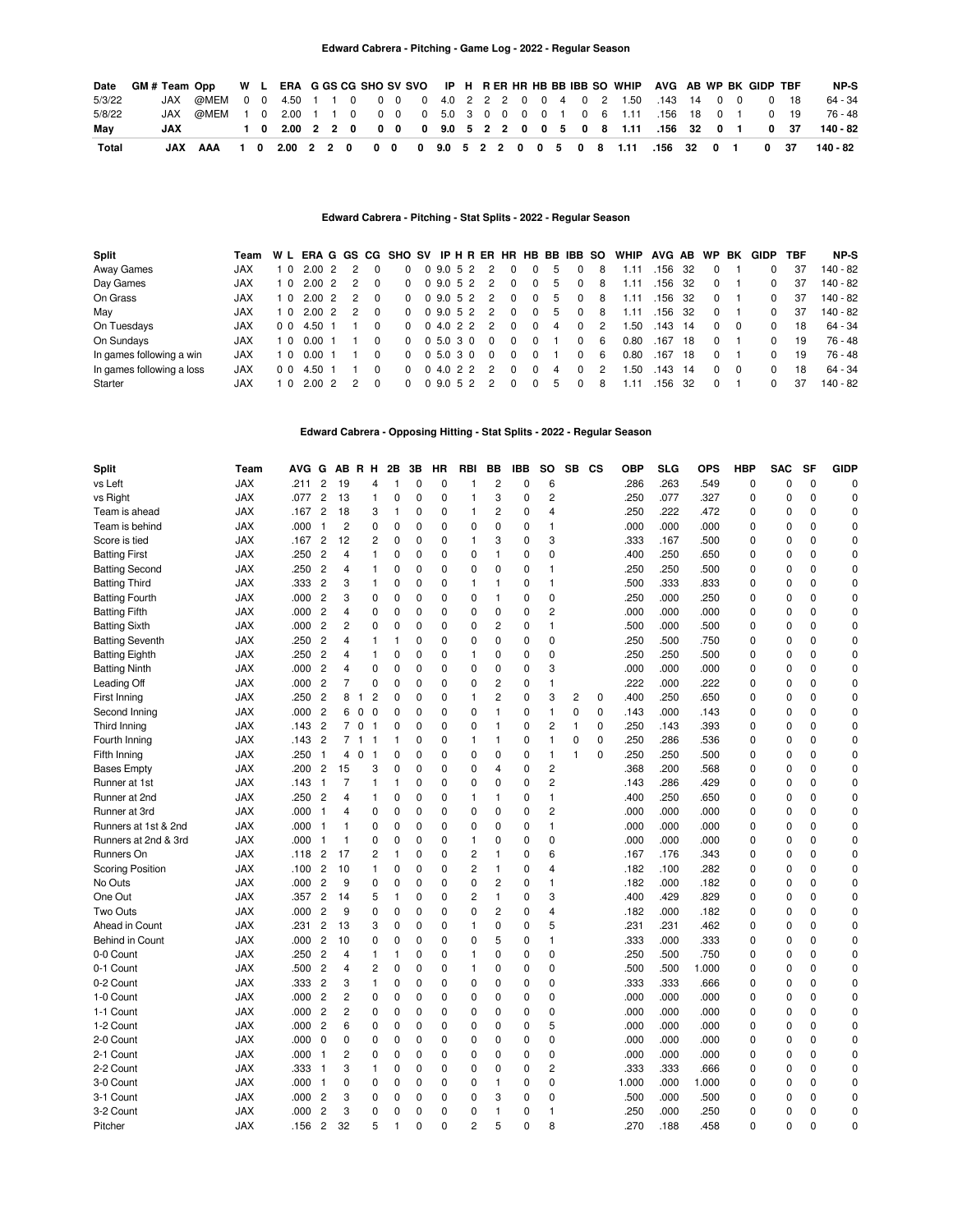| # Player            | Team       | в | AVG  | G  | АB   | R   | н   | ΤВ  | 2B 3B |              | HR | RBI | <b>BBIBB</b> |   | so  | SB. | СS       | <b>OBP</b> | <b>SLG</b> | <b>OPS</b> |      | <b>PA SAC</b> |    | <b>SF HBP GIDP</b> |    | Е  |
|---------------------|------------|---|------|----|------|-----|-----|-----|-------|--------------|----|-----|--------------|---|-----|-----|----------|------------|------------|------------|------|---------------|----|--------------------|----|----|
| 7 Almonte, A        | <b>NAS</b> | S | .244 | 11 | 45   |     |     |     | 3     |              |    | 9   | 2            | 0 | 11  | 0   | 0        | .265       | .378       | .643       | 49   |               |    |                    |    |    |
| Coca, Y             | <b>NAS</b> | S | .000 |    | 0    |     | O   | ŋ   | 0     |              | 0  | 0   | 0            | 0 |     | 0   | 0        | .000       | .000       | .000       | 0    | <sup>0</sup>  | 0  | 0                  | 0  |    |
| 3 Dahl, D           | <b>NAS</b> |   | .300 | 24 | 90   | 18  | 27  | 41  | 5     |              | 3  |     |              |   | 19  | 0   | 0        | .376       | .456       | .832       | 101  |               | 0  | n                  | 2  |    |
| 12 Davis, J         | <b>NAS</b> | R | .292 | 13 | 48   | 6   | 14  | 15  |       | 0            | 0  | 5   | 11           | 0 | 10  | 5   | 0        | .426       | .313       | .739       | 61   | 0             |    |                    | 2  |    |
| 9 Feliciano, M      | <b>NAS</b> | R | .271 | 20 | 70   | 6   | 19  | 24  | 5     |              |    |     | 3            |   | 21  | 0   |          | .329       | .343       | .672       | 77   |               | 0  | 3                  | 3  |    |
| 34 Hiura, K         | <b>NAS</b> | R | .421 | 5  | 19   | 3   | 8   | 17  | 0     | <sup>0</sup> | 3  | 10  | 2            | O |     | 0   |          | .522       | .895       | 1.417      | 23   |               | O  | 2                  | ი  |    |
| 19 Jackson, A       | <b>JAX</b> | R | .000 |    | 4    | 0   |     |     |       |              |    | 0   |              |   |     | n   |          | .000       | .000       | .000       | 4    |               | 0  | n                  | 0  |    |
| 19 Jackson, A       | <b>NAS</b> | R | .220 | 17 | 59   | 3   | 13  | 23  | 4     | 0            | 2  | 16  | 5.           | 0 | 20  | 0   | 0        | .294       | .390       | .684       | 68   | <sup>0</sup>  | 2  | 2                  |    |    |
| 19 Jackson, A       | 2 Teams R  |   | .206 | 18 | 63   | 3   | 13  | 23  | 4     | 0            | 2  | 16  | 5            |   | 21  | 0   | 0        | .278       | .365       | .643       | 72   |               |    | 2                  |    |    |
| 13 Mathias, M       | <b>NAS</b> | R | .342 | 21 | 73   | 9   | 25  | 41  | 5     |              |    | 11  |              | 0 | 18  | 2   | 0        | .407       | .562       | .969       | 81   | <sup>0</sup>  | Ω  |                    | 2  |    |
| 6 Monasterio, A NAS |            | R | .200 | 21 | 65   | 6   | 13  | 18  | 5     |              |    | 6   |              |   | 20  | 5   | $\Omega$ | .308       | .277       | .585       | 78   | 0             | 2  | 0                  | 3  |    |
| 11 Navarreto, B     | <b>NAS</b> | R | .286 |    | 21   | 4   | 6   |     |       | <sup>0</sup> | 0  | 3   |              | O |     |     | 0        | .318       | .333       | .651       | 22   | <sup>0</sup>  | 0  | 0                  |    |    |
| 26 Reyes, P         | <b>NAS</b> | R | .155 | 19 | 71   | 14  | 11  | 18  |       |              |    |     | 10           | 0 | 16  |     | 2        | .277       | .254       | .531       | 83   |               | 0  | 2                  | 0  |    |
| 21 Singleton, J     | <b>NAS</b> |   | .207 | 28 | 92   | 16  | 19  | 46  |       |              |    | 21  | 23           | 0 | 29  | 2   | 0        | .359       | .500       | .859       | 117  |               |    |                    | 2  |    |
| 5 Turang, B         | <b>NAS</b> |   | .295 | 29 | 122  | 17  | 36  | 54  |       |              | 3  | 18  | 13           | 0 | 28  | 3   |          | .360       | .443       | .803       | 136  |               |    | ŋ                  | 2  |    |
| 14 White, T         | <b>NAS</b> | R | .214 | 23 | 84   | 13  | 18  | 37  | 2     |              | 5  | 12  | 14           | 0 | 20  | 2   | 0        | .330       | .440       | .770       | 100  | O             |    |                    |    |    |
| 2 Wilson, W         | <b>NAS</b> | R | .239 | 27 | 88   | 22  | 21  | 34  | 4     | 0            | 3  | 14  | 13           | 0 | 28  | 3   | 0        | .343       | .386       | .729       | 102  | 0             | 0  |                    | 2  |    |
|                     | <b>NAS</b> |   | .250 | 33 | 1077 | 161 | 269 | 431 | 54    | 6            | 32 | 152 | 142          | 0 | 293 | 32  | 6        | .342       | .400       | .742       | 1246 | 0             | 11 | 14                 | 22 | 12 |
|                     | <b>OPP</b> |   | .210 | 33 | 1056 | 100 | 222 | 331 | 42    | 5            | 19 | 94  | 130          | 0 | 300 | 26  | 12       | .304       | .313       | .617       | 1211 | 2             | 7  | 16                 | 16 |    |

**Nashville Sounds Pitching - 2022 - Regular Season - Active Roster**

| # Player             | Team T     |   | w  |    | ERA  |    |    | G GS CG SHO |              |    | GF HLD | <b>SV SVO</b> |              | IP    | н   | R        | ER  | <b>HR</b> | HB |     | <b>BB IBB</b> | SO. | AVG WP BK GIDP |    |          |               | TBF  |
|----------------------|------------|---|----|----|------|----|----|-------------|--------------|----|--------|---------------|--------------|-------|-----|----------|-----|-----------|----|-----|---------------|-----|----------------|----|----------|---------------|------|
| 51 Alexander, J NAS  |            | R | 4  |    | 2.73 | 6  | 4  | $\Omega$    | O            |    |        | 0             | 0            | 29.2  | 28  | 9        | 9   |           |    | 9   | $\Omega$      | 21  | .250           |    |          | 3             | 122  |
| 57 Barker, L         | <b>NAS</b> | R | 2  | 0  | 3.46 | 12 | 0  | $\Omega$    |              |    |        |               | 3            | 13.0  | 10  | 5        | 5   | 0         | 0  |     |               | 15  | .213           |    | $\Omega$ | $\Omega$      | 56   |
| 58 Bettinger, A NAS  |            | R |    |    | 0.00 |    |    | $\Omega$    |              |    |        | 0             | 0            | 3.0   | 2   | $\Omega$ | 0   | 0         | 0  | 3   |               | 3   | .182           |    | $\Omega$ | $\Omega$      | 14   |
| 15 Boushley, C NAS   |            | R | 3  |    | 4.28 |    |    | 0           | 0            |    |        | 0             | 0            | 33.2  | 32  | 16       | 16  | 6         |    | 9   |               | 31  | .244           |    |          | 2             | 141  |
| 53 Brown, Z          | <b>NAS</b> | R | 0  |    | 2.25 |    |    | 0           | 0            |    |        | ŋ             | 0            | 8.0   | 2   | 2        | 2   |           |    | 5.  |               | 6   | .077           |    |          | $\Omega$      | 33   |
| 27 File, D           | <b>NAS</b> | R | 2  |    | 4.45 |    | 6  | $\Omega$    | <sup>n</sup> |    |        |               | <sup>0</sup> | 32.1  | 30  | 16       | 16  |           |    | 15  |               | 26  | .240           |    |          | $\mathcal{P}$ | 141  |
| 22 Harris, H         | <b>NAS</b> | R |    | O  | 0.00 |    |    | $\Omega$    | 0            | h  |        |               | 2            | 10.2  | 6   | $\Omega$ | 0   | $\Omega$  | 0  | 10  | <sup>0</sup>  | 10  | .182           |    |          |               | 44   |
| 32 Jankins, T        | <b>NAS</b> | R | 0  | 0  | 4.66 | 9  | 0  | 0           | <sup>0</sup> |    |        |               | 0            | 9.2   | 12  | 6        | 5   |           | ŋ  | 2   | 0             | 11  | .308           |    |          | $\Omega$      | 42   |
| 43 Kelley, T         | <b>NAS</b> | R |    |    | 0.75 | 12 | 0  | $\Omega$    | 0            |    |        |               | 2            | 12.0  | 9   | 2        |     |           | ŋ  | 3   | 0             | 14  | .205           | 0  | $\Omega$ |               | 47   |
| 31 Lindblom, J       | <b>NAS</b> | R |    |    | 2.43 | 6  | 6  | $\Omega$    | 0            |    |        | 0             | 0            | 33.1  | 24  | 9        | 9   |           | 2  | 8   | 0             | 29  | .194           |    | $\Omega$ |               | 134  |
| 20 Sadzeck, C NAS    |            | R | 0  |    | 0.73 | 11 | 0  | $\Omega$    | 0            | h  |        |               |              | 12.1  |     | 3        |     | $\Omega$  |    | 6   | 0             | 12  | .167           |    | $\Omega$ | $\Omega$      | 50   |
| 35 Sánchez, M        | NAS        | R | 3  | 2  | 2.40 | 13 | O. | $\Omega$    | $\Omega$     |    |        |               | 2            | 15.0  | 11  | 4        | 4   | $\Omega$  | 2  | 5.  | <sup>0</sup>  | 15  | .212           |    | $\Omega$ |               | 59   |
| 44 Small, E          | <b>NAS</b> |   | з  |    | .95  |    |    | $\Omega$    | $\Omega$     | n  |        | <sup>0</sup>  | 0            | 32.1  | 17  | 9        |     |           | 3  | 21  | $\Omega$      | 46  | .149           | 3  |          | 2             | 138  |
| 38 Strzelecki, P NAS |            | R | 2  | 0  | 4.05 | 12 | 0  | $\Omega$    | 0            | з  |        |               |              | 13.1  | 9   | 6        | 6   |           | 2  | 5.  |               | 20  | .191           |    | $\Omega$ |               | 54   |
|                      | <b>NAS</b> |   | 22 | 11 | 2.90 | 33 | 33 | 0           | 5.           | 33 | 19     | 10            | 13           | 289.0 | 222 | 100      | 93  | 19        | 16 | 130 | 0             | 300 | .210           | 16 | 3        | 16            | 1211 |
|                      | <b>OPP</b> |   | 11 | 22 | 4.78 | 33 | 33 | 0           | 0            | 33 | 13     | 6             | 12           | 282.1 | 269 | 161      | 150 | 32        | 14 | 142 | 0             | 293 | .250           | 22 |          | 22            | 1246 |

**Nashville Sounds Hitting - 2022 - Regular Season - Active Roster - Vs Left**

| # Player        | Team       | в | <b>AVG</b> | G  | AB R | н            | ΤВ           | 2В |   | 3B HR | RBI          |    | <b>BB IBB</b> | SO SB CS | ОВР  | <b>SLG</b> | <b>OPS</b> | PA  |   |   | SAC SF HBP | <b>GIDP</b>  |
|-----------------|------------|---|------------|----|------|--------------|--------------|----|---|-------|--------------|----|---------------|----------|------|------------|------------|-----|---|---|------------|--------------|
| 7 Almonte, A    | <b>NAS</b> | S | .267       | 8  | 15   | 4            | 8            |    |   |       | 5            |    |               | 3        | .250 | .533       | .783       | 16  |   |   |            | <sup>0</sup> |
| 3 Dahl, D       | <b>NAS</b> |   | 280        | 16 | 25   |              | 9            |    |   |       | ŋ            | 2  |               | 6        | .333 | .360       | .693       | 27  | 0 | 0 |            | 0            |
| 12 Davis, J     | <b>NAS</b> | R | .091       |    | 11   |              |              |    |   |       | ŋ            | 3  |               | 3        | .286 | .091       | .377       | 14  |   |   |            | 0            |
| 9 Feliciano, M  | <b>NAS</b> | R | .364       | 11 | 22   | 8            | 10           |    |   |       |              |    |               | 3        | .364 | .455       | .819       | 22  |   |   |            |              |
| 34 Hiura, K     | <b>NAS</b> | R | .250       | 3  | 8    | 2            | 2            |    |   |       |              |    |               | 4        | .250 | .250       | .500       | 8   |   | 0 |            |              |
| 19 Jackson, A   | <b>JAX</b> | R | .000       |    | 3    | <sup>0</sup> | <sup>0</sup> |    |   | 0     | <sup>0</sup> | ŋ  | O             | 0        | .000 | .000       | .000       | 3   | 0 | O |            |              |
| 19 Jackson, A   | <b>NAS</b> | R | .286       | 12 | 21   | 6            | 8            |    |   | 0     | 5            |    | 0             | 5        | .360 | .381       | .741       | 25  |   |   |            |              |
| 19 Jackson, A   | 2 Teams R  |   | .250       | 13 | 24   | 6            | 8            |    |   |       |              |    |               | 5        | .321 | .333       | .654       | 28  |   |   |            |              |
| 13 Mathias, M   | <b>NAS</b> | R | .444       | 11 | 18   | 8            | 10           |    |   | 0     |              |    |               | 5        | .500 | .556       | .056       | 20  |   |   |            |              |
| 6 Monasterio, A | <b>NAS</b> | R | .125       | 10 | 16   | 2            | з            |    |   |       |              |    |               | 5        | .176 | .188       | .364       | 17  |   |   |            | 0            |
| 11 Navarreto, B | <b>NAS</b> | R | .250       | 3  | 4    |              |              |    |   |       |              |    |               |          | .250 | .250       | .500       | 4   |   | 0 |            | 0            |
| 26 Reyes, P     | <b>NAS</b> | R | .182       | 12 | 22   |              | 9            |    |   |       |              | 3  |               |          | .308 | .409       | .717       | 26  |   |   |            |              |
| 21 Singleton, J | <b>NAS</b> |   | .130       | 16 | 23   | 3            |              |    |   |       |              |    |               | 10       | 259  | .304       | .563       | 27  |   |   |            |              |
| 5 Turang, B     | <b>NAS</b> |   | .235       | 18 | 34   | 8            | 11           |    |   |       | 4            | 2  | O             | 12       | .278 | .324       | .602       | 36  | 0 |   |            |              |
| 14 White, T     | <b>NAS</b> | R | .250       | 12 | 20   | 5            | 11           |    |   | 2     | 5            | 3  | O             | 6        | .360 | .550       | .910       | 25  | 0 |   |            |              |
| 2 Wilson, W     | <b>NAS</b> | R | .190       | 13 | 21   | 4            |              | n  |   |       | 3            | 3  | 0             |          | .292 | .333       | .625       | 24  | 0 | O |            |              |
|                 | <b>NAS</b> |   | .241       | 25 | 290  | 70           | 109          | 14 | 2 |       | 34           | 29 | 0             | 81       | .314 | .376       | .690       | 325 | 0 | 3 | 3          |              |
|                 | <b>OPP</b> |   | .200       | 33 | 461  | 92           | 130          | 18 |   | 6     | 35           | 55 | 0             | 129      | .290 | .282       | .572       |     |   | 4 | 5          | 7            |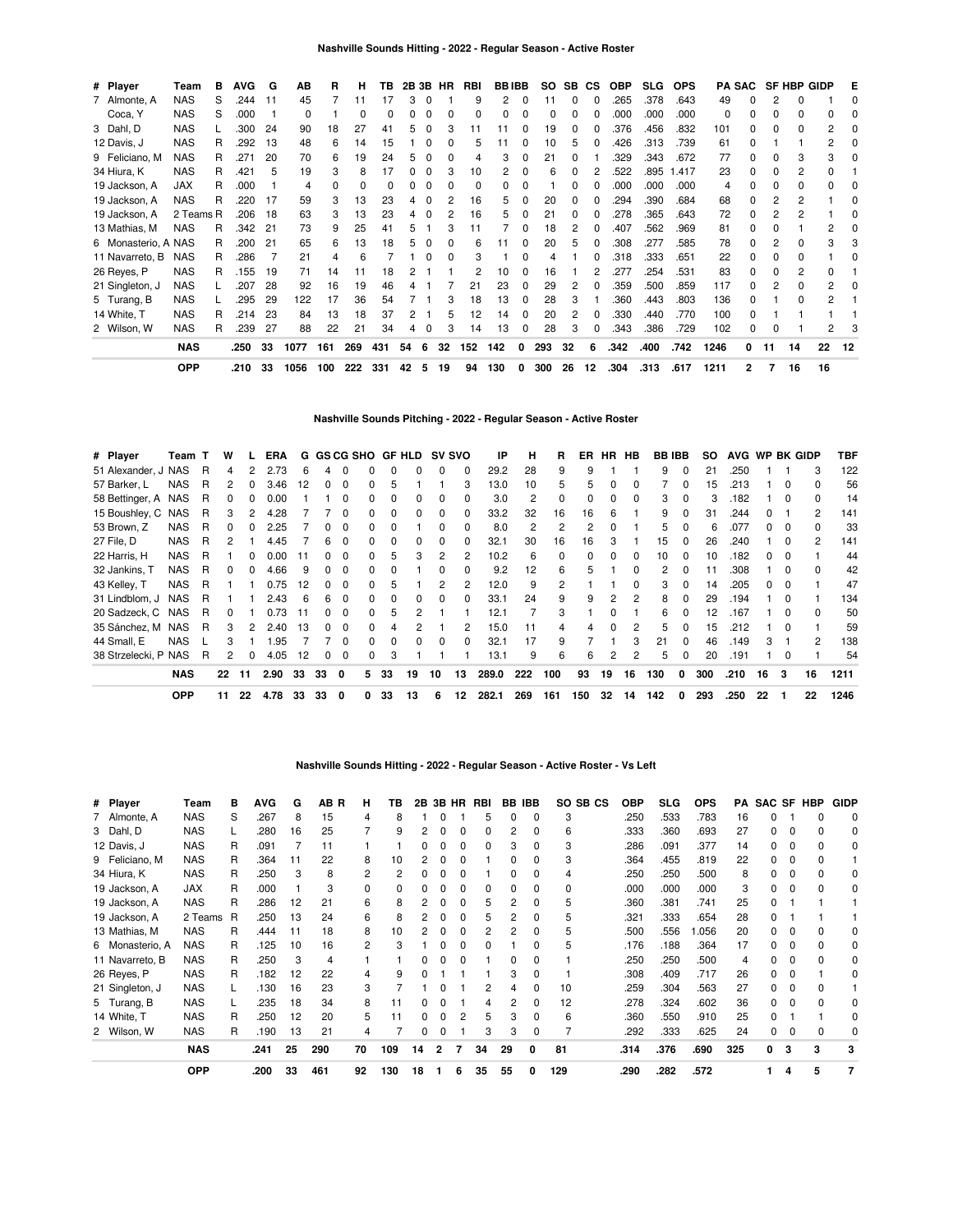| # Player         | Team       | т | <b>AVG</b> | AB<br>R | н        | ΤВ  | 2B           | 3B | <b>HR</b>    | RBI | BB | <b>IBB</b>   | SO.<br>SB CS | <b>OBP</b> | <b>SLG</b> | <b>OPS</b> | PA  | SAC SF       |          | <b>HBP</b> | <b>GIDP</b> |
|------------------|------------|---|------------|---------|----------|-----|--------------|----|--------------|-----|----|--------------|--------------|------------|------------|------------|-----|--------------|----------|------------|-------------|
| 51 Alexander, J  | NAS        | R | .174       | 46      | 8        | 9   |              |    |              | 2   | 6  | O            | 11           | .269       | .196       | .465       | 52  | <sup>0</sup> |          |            |             |
| 57 Barker, L     | NAS        | R | .286       | 21      | 6        | 6   | 0            | 0  | 0            | 4   | 2  | 0            | 6            | .320       | .286       | .606       | 25  | 0            |          |            | 0           |
| 58 Bettinger, A  | NAS        | R | .333       | 3       |          |     | 0            | 0  | 0            | 0   | 2  | 0            | 0            | .600       | .333       | .933       | 5   | 0            | 0        | $\Omega$   | 0           |
| 15 Boushley, C   | <b>NAS</b> | R | .193       | 57      | 11       | 22  | 2            | O  | з            | 6   | З  | 0            | 11           | .233       | .386       | .619       | 60  | O.           | $\Omega$ |            | 2           |
| 53 Brown, Z      | <b>NAS</b> | R | .000       | 8       | $\Omega$ | 0   |              |    |              | 0   | 2  | 0            | 2            | .200       | .000       | .200       | 10  | 0            |          |            | 0           |
| 27 File. D       | <b>NAS</b> | R | .242       | 62      | 15       | 22  |              | 0  | 0            | 3   |    | 0            | 14           | .319       | .355       | .674       | 69  | 0            | 0        | 0          |             |
| 22 Harris, H     | <b>NAS</b> | R | .125       | 16      | 2        | 2   | <sup>0</sup> | O  | 0            | 0   | Δ  | 0            | 6            | .300       | .125       | .425       | 20  | 0            | 0        |            |             |
| 32 Jankins, T    | <b>NAS</b> | R | .300       | 20      | 6        | 12  |              |    |              | 5   |    | <sup>0</sup> | 5            | .300       | .600       | .900       | 20  | O.           | $\Omega$ |            | 0           |
| 43 Kelley, T     | <b>NAS</b> | R | .048       | 21      |          |     |              |    |              | 0   |    | 0            | 6            | .130       | .048       | .178       | 23  | 0            |          |            | 0           |
| 31 Lindblom, J   | NAS        | R | .167       | 54      | 9        | 13  |              | O  |              | 2   | 5  | 0            | 12           | .250       | .241       | .491       | 60  | 0            | 0        |            | 0           |
| 20 Sadzeck, C    | <b>NAS</b> | R | .294       | 17      | 5        |     | 2            | O  | <sup>0</sup> | 0   | з  | <sup>0</sup> | 6            | .429       | .412       | .841       | 21  | 0            |          |            | $\Omega$    |
| 35 Sánchez, M    | <b>NAS</b> | R | .182       | 22      |          |     |              |    |              |     |    |              | 5            | .217       | .182       | .399       | 23  | O.           |          |            | 0           |
| 44 Small, E      | <b>NAS</b> |   | .143       | 35      | 5        | 6   |              |    | 0            | 2   | 5  | 0            | 17           | .268       | .171       | .439       | 41  | 0            |          |            | 0           |
| 38 Strzelecki, P | NAS        | R | .300       | 20      | 6        | 8   | 2            | 0  | 0            | 2   | 2  | 0            |              | .391       | .400       | .791       | 23  | 0            | 0        |            | 0           |
|                  | <b>NAS</b> |   | .200       | 461     | 92       | 130 | 18           |    | 6            | 35  | 55 | 0            | 129          | .290       | .282       | .572       | 526 |              | 4        | 5          | 7           |

# **Nashville Sounds Hitting - 2022 - Regular Season - Active Roster - Vs Right**

| # Player        | Team       | в | <b>AVG</b> | G  | AB R | н        | ΤВ  | 2B | 3В       | ΗR | RBI | BB  | <b>IBB</b> | SO SB CS | OBP  | SLG. | <b>OPS</b> | PA  | SAC SF |   | HBP | GIDP |
|-----------------|------------|---|------------|----|------|----------|-----|----|----------|----|-----|-----|------------|----------|------|------|------------|-----|--------|---|-----|------|
| 7 Almonte, A    | <b>NAS</b> | S | .233       | 10 | 30   |          | 9   | 2  | 0        | 0  | 4   | 2   | 0          | 8        | .273 | .300 | .573       | 33  | n      |   | 0   |      |
| 3 Dahl, D       | <b>NAS</b> |   | .308       | 23 | 65   | 20       | 32  | 3  | 0        | 3  | 11  | 9   | 0          | 13       | .392 | .492 | .884       | 74  | 0      |   | 0   | 2    |
| 12 Davis, J     | <b>NAS</b> | R | .351       | 13 | 37   | 13       | 14  |    |          | 0  | 5   | 8   | 0          |          | .468 | .378 | .846       | 47  | 0      |   |     | 2    |
| 9 Feliciano, M  | <b>NAS</b> | R | .229       | 19 | 48   | 11       | 14  | 3  |          | 0  | 3   | 3   | $\Omega$   | 18       | .315 | .292 | .607       | 55  | 0      |   | 3   | 2    |
| 34 Hiura, K     | <b>NAS</b> | R | .545       | 5  | 11   | 6        | 15  | 0  |          | 3  | 9   | 2   | $\Omega$   | 2        | .667 | .364 | 2.031      | 15  | 0      | 0 | 2   | 0    |
| 19 Jackson, A   | JAX        | R | .000       |    |      | $\Omega$ | 0   | 0  | 0        | 0  | 0   | 0   | 0          |          | .000 | .000 | .000       |     | 0      | 0 | 0   | 0    |
| 19 Jackson, A   | <b>NAS</b> | R | .184       | 15 | 38   |          | 15  | 2  | $\Omega$ | 2  | 11  | 3   | 0          | 15       | .256 | .395 | .651       | 43  | 0      |   |     | 0    |
| 19 Jackson, A   | 2 Teams    | R | .179       | 16 | 39   |          | 15  | 2  | $\Omega$ | 2  | 11  | 3   | 0          | 16       | .250 | .385 | .635       | 44  | 0      |   |     | 0    |
| 13 Mathias, M   | <b>NAS</b> | R | .309       | 20 | 55   | 17       | 31  | 3  |          | 3  | 9   | 5   | 0          | 13       | .377 | .564 | .941       | 61  | 0      |   |     | 2    |
| 6 Monasterio, A | <b>NAS</b> | R | .224       | 21 | 49   | 11       | 15  | 4  | $\Omega$ | 0  | 6   | 10  | 0          | 15       | .344 | .306 | .650       | 61  | 0      |   | 0   | 3    |
| 11 Navarreto, B | <b>NAS</b> | R | .294       | 6  | 17   | 5        | 6   |    | 0        | 0  | 2   |     | 0          | 3        | .333 | .353 | .686       | 18  | 0      |   | ŋ   |      |
| 26 Reyes, P     | <b>NAS</b> | R | .143       | 18 | 49   |          | 9   | 2  | 0        | 0  |     |     | 0          | 15       | .263 | .184 | .447       | 57  | 0      |   |     | C    |
| 21 Singleton, J | <b>NAS</b> |   | .232       | 27 | 69   | 16       | 39  | 3  |          | 6  | 19  | 19  | 0          | 19       | .389 | .565 | .954       | 90  | 0      |   | ი   |      |
| 5 Turang, B     | <b>NAS</b> |   | .318       | 28 | 88   | 28       | 43  |    |          | 2  | 14  | 11  | 0          | 16       | .390 | .489 | .879       | 100 | 0      |   | n   | 2    |
| 14 White, T     | <b>NAS</b> | R | .203       | 21 | 64   | 13       | 26  | 2  |          | 3  |     | 11  | 0          | 14       | .320 | .406 | .726       | 75  | 0      | 0 | o   |      |
| 2 Wilson, W     | <b>NAS</b> | R | .254       | 26 | 67   | 17       | 27  | 4  | 0        | 2  | 11  | 10  | 0          | 21       | .359 | .403 | .762       | 78  | 0      | C |     | 2    |
|                 | <b>NAS</b> |   | .253       | 33 | 787  | 199      | 322 | 40 | 4        | 25 | 118 | 113 | 0          | 212      | .351 | .409 | .760       | 921 | 0      | 8 | 11  | 19   |
|                 | <b>OPP</b> |   | .218       | 33 | 595  | 130      | 201 | 24 | 4        | 13 | 59  | 75  | 0          | 171      | .316 | .338 | .654       |     | 1.     | 3 | 11  | 9    |

## **Nashville Sounds Opposing Hitting - 2022 - Regular Season - Active Roster - Vs Right**

| # Player         | Team       | т | <b>AVG</b> | AB R | н   | ΤВ  | 2В           | 3В           | <b>HR</b>    | RBI | BB | <b>IBB</b>   | SO SB CS | <b>OBP</b> | SLG  | <b>OPS</b> | PA  |   |          | SAC SF HBP | <b>GIDP</b>    |
|------------------|------------|---|------------|------|-----|-----|--------------|--------------|--------------|-----|----|--------------|----------|------------|------|------------|-----|---|----------|------------|----------------|
| 51 Alexander, J  | <b>NAS</b> | R | .303       | 66   | 20  | 26  | 3            | n            |              | 5   | 3  | 0            | 10       | .343       | .394 | .737       | 70  | 0 |          |            | $\overline{2}$ |
| 57 Barker, L     | <b>NAS</b> | R | .154       | 26   | 4   | 5   |              | 0            | 0            | 3   | 5. | 0            | 9        | .290       | .192 | .482       | 31  | 0 |          |            | 0              |
| 58 Bettinger, A  | NAS        | R | .125       | 8    |     |     | 0            | 0            | <sup>0</sup> | 0   |    | 0            | 3        | .222       | .125 | .347       | 9   | 0 |          |            | 0              |
| 15 Boushley, C   | <b>NAS</b> | R | .284       | 74   | 21  | 35  | 3            |              | з            |     | 6  | 0            | 20       | .346       | .473 | .819       | 81  | 0 |          |            | 0              |
| 53 Brown, Z      | <b>NAS</b> | R | .111       | 18   | 2   | 3   |              | 0            |              |     | З  | 0            | 4        | .261       | .167 | .428       | 23  | 0 |          |            | 0              |
| 27 File, D       | <b>NAS</b> | R | .238       | 63   | 15  | 27  | 3            | 0            | з            | 11  | 8  | 0            | 12       | .333       | .429 | .762       | 72  | 0 |          |            |                |
| 22 Harris, H     | <b>NAS</b> | R | .235       | 17   | 4   | 5   |              | 0            | <sup>n</sup> |     | 6  | <sup>0</sup> | 4        | .417       | .294 | .711       | 24  | 0 |          |            | 0              |
| 32 Jankins, T    | NAS        | R | .316       | 19   | 6   |     |              | 0            | 0            | 3   |    | 0            | 6        | .381       | .368 | .749       | 22  |   |          |            | 0              |
| 43 Kelley, T     | <b>NAS</b> | R | .348       | 23   | 8   | 11  | <sup>0</sup> | <sup>0</sup> |              | З   |    | <sup>0</sup> | 8        | .375       | .478 | .853       | 24  | 0 | $\Omega$ |            |                |
| 31 Lindblom, J   | NAS        | R | .214       | 70   | 15  | 26  | 6            |              |              | 5   | з  | 0            | 17       | 257        | .371 | .628       | 74  | 0 |          |            |                |
| 20 Sadzeck, C    | <b>NAS</b> | R | .080       | 25   | 2   | 3   |              | n            | <sup>0</sup> | 2   | 3  | 0            | 6        | .172       | .120 | .292       | 29  | 0 |          |            | $\Omega$       |
| 35 Sánchez, M    | <b>NAS</b> | R | .233       | 30   |     | 9   | 2            | 0            | <sup>0</sup> | 2   | 4  | 0            | 10       | .361       | .300 | .661       | 36  | 0 | 0        |            |                |
| 44 Small, E      | <b>NAS</b> |   | .152       | 79   | 12  | 20  |              | 2            |              | 6   | 16 | $\Omega$     | 29       | .309       | .253 | .562       | 97  | 0 |          | 2          | $\overline{2}$ |
| 38 Strzelecki, P | NAS        | R | .111       | 27   | 3   | 9   |              | 0            |              | 5   | 3  | 0            | 13       | 226        | .333 | .559       | 31  | 0 |          |            |                |
|                  | <b>NAS</b> |   | .218       | 595  | 130 | 201 | 24           |              | 13           | 59  | 75 | O            | 171      | .316       | .338 | .654       | 685 |   | з        | 11         |                |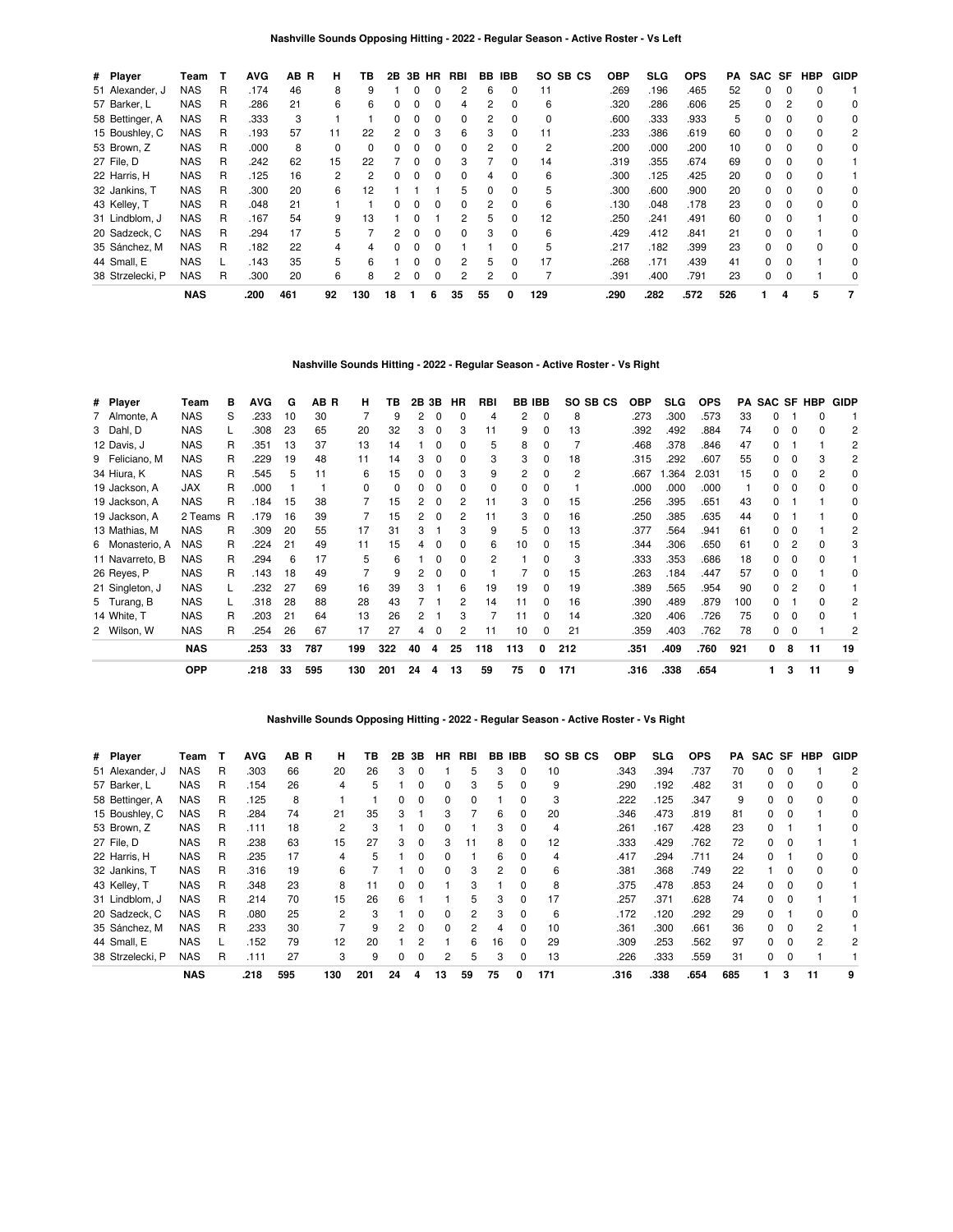| # Player        | Team       | в | <b>AVG</b> | G  | AB  | R  | н  | TB | 2B | 3B | HR | RBI |          | <b>BB IBB</b> | <b>SO</b> | SB CS        |              | <b>OBP</b> | <b>SLG</b> | <b>OPS</b> | PA  |    |          | SAC SF HBP   | <b>GIDP</b>    |
|-----------------|------------|---|------------|----|-----|----|----|----|----|----|----|-----|----------|---------------|-----------|--------------|--------------|------------|------------|------------|-----|----|----------|--------------|----------------|
| Almonte, A      | <b>NAS</b> | S | .000       |    | 3   | 0  | 0  |    |    |    | 0  |     |          |               |           | 0            | 0            | .250       | .000       | .250       | 4   | 0  | 0        | 0            |                |
| Coca, Y         | <b>NAS</b> | S | .000       |    | 0   |    | 0  | O  |    |    | 0  | 0   | 0        |               | 0         |              | 0            | .000       | .000       | .000       | 0   | 0  |          | 0            | 0              |
| 3 Dahl, D       | <b>NAS</b> |   | 353        | -4 | 17  | 5  | 6  | 11 |    |    |    |     | $\Omega$ | 0             | 3         |              | 0            | .353       | .647       | 1.000      | 17  | 0  | 0        | 0            |                |
| 12 Davis, J     | <b>NAS</b> | R | .071       | 3  | 14  | 0  |    |    |    |    | ŋ  |     |          |               | 4         |              | 0            | .133       | .071       | .204       | 15  | 0  | $\Omega$ |              |                |
| 9 Feliciano, M  | <b>NAS</b> | R | .750       | 2  | 8   |    | 6  |    |    |    | 0  | 0   | 0        | 0             | 2         |              |              | 750        | .875       | 1.625      | 8   | 0  |          |              | 0              |
| 34 Hiura, K     | <b>NAS</b> | R | .467       | 4  | 15  | 3  |    | 16 | 0  | 0  | 3  | 9   | 2        | 0             | 4         |              | 2            | .556       | .067       | 1.623      | 18  | 0  |          |              | 0              |
| 19 Jackson, A   | <b>NAS</b> | R | .222       | 3  | 9   | 0  |    |    |    |    |    | 4   |          |               | 2         |              |              | .333       | .444       | .777       | 12  | 0  |          |              | 0              |
| 13 Mathias, M   | <b>NAS</b> | R | .500       | 3  | 12  |    | 6  |    |    |    |    |     |          |               |           |              |              | .500       | .750       | .250       | 12  | 0  |          |              | 0              |
| 6 Monasterio, A | <b>NAS</b> | R | 333        | 2  | 6   | 0  | 2  |    |    |    |    |     |          |               | 2         |              |              | .375       | .500       | .875       | 8   | 0  |          |              | 0              |
| 11 Navarreto, B | <b>NAS</b> | R | .000       |    | 0   | 0  | 0  |    |    |    | 0  | 0   |          |               |           |              |              | .000       | .000       | .000       | 0   | 0  |          |              | 0              |
| 26 Reyes, P     | <b>NAS</b> | R | .000       | 2  |     |    | ŋ  |    |    |    | 0  | 0   |          |               |           |              | 0            | .125       | .000       | .125       | 8   | 0  |          |              | 0              |
| 21 Singleton, J | <b>NAS</b> |   | .200       | 3  | 10  |    |    | ĥ  |    |    |    | 2   | З        |               | 2         |              |              | .357       | .600       | .957       | 14  | O. |          |              |                |
| 5 Turang, B     | <b>NAS</b> |   | 333        | 4  | 18  | 3  | 6  | 9  |    |    |    |     |          |               | 3         |              | <sup>0</sup> | .400       | .500       | .900       | 20  | 0  |          |              | 0              |
| 14 White, T     | NAS        | R | .000       | 2  | 8   |    | ŋ  |    |    |    |    | 0   | O        |               | 3         |              |              | .000       | .000       | .000       | 8   | 0  |          |              | 0              |
| 2 Wilson, W     | <b>NAS</b> | R | .167       | 3  | 12  | 3  | 2  | 3  |    |    | ŋ  |     |          |               | 2         |              | 0            | .231       | .250       | .481       | 13  | 0  |          | 0            | 0              |
|                 | <b>NAS</b> |   | .288       | 4  | 139 | 21 | 40 | 69 | 8  | 0  |    | 21  | 13       | 0             | 30        | $\mathbf{2}$ | 3            | .350       | .496       | .846       | 157 | 0  | 3        | $\mathbf{2}$ |                |
|                 | <b>OPP</b> |   | .227       | 4  | 128 | 17 | 29 | 50 | 7  |    | 4  | 16  | 17       | 0             | 39        |              |              | .327       | .391       | .718       | 148 | 1  | 0        | $\mathbf{2}$ | $\overline{2}$ |

#### **Nashville Sounds Pitching - 2022 - Regular Season - Active Roster - Vs. Jacksonville**

| # Player         | Team       |   | w            |                | ERA   |   |   |          |              |             | G GS CG SHO GF HLD SV SVO |                         |          | IP   | н  | R            | ER | <b>HR</b> | HB             | BB IBB |              | <b>SO</b>    | <b>AVG</b> | <b>WP</b>    | BK       | <b>GIDP</b>    | <b>TBF</b> |
|------------------|------------|---|--------------|----------------|-------|---|---|----------|--------------|-------------|---------------------------|-------------------------|----------|------|----|--------------|----|-----------|----------------|--------|--------------|--------------|------------|--------------|----------|----------------|------------|
| 57 Barker, L     | <b>NAS</b> | R |              |                | 0.00  |   |   |          |              |             |                           | $\Omega$                | 0        | 2.0  | 0  |              |    |           |                |        |              |              | .000       |              |          |                |            |
| 15 Boushley, C   | <b>NAS</b> | R | $\Omega$     |                | 20'   |   |   | O        | 0            | $\Omega$    | 0                         | $\Omega$                | 0        | 5.0  | 5  | 4            | 4  | 2         | 0              |        | 0            | 'n.          | .250       | 0            | 0        | 0              | 21         |
| 53 Brown, Z      | <b>NAS</b> | R | 0            | $\Omega$       | 0.00  |   | 0 | $\Omega$ | 0            | 0           | O.                        | $\Omega$                | 0        | 2.0  | 0  | 0            |    | 0         | $\Omega$       |        | $\Omega$     |              | .000       | 0            | $\Omega$ | $\Omega$       | 8          |
| 27 File, D       | <b>NAS</b> | R | O            |                | 20'   |   |   | 0        | 0            | 0           | 0                         | $\overline{\mathbf{0}}$ | 0        | 5.0  |    | 4            |    |           | 0              | 3      | $\Omega$     |              | .318       | <sup>0</sup> |          | 0              | 25         |
| 22 Harris, H     | <b>NAS</b> | R | 0            | $\Omega$       | 0.00  |   | 0 | 0        | 0            |             | 0                         |                         |          | 1.0  |    | 0            |    | ი         | $\Omega$       | 0      | $\Omega$     | 2            | .250       | $\Omega$     | $\Omega$ | <sup>0</sup>   | 4          |
| 32 Jankins, T    | <b>NAS</b> | R |              |                | 18.00 |   |   | $\Omega$ | <sup>0</sup> | $\Omega$    | 0                         | $\Omega$                | 0        | 1.0  | 3  | 2            |    |           | <sup>0</sup>   |        | $\Omega$     |              | .600       |              | $\Omega$ | <sup>0</sup>   |            |
| 43 Kelley, T     | <b>NAS</b> | R | O            |                | 0.00  |   | 0 | 0        | 0            | 0           | 0                         | 0                       | 0        | 0.2  | 0  | $\Omega$     |    | 0         | $\Omega$       | 0      | 0            |              | .000       | 0            | $\Omega$ | <sup>0</sup>   | 2          |
| 31 Lindblom, J   | <b>NAS</b> | R | 0            | <sup>n</sup>   | 2.84  |   |   | $\Omega$ | $\Omega$     | $\Omega$    | 0                         | $\Omega$                | $\Omega$ | 6.1  | 4  | 2            | 2  | o         |                | 2      | $\Omega$     |              | 174        |              | $\Omega$ | <sup>0</sup>   | 26         |
| 20 Sadzeck, C    | <b>NAS</b> | R | 0            |                | 0.00  |   |   | O        | <sup>0</sup> | 2           | n.                        | $\Omega$                | 0        | 3.0  | 2  | <sup>0</sup> |    |           |                |        | <sup>0</sup> |              | .182       |              | $\Omega$ |                | 12         |
| 35 Sánchez, M    | <b>NAS</b> | R | 0            |                | 9.00  |   | 0 | $\Omega$ | 0            | $\mathbf 0$ | 0                         | $\overline{0}$          | $\Omega$ | 1.0  | 0  |              |    | 0         |                | 2      | $\Omega$     | <sup>0</sup> | .000       |              | $\Omega$ |                | 4          |
| 44 Small, E      | <b>NAS</b> |   |              | $\Omega$       | .80   |   |   | $\Omega$ | $\Omega$     | $\Omega$    | <sup>o</sup>              | $\Omega$                | $\Omega$ | 5.0  | 4  |              |    | 0         | $\Omega$       | 3      | $\Omega$     | 9            | .222       |              |          |                | 21         |
| 38 Strzelecki, P | <b>NAS</b> | R |              | 0              | 13.50 | 2 | 0 |          | 0            | $\Omega$    | 0                         | $\Omega$                | 0        | 2.0  | 3  | з            | 3  |           | 0              | 2      | $\Omega$     |              | .333       |              |          |                | 11         |
|                  | <b>NAS</b> |   | $\mathbf{2}$ | $\overline{2}$ | 4.50  | 4 | 4 | 0        | 0            | 4           | 0                         |                         |          | 34.0 | 29 | 17           | 17 | 4         | $\overline{2}$ | 17     | 0            | 39           | .227       | 5            |          | $\overline{2}$ | 148        |
|                  | <b>OPP</b> |   | $\mathbf{2}$ | 2              | 4.75  | 4 | 4 | 0        | 0            | 4           | 2                         |                         | 2        | 36.0 | 40 | 21           | 19 |           | 2              | 13     | <sup>0</sup> | 30           | .288       |              | 0        | 4              | 157        |

## **Nashville Sounds Hitting - 2022 - Regular Season - Active Roster - Home Games**

| # Player        | Team       | в   | <b>AVG</b> | G  | ΑВ  | R        | н   | ΤВ  | 2В | 3Β | НR | RBI | BВ | IBB          | SO. | SВ | СS           | <b>OBP</b> | SLG  | <b>OPS</b> | РA  | SAC SF |   | <b>HBP</b> | <b>GIDP</b> |
|-----------------|------------|-----|------------|----|-----|----------|-----|-----|----|----|----|-----|----|--------------|-----|----|--------------|------------|------|------------|-----|--------|---|------------|-------------|
| 7 Almonte, A    | <b>NAS</b> | S   | .240       | 6  | 25  | 6        | 6   | 11  |    | 0  |    |     |    | $\Omega$     | 5   | 0  | $\Omega$     | 259        | .440 | .699       | 27  |        |   |            |             |
| 3 Dahl, D       | <b>NAS</b> |     | .238       | 12 | 42  |          | 10  | 12  |    | 0  |    | 3   | 8  | 0            | 11  | 0  |              | .360       | .286 | .646       | 50  | ŋ      | ŋ |            |             |
| 12 Davis, J     | <b>NAS</b> | R   | .423       | 8  | 26  | 6        | 11  | 12  |    | 0  |    | 3   | 10 | 0            | 2   | 4  |              | .579       | .462 | .041       | 38  | ŋ      |   |            |             |
| 9 Feliciano, M  | <b>NAS</b> | R   | .216       | 11 | 37  |          | 8   | 10  |    | 0  |    | 3   |    | 0            | 12  | 0  |              | .310       | .270 | .580       | 42  |        |   | 3          |             |
| 34 Hiura, K     | <b>NAS</b> | R   | .250       |    |     |          |     |     |    |    |    |     |    |              | 2   | 0  |              | .400       | .250 | .650       | 5   |        |   |            |             |
| 19 Jackson, A   | JAX        | R   | .000       |    | 4   | $\Omega$ |     | 0   |    |    |    |     |    |              |     | 0  |              | .000       | .000 | .000       | 4   |        |   |            |             |
| 19 Jackson, A   | <b>NAS</b> | R   | .265       | 10 | 34  | 3        | 9   | 17  |    |    |    | 9   | З  |              | 12  | 0  |              | .342       | .500 | .842       | 38  |        |   |            |             |
| 19 Jackson, A   | 2 Teams    | - R | .237       | 11 | 38  | 3        | 9   | 17  |    | ŋ  |    | 9   | З  |              | 13  | 0  |              | .310       | .447 | .757       | 42  |        |   |            |             |
| 13 Mathias, M   | <b>NAS</b> | R   | .390       | 11 | 41  | 5        | 16  | 25  |    |    |    | 6   | 2  | 0            | 8   |    |              | .419       | .610 | .029       | 43  | ŋ      |   |            |             |
| 6 Monasterio, A | <b>NAS</b> | R   | .176       | 11 | 34  | 3        | 6   | 8   |    | 0  |    | 2   | Δ  | $\Omega$     | 11  | 0  |              | 256        | .235 | .491       | 39  | ŋ      |   |            | 2           |
| 11 Navarreto, B | <b>NAS</b> | R   | .231       | 4  | 13  | 4        | 3   | 3   |    | 0  |    |     |    |              | 4   |    | n            | .286       | .231 | .517       | 14  | ŋ      | 0 |            |             |
| 26 Reyes, P     | <b>NAS</b> | R   | .167       | 9  | 30  | 8        | 5   |     |    |    |    |     |    | <sup>0</sup> | 6   | 0  |              | .342       | .233 | .575       | 38  | ŋ      |   |            |             |
| 21 Singleton, J | <b>NAS</b> |     | .178       | 15 | 45  |          | 8   | 21  |    | 0  |    | 12  | 14 | $\Omega$     | 18  |    |              | .367       | .467 | .834       | 60  | ŋ      |   |            |             |
| 5 Turang, B     | <b>NAS</b> |     | .311       | 15 | 61  | 5        | 19  | 26  |    |    |    | 12  |    | <sup>0</sup> | 14  | O  |              | .377       | .426 | .803       | 69  |        |   |            |             |
| 14 White, T     | <b>NAS</b> | R   | .244       | 12 | 45  | 6        | 11  | 20  |    |    |    | 8   |    | O            |     |    |              | .340       | .444 | .784       | 53  | ŋ      |   |            |             |
| 2 Wilson, W     | <b>NAS</b> | R   | .163       | 14 | 49  |          | 8   | 9   |    | 0  |    | 5   | 5  |              | 19  |    |              | .255       | .184 | .439       | 55  | ŋ      |   |            |             |
|                 | <b>NAS</b> |     | .247       | 18 | 572 | 83       | 141 | 208 | 27 | 5  | 10 | 78  | 84 | 0            | 157 | 16 | $\mathbf{2}$ | .349       | .364 | .713       | 672 | 0      | 6 | 9          | 12          |
|                 | <b>OPP</b> |     | .205       | 18 | 596 | 53       | 122 | 169 | 17 | з  | 8  | 50  | 75 | 0            | 177 | 16 | 8            | .302       | .284 | .586       |     |        | 5 | 10         |             |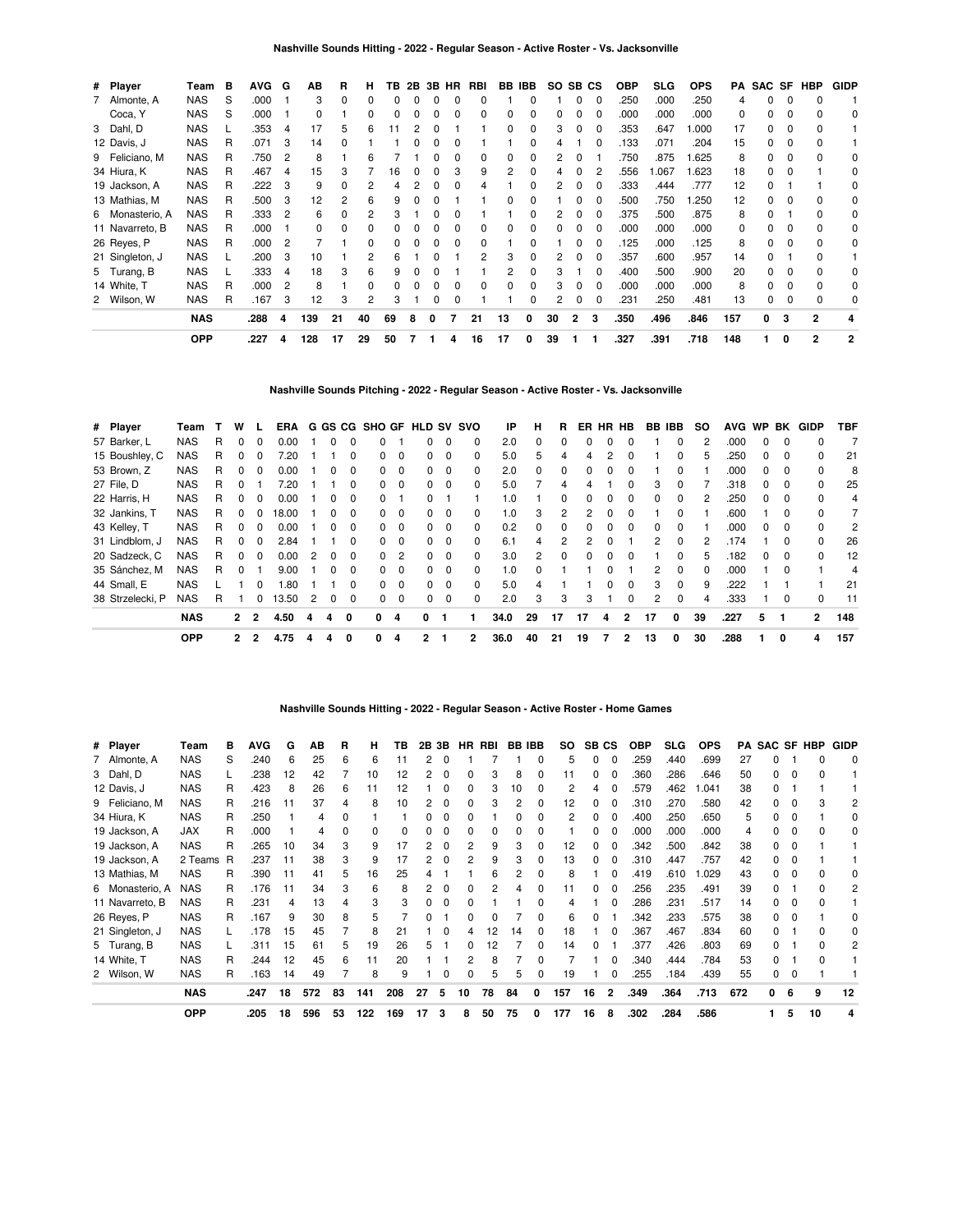| # Player         | Team       | т | w            |              | ERA  | G  | <b>GS CG SHO</b> |          |              |          | <b>GF HLD SV SVO</b> |          |          | IP    | н   | R            | ER HR |          | <b>HB</b>    | <b>BB IBB</b> |              | SO. |      |   |              | AVG WP BK GIDP | TBF |
|------------------|------------|---|--------------|--------------|------|----|------------------|----------|--------------|----------|----------------------|----------|----------|-------|-----|--------------|-------|----------|--------------|---------------|--------------|-----|------|---|--------------|----------------|-----|
| 51 Alexander, J  | <b>NAS</b> | R | 3            |              | .83  | 4  | 2                | $\Omega$ |              |          | 0                    | $\Omega$ | 0        | 19.2  | 13  |              | 4     |          |              | 5             | $\Omega$     | 16  | .186 | 0 | 0            | 2              | 76  |
| 57 Barker, L     | <b>NAS</b> | R | 2            | 0            | 3.52 |    |                  |          |              |          |                      |          | 2        | 7.2   |     | 3            | 3     | 0        | O            | 4             |              | 8   | .241 |   | O            | <sup>n</sup>   | 34  |
| 58 Bettinger, A  | NAS        | R | $\mathbf{0}$ | 0            | 0.00 |    |                  |          | 0            | 0        | 0                    | $\Omega$ | 0        | 3.0   | 2   |              | 0     | 0        | 0            | 3             | 0            | 3   | .182 |   | 0            | 0              | 14  |
| 15 Boushley, C   | <b>NAS</b> | R |              |              | 5.14 | З  | 3                | $\Omega$ | <sup>0</sup> | $\Omega$ | 0                    | $\Omega$ | 0        | 14.0  | 14  | 8            | 8     |          |              | 5             | 0            | 13  | 255  | 0 | $\Omega$     |                | 61  |
| 53 Brown, Z      | <b>NAS</b> | R | 0            |              | 4.50 | 4  |                  |          |              | $\Omega$ | 0                    | $\Omega$ | 0        | 4.0   | 2   |              |       |          |              | 4             |              | 3   | 154  |   | <sup>0</sup> | <sup>0</sup>   | 19  |
| 27 File, D       | <b>NAS</b> | R |              | 0            | .89  | 4  | 3                | $\Omega$ | $\Omega$     | $\Omega$ | $\Omega$             | 0        | 0        | 19.0  | 15  |              |       |          |              |               | 0            | 14  | .211 |   | 0            |                | 78  |
| 22 Harris, H     | NAS        | R |              | <sup>0</sup> | 0.00 | 6  | <sup>0</sup>     | $\Omega$ | $\Omega$     | 3        | 2                    |          |          | 6.1   | 5   | <sup>0</sup> | 0     | $\Omega$ | 0            | 4             | $\Omega$     | 6   | .238 | 0 | <sup>0</sup> | $\Omega$       | 25  |
| 32 Jankins, T    | NAS        | R | 0            | <sup>0</sup> | 2.70 | 6  |                  | $\Omega$ | <sup>0</sup> | 0        | <sup>o</sup>         | $\Omega$ | 0        | 6.2   | 6   | з            | 2     |          |              |               | 0            | 9   | .231 | 0 | $\Omega$     |                | 27  |
| 43 Kelley, T     | NAS        | R |              |              | .08  |    |                  |          |              | З        |                      | 2        | 2        | 8.1   | 4   |              |       |          | o            | 3             |              | 11  | .138 |   |              |                | 32  |
| 31 Lindblom, J   | NAS        | R |              |              | 2.87 | З  | 3                | $\Omega$ | $\Omega$     | $\Omega$ | 0                    | $\Omega$ | 0        | 15.2  | 13  | 5            | 5     |          |              | 2             | 0            | 15  | .217 | 0 | $\Omega$     | 0              | 63  |
| 20 Sadzeck, C    | <b>NAS</b> | R | 0            |              | .80  | 5  | <sup>n</sup>     | $\Omega$ | <sup>0</sup> | 2        | 0                    |          |          | 5.0   | 4   | 3            |       |          | <sup>0</sup> | 4             | $\Omega$     | 2   | .235 |   | <sup>0</sup> | <sup>0</sup>   | 22  |
| 35 Sánchez, M    | <b>NAS</b> | R |              |              | 1.13 |    |                  | $\Omega$ | <sup>0</sup> |          | 2                    | $\Omega$ | $\Omega$ | 8.0   | 6   |              |       |          |              | 2             | <sup>0</sup> | 9   | .214 |   | O            |                | 31  |
| 44 Small, E      | <b>NAS</b> |   |              |              | 2.76 | 4  |                  | $\Omega$ | 0            | $\Omega$ | 0                    | $\Omega$ | 0        | 16.1  | 9   |              | 5.    |          | 2            |               | $\Omega$     | 23  | .148 |   | 0            | <sup>0</sup>   | 74  |
| 38 Strzelecki, P | <b>NAS</b> | R |              | o            | 2.25 |    |                  | $\Omega$ | $\Omega$     | 2        |                      | 0        | 0        | 8.0   | 4   |              | 2     | 0        | 2            | 2             | 0            | 13  | .148 | 0 | 0            | $\Omega$       | 31  |
|                  | <b>NAS</b> |   | 13           | 5            | 2.60 | 18 | 18               | 0        | 3            | 18       | 10                   | -6       | 7        | 163.0 | 122 | 53           | 47    | 8        | 10           | 75            | 0            | 177 | .205 |   | 0            | 4              | 687 |

#### **Nashville Sounds Hitting - 2022 - Regular Season - Active Roster - Away Games**

| # Player        | Team       | в | AVG  | G  | AВ  | R  | н   | ΤВ  |    | 2B 3B | HR | RBI | <b>BB IBB</b> |              | SO.      | SB CS |          | <b>OBP</b> | <b>SLG</b> | <b>OPS</b> |          | <b>PA SAC SF</b> |              | HBP | <b>GIDP</b> |
|-----------------|------------|---|------|----|-----|----|-----|-----|----|-------|----|-----|---------------|--------------|----------|-------|----------|------------|------------|------------|----------|------------------|--------------|-----|-------------|
| 7 Almonte, A    | <b>NAS</b> | S | .250 | 5  | 20  |    | 5   | 6   |    |       |    |     |               | 0            | 6        |       |          | .273       | .300       | .573       | 22       |                  |              |     |             |
| Coca, Y         | <b>NAS</b> | S | .000 |    | 0   |    |     |     |    |       |    |     |               | 0            | $\Omega$ |       |          | .000       | .000       | .000       | $\Omega$ |                  |              |     | 0           |
| 3 Dahl, D       | <b>NAS</b> |   | 354  | 12 | 48  | 11 | 17  | 29  |    | 0     |    | 8   | 3             | $\Omega$     | 8        |       |          | .392       | .604       | .996       | 51       |                  | 0            |     |             |
| 12 Davis, J     | <b>NAS</b> | R | .136 | 5  | 22  |    |     |     |    | 0     |    |     |               | $\Omega$     | 8        |       |          | .174       | .136       | .310       | 23       |                  | 0            |     |             |
| 9 Feliciano, M  | <b>NAS</b> | R | .333 | 9  | 33  | 2  | 11  | 14  |    | 0     |    |     |               | <sup>0</sup> | 9        |       |          | .353       | .424       | .777       | 35       |                  |              |     |             |
| 34 Hiura, K     | <b>NAS</b> | R | .467 | 4  | 15  |    |     | 16  |    | 0     |    | 9   | 2             | $\Omega$     | 4        |       | 2        | .556       | .067       | 1.623      | 18       |                  |              |     | 0           |
| 19 Jackson, A   | <b>NAS</b> | R | .160 |    | 25  |    |     | 6   |    | ŋ     |    |     |               | <sup>0</sup> | 8        |       |          | .233       | .240       | .473       | 30       |                  |              |     | 0           |
| 13 Mathias, M   | <b>NAS</b> | R | .281 | 10 | 32  | 4  |     | 16  |    |       |    | 5   | 5             | 0            | 10       |       |          | .395       | .500       | .895       | 38       |                  |              |     | 2           |
| 6 Monasterio, A | <b>NAS</b> | R | .226 | 10 | 31  |    |     | 10  |    | o     |    |     |               | <sup>0</sup> | 9        |       |          | .359       | .323       | .682       | 39       |                  |              |     |             |
| 11 Navarreto, B | <b>NAS</b> | R | 375  | 3  | 8   |    |     |     |    |       |    |     |               | <sup>0</sup> | 0        |       |          | .375       | .500       | .875       | 8        |                  |              |     | 0           |
| 26 Reyes, P     | <b>NAS</b> | R | .146 | 10 | 41  | 6  | 6   | 11  |    |       |    |     | 3             | $\Omega$     | 10       |       |          | .222       | .268       | .490       | 45       |                  |              |     | 0           |
| 21 Singleton, J | <b>NAS</b> |   | 234  | 13 | 47  | 9  | 11  | 25  |    |       |    | 9   | 9             | 0            | 11       |       |          | .351       | .532       | .883       | 57       |                  |              |     | 2           |
| 5 Turang, B     | <b>NAS</b> |   | .279 | 14 | 61  | 12 | 17  | 28  | 2  | 0     | З  | 6   | 6             | $\Omega$     | 14       |       |          | .343       | .459       | .802       | 67       |                  | <sup>0</sup> |     | 0           |
| 14 White, T     | <b>NAS</b> | R | .179 | 11 | 39  |    |     | 17  |    | 0     |    |     |               | $\Omega$     | 13       |       |          | .319       | .436       | .755       | 47       |                  |              |     | 0           |
| 2 Wilson, W     | <b>NAS</b> | R | .333 | 13 | 39  | 15 | 13  | 25  | 3  | 0     | з  | 9   | 8             | $\Omega$     | 9        |       | $\Omega$ | .447       | .641       | 1.088      | 47       |                  | 0            | o   |             |
|                 | <b>NAS</b> |   | .253 | 15 | 505 | 78 | 128 | 223 | 27 |       | 22 | 74  | 58            | 0            | 136      | 16    | 4        | .333       | .442       | .775       | 574      | 0                | 5            | 5   | 10          |
|                 | <b>OPP</b> |   | .217 | 15 | 460 | 47 | 100 | 162 | 25 | 2     | 11 | 44  | 55            | 0            | 123      | 10    | 4        | .308       | .352       | .660       |          |                  | $\mathbf{2}$ | 6   | 12          |

## **Nashville Sounds Pitching - 2022 - Regular Season - Active Roster - Away Games**

| # Player         | Team T     |   | W             |                | <b>ERA</b> | G  |    |              | GS CG SHO    |          | <b>GF HLD SV SVO</b> |          |              | IP    | н   | R  | ER.          | HR HB        |          | <b>BB IBB</b> |          | so  | AVG WP |               |   | BK GIDP       | TBF |
|------------------|------------|---|---------------|----------------|------------|----|----|--------------|--------------|----------|----------------------|----------|--------------|-------|-----|----|--------------|--------------|----------|---------------|----------|-----|--------|---------------|---|---------------|-----|
| 51 Alexander, J  | <b>NAS</b> | R |               |                | 4.50       | 2  | 2  |              |              |          |                      | 0        | 0            | 10.0  | 15  | 5  |              |              |          | 4             | $\Omega$ | 5   | .357   |               |   |               | 46  |
| 57 Barker, L     | <b>NAS</b> | R | 0             | 0              | 3.38       | 5  | 0  |              | 0            | 3        |                      | $\Omega$ |              | 5.1   | 3   | 2  |              | 0            | O        | 3             | $\Omega$ |     | .167   | 0             | 0 | $\Omega$      | 22  |
| 15 Boushley, C   | <b>NAS</b> | R | 2             |                | 3.66       | 4  | 4  |              |              |          |                      |          | <sup>0</sup> | 19.2  | 18  | 8  | 8            | 4            |          | 4             |          | 18  | .237   |               |   |               | 80  |
| 53 Brown, Z      | <b>NAS</b> | R | $\Omega$      | 0              | 0.00       | 3  | 0  | $\Omega$     | 0            | 0        |                      | $\Omega$ | 0            | 4.0   | 0   | 0  | <sup>0</sup> | 0            |          |               | $\Omega$ | 3   | .000   | 0             | 0 | 0             | 14  |
| 27 File, D       | <b>NAS</b> | R |               |                | 8.10       | 3  | 3  | $\Omega$     | 0            | $\Omega$ | 0                    | $\Omega$ | 0            | 13.1  | 15  | 12 | 12           | 2            |          | 8             | $\Omega$ | 12  | .278   | <sup>0</sup>  | O |               | 63  |
| 22 Harris, H     | <b>NAS</b> | R | $\Omega$      | 0              | 0.00       | 5  | 0  | <sup>0</sup> | 0            |          |                      |          |              | 4.1   |     | 0  |              | 0            | n        | 6             | $\Omega$ | 4   | .083   | 0             | 0 |               | 19  |
| 32 Jankins, T    | <b>NAS</b> | R | $\Omega$      | 0              | 9.00       | 3  | 0  | $\Omega$     | 0            | 0        |                      | $\Omega$ | 0            | 3.0   | 6   | 3  | 3            | 0            | n        |               | $\Omega$ | 2   | .462   |               | 0 | $\Omega$      | 15  |
| 43 Kelley, T     | <b>NAS</b> | R |               |                | 0.00       | 5  | 0  |              | 0            |          |                      | $\Omega$ |              | 3.2   | 5   |    |              | 0            |          | 0             |          | 3   | .333   | 0             | 0 |               | 15  |
| 31 Lindblom, J   | <b>NAS</b> | R | $\Omega$      | <sup>0</sup>   | 2.04       | 3  | 3  | $\Omega$     | <sup>0</sup> | $\Omega$ | 0                    | $\Omega$ | 0            | 17.2  | 11  | 4  |              |              |          | 6             | $\Omega$ | 14  | .172   |               | O |               | 71  |
| 20 Sadzeck, C    | <b>NAS</b> | R | $\Omega$      | 0              | 0.00       | 6  | 0  | $\Omega$     | 0            | 3        | 2                    | $\Omega$ | 0            | 7.1   | 3   | O  |              | <sup>0</sup> |          | 2             | $\Omega$ | 10  | .120   | 0             | O |               | 28  |
| 35 Sánchez, M    | <b>NAS</b> | R | 2             | $\overline{2}$ | 3.86       | 6  | 0  | $\Omega$     | 0            |          |                      |          | 2            | 7.0   | 5   | 3  | 3            | $\Omega$     |          | 3             | $\Omega$ | 6   | .208   |               | 0 |               | 28  |
| 44 Small, E      | <b>NAS</b> |   | $\mathcal{P}$ |                | 1.13       | 3  | 3  | $\Omega$     | $\Omega$     | $\Omega$ |                      | $\Omega$ | O            | 16.0  | 8   | 2  |              | 0            |          | 10            | $\Omega$ | 23  | .151   | $\mathcal{P}$ |   | $\mathcal{P}$ | 64  |
| 38 Strzelecki, P | <b>NAS</b> | R |               | 0              | 6.75       | 5  | 0  | $\Omega$     | 0            |          |                      |          |              | 5.1   | 5   | 4  |              | 2            | $\Omega$ | 3             | $\Omega$ |     | .250   |               | 0 |               | 23  |
|                  | <b>NAS</b> |   | 9             | 6              | 3.29       | 15 | 15 | 0            | 2            | 15       | 9                    | 4        | 6            | 126.0 | 100 | 47 | 46           | 11           | 6        | 55            | 0        | 123 | .217   | 9             | 3 | 12            | 524 |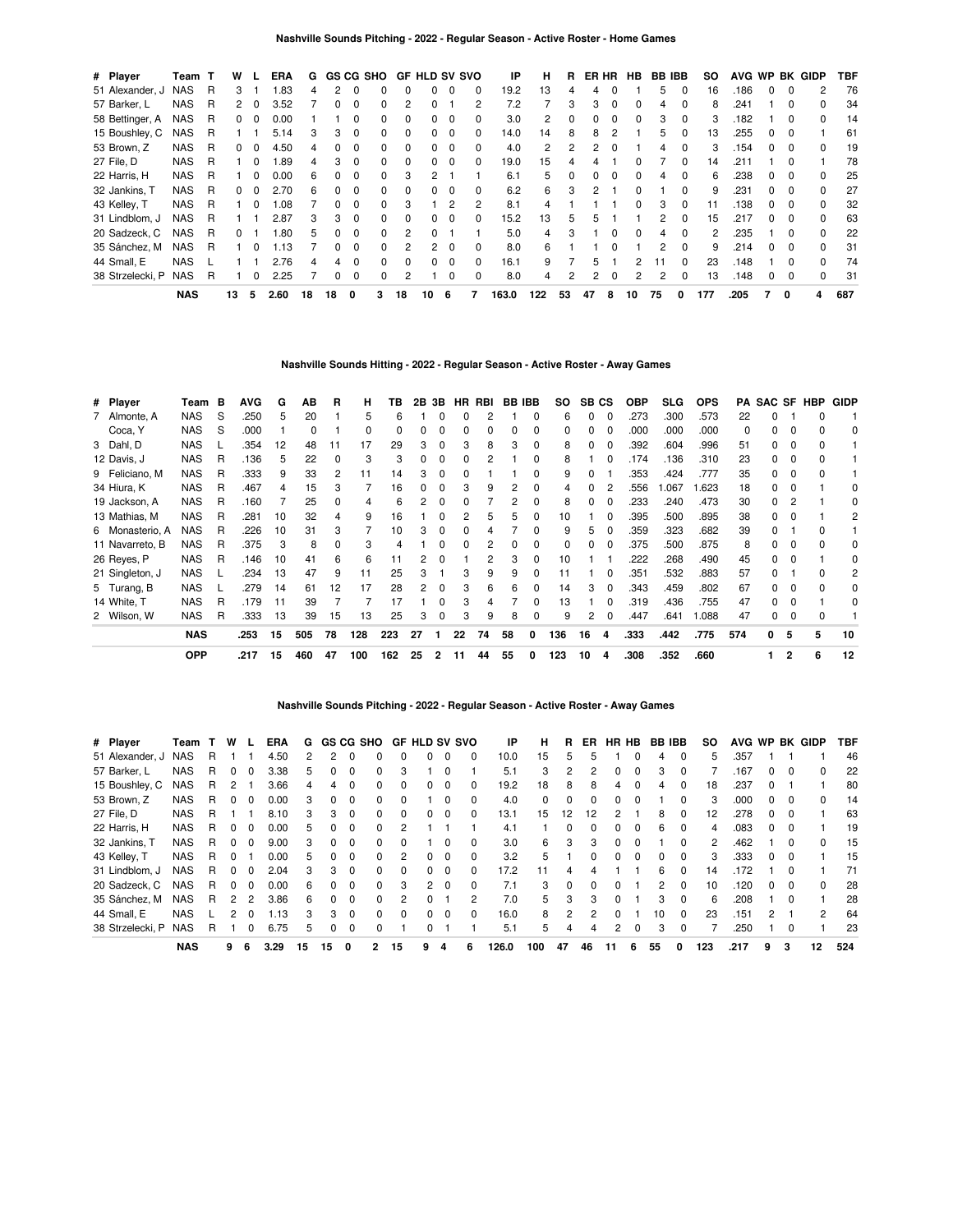| # Player        | Team       | в  | AVG G |    | ABRH |                |          | TB. | 2B | 3B | <b>HR</b>    | RBI | BB | IBB | SO. | SB.          | СS | <b>OBP</b> | <b>SLG</b> | <b>OPS</b> | РA | <b>SAC</b> | SF           | <b>HBP</b> | GIDP E |                |
|-----------------|------------|----|-------|----|------|----------------|----------|-----|----|----|--------------|-----|----|-----|-----|--------------|----|------------|------------|------------|----|------------|--------------|------------|--------|----------------|
| 7 Almonte, A    | NAS        | S  | .316  | 5  | 19   | 5              | -6       | 12  | З  | 0  |              | 6   | 2  |     | 4   | 0            | 0  | .364       | .632       | .996       | 22 | 0          |              | 0          |        | - 0            |
| 8 Brosseau, M   | <b>NAS</b> | R  | .333  | 2  | 9    |                | 3        |     |    |    | 0            | 0   | 0  |     | 2   | <sup>0</sup> |    | .333       | .444       | .777       | 9  | 0          | $\Omega$     | 0          |        | $0\quad 0$     |
| Coca, Y         | <b>NAS</b> | S  | .000  |    | 0    |                | $\Omega$ |     |    | 0  | 0            | 0   | 0  |     | 0   | <sup>0</sup> | 0  | .000       | .000       | .000       | 0  | 0          | <sup>0</sup> | 0          |        | 00             |
| 3 Dahl, D       | <b>NAS</b> |    | .364  | 5  | 22   | -5             | 8        | 13  |    |    |              | 2   | 0  |     | 3   | <sup>0</sup> | O  | .364       | .591       | .955       | 22 | $\Omega$   | 0            | 0          |        | 10             |
| 12 Davis, J     | NAS        | R  | .286  | 5  | 21   | 2 6            |          | 6   |    | n  | <sup>0</sup> |     | 3  |     | 5   |              |    | .375       | .286       | .661       | 24 | 0          | $\Omega$     | 0          |        | 10             |
| 9 Feliciano, M  | <b>NAS</b> | R. | .529  | 5  | 17   | 2              | -9       |     |    | 0  | <sup>0</sup> |     | 0  |     | 5   |              |    | .556       | .647       | 1.203      | 18 | 0          | $\Omega$     |            |        | 00             |
| 34 Hiura, K     | <b>NAS</b> | R  | .421  | 5  | 19   | 38             |          | 17  |    | 0  | 3            | 10  | 2  |     | 6   |              |    | .522       | .895       | 1.417      | 23 | 0          | <sup>0</sup> | 2          |        | n n            |
| 19 Jackson, A   | <b>NAS</b> | R  | .294  | 5  | 17   | 0 <sub>5</sub> |          |     |    |    |              | 6   |    |     |     |              |    | .350       | .471       | .821       | 20 | $\Omega$   |              |            |        | ი ი            |
| 13 Mathias, M   | <b>NAS</b> | R  | .333  | 5  | 18   | 26             |          |     |    |    |              |     |    |     | 3   | 0            | O  | .368       | .500       | .868       | 19 | $\Omega$   | n            | 0          |        | ი ი            |
| 6 Monasterio, A | <b>NAS</b> | R  | .333  | 5  | 15   | 15             |          |     |    |    |              | 2   | 2  |     |     |              | 0  | .389       | .467       | .856       | 18 | 0          |              | 0          |        | $0\quad 0$     |
| 11 Navarreto, B | <b>NAS</b> | R  | .313  | -5 | 16   | 2 5            |          | 6   |    | 0  | $\Omega$     | 3   | 0  |     | 2   |              | O  | .313       | .375       | .688       | 16 | 0          | 0            | 0          |        | 10             |
| 1 Ray, C        | <b>NAS</b> |    | .111  | 5  | 18   | $1\quad2$      |          | 5   |    |    |              | 2   |    |     | 9   |              | O  | .158       | .278       | .436       | 19 | 0          | $\Omega$     | 0          |        | 0 <sub>0</sub> |
| 26 Reyes, P     | <b>NAS</b> | R  | .063  | 5  | 16   | 3              |          |     |    | 0  | $\Omega$     | 0   | 3  |     |     |              | O  | .250       | .063       | .313       | 20 | 0          | $\Omega$     |            |        | n n            |
| 21 Singleton, J | <b>NAS</b> |    | .188  | 5  | 16   | 13             |          |     |    |    |              | 4   | 5  |     | 5   |              |    | .364       | .438       | .802       | 22 | 0          |              | 0          |        | 10             |
| 5 Turang, B     | <b>NAS</b> |    | .318  | 5  | 22   | 4              |          | 10  |    |    |              |     | З  |     | 5   |              | O  | .400       | .455       | .855       | 25 | O.         | <sup>0</sup> | n.         |        | n n            |
| 14 White, T     | <b>NAS</b> | R  | .000  | 5  | 20   |                | 0        |     |    |    | <sup>0</sup> | 0   | 2  |     | 3   |              |    | .091       | .000       | .091       | 22 | 0          | 0            | 0          |        | 10             |
| 29 Whitley, G   | <b>NAS</b> | R  | .286  | 5  | 14   | 5              | 4        |     |    | 0  | <sup>0</sup> |     |    |     | 6   |              |    | .444       | .429       | .873       | 18 | O.         | <sup>0</sup> | n.         |        | 00             |
| 2 Wilson, W     | <b>NAS</b> | R  | .211  | 5  | 19   | 3              | 4        | 'n. |    | 0  | 0            |     |    |     | 5   | 0            | 0  | .250       | .263       | .513       | 20 | 0          | <sup>0</sup> | 0          |        | 0 <sub>0</sub> |

#### **Nashville Sounds Pitching - Last 5 Games - Regular Season - All Players**

| # Player         | Team       |   | W L            | ERA G |    | GS.          | CG.          | SHO GF       |              | <b>HLD</b> | <b>SV</b>    | <b>SVO</b>   | IP   | HR.  |          | ER | HR | <b>HB</b> | BB | IBB. | <b>SO</b> | <b>AVG</b> | <b>WP</b> | BK           | <b>GIDP</b> | TBF |
|------------------|------------|---|----------------|-------|----|--------------|--------------|--------------|--------------|------------|--------------|--------------|------|------|----------|----|----|-----------|----|------|-----------|------------|-----------|--------------|-------------|-----|
| 51 Alexander, J  | <b>NAS</b> | R | 32             | 3.28  | 5  |              | $\Omega$     | <sup>0</sup> | $\Omega$     |            | 0            | 0            | 24.2 | 26 9 |          | 9  |    |           | 8  | n.   | 17        | .274       |           |              |             | 104 |
| 57 Barker, L     | <b>NAS</b> | R | 0 <sub>0</sub> | 3.18  | -5 | <sup>0</sup> | 0            |              | 2            |            | ŋ            |              | 5.2  |      |          |    |    |           |    | n.   | 5         | .200       | U         |              |             | 24  |
| 58 Bettinger, A  | <b>NAS</b> | R | 0 <sub>0</sub> | 0.00  |    |              |              |              |              |            | ŋ            |              | 3.0  |      | $\Omega$ |    |    |           |    |      | 3         | .182       |           |              |             | 14  |
| 15 Boushley, C   | <b>NAS</b> | R | 30             | 3.28  | 5  |              |              |              |              |            | 0            | 0            | 24.2 | 20.9 |          |    |    |           | Բ  | 0    | 23        | .215       |           |              |             | 100 |
| 48 Brothers, R   | <b>NAS</b> |   | 00             | 15.00 | -5 |              | 0            |              | $\Omega$     |            | 0            | 0            | 3.0  | 5.   | 5        |    |    | 0         |    | 0    |           | .417       |           | <sup>0</sup> |             | 18  |
| 53 Brown, Z      | <b>NAS</b> | R | 0 <sub>0</sub> | 1.50  | -5 | 0            | 0            |              | $\Omega$     |            | 0            | 0            | 6.0  |      |          |    |    |           | 5  | 0    | 5         | .000       |           |              |             | 25  |
| 27 File, D       | <b>NAS</b> | R | 2 <sub>1</sub> | 2.96  | -5 |              |              |              |              |            | 0            | 0            | 24.1 | 208  |          |    |    |           |    |      | 20        | .217       |           |              | 2           | 103 |
| 58 Hardy, M      | <b>NAS</b> | R | 0 <sub>0</sub> | 0.00  |    |              |              |              |              |            | ŋ            |              | 1.0  |      | - 0      |    |    |           |    |      | 2         | .400       |           |              |             | 5   |
| 22 Harris, H     | <b>NAS</b> | R | $\Omega$       | 0.00  | -5 |              | <sup>n</sup> |              | 3            | U          |              |              | 4.2  |      |          |    | O. |           |    | n.   | 3         | .133       | n.        |              |             | 20  |
| 32 Jankins, T    | <b>NAS</b> | R | 0 <sub>0</sub> | 7.20  | -5 |              |              |              | <sup>0</sup> |            | ŋ            |              | 5.0  | 10   | -5       |    |    |           |    |      | 6         | .435       |           |              |             | 25  |
| 43 Kelley, T     | <b>NAS</b> | R |                | 0.00  | -5 | <sup>0</sup> |              |              |              |            |              |              | 42   |      |          |    |    |           |    |      | 5         | .222       |           |              |             | 20  |
| 31 Lindblom, J   | <b>NAS</b> | R | 0 <sub>1</sub> | 2.86  | .5 | 5            |              |              | <sup>0</sup> |            | <sup>0</sup> | <sup>0</sup> | 28.1 | 22   | -9       | q  | 2  | 2         | 6  |      | 25        | .206       |           |              |             | 115 |
| 33 Mejía, J      | <b>NAS</b> | R | 0 <sub>0</sub> | 0.00  | -5 | 0            | 0            |              |              | 0          | <sup>0</sup> |              | 7.1  |      |          |    |    |           |    | 0    | 10        | .160       | n.        | <sup>0</sup> |             | 28  |
| 47 Perdomo, A    | <b>NAS</b> |   | 0 <sub>0</sub> | 0.00  | -3 |              |              |              |              |            | 0            | <sup>0</sup> | 2.1  | 0    | - 0      |    |    |           |    |      | 5         | .000       |           |              |             | 14  |
| 40 Perdomo, L    | <b>NAS</b> | R | 0 <sub>0</sub> | 3.52  | -5 |              |              | n            | 2            |            | ŋ            |              | 7.2  | 6    | 3        |    |    |           |    | n.   | 8         | .214       |           |              |             | 30  |
| 20 Sadzeck, C    | <b>NAS</b> | R | 0 <sub>0</sub> | 1.50  | -5 |              | n.           |              | 4            |            |              |              | 6.0  |      |          |    |    |           |    |      |           | .190       | n.        |              |             | 25  |
| 35 Sánchez, M    | <b>NAS</b> | R | 2 <sub>1</sub> | 1.42  | -5 |              |              |              | $\Omega$     |            | o            |              | 6.1  |      |          |    |    |           |    |      |           | .211       |           |              |             | 24  |
| 44 Small, E      | <b>NAS</b> |   | 3              | 2.16  | 5  |              | $\Omega$     |              | <sup>0</sup> |            | <sup>0</sup> |              | 25.0 | 13   | -6       |    |    |           | 17 | n.   | 35        | .151       |           |              | 2           | 105 |
| 38 Strzelecki, P | <b>NAS</b> | R | $\mathbf 0$    | 7.94  | 5  | $\Omega$     | $\Omega$     |              |              | 0          | $\Omega$     | 0            | 5.2  | 6    | 5        | 5  |    | 2         | з  | 0    | 10        | .273       |           |              |             | 27  |

#### **Nashville Sounds Hitting - Last 10 Games - Regular Season - Active Roster**

| # Player        | Team       | в | AVG     | G  |          |                |     |    |              |              | ABR H TB 2B 3B HR | RBI | BB             | IBB          | SO SB        |              | CS.          | <b>OBP</b> | <b>SLG</b> | <b>OPS</b> | PA       | <b>SAC</b> | SF             | HBP      | GIDP E |                |
|-----------------|------------|---|---------|----|----------|----------------|-----|----|--------------|--------------|-------------------|-----|----------------|--------------|--------------|--------------|--------------|------------|------------|------------|----------|------------|----------------|----------|--------|----------------|
| 7 Almonte, A    | <b>NAS</b> | S | .268    | 10 | 41       |                | 11  |    | 3            | 0            |                   | 9   | $\overline{2}$ | 0            | 10           | $\Omega$     |              | .289       | .415       | .704       | 45       | $\Omega$   | $\overline{2}$ | 0        |        | $1\quad$ 0     |
| Coca, Y         | <b>NAS</b> | S | .000    |    | $\Omega$ |                |     | ŋ  | O            | <sup>0</sup> | $\Omega$          | 0   | $\Omega$       | 0            | <sup>0</sup> | 0            |              | .000       | .000       | .000       | $\Omega$ | 0          | $\Omega$       | 0        |        | $0\quad 0$     |
| 3 Dahl, D       | <b>NAS</b> |   | .297    | 10 | 37       | -8             |     |    | 3            | $\Omega$     |                   | 3   | 5              | $\Omega$     | 5            | 0            |              | 381        | .459       | .840       | 42       | 0          | $\Omega$       | 0        |        | $2\quad0$      |
| 12 Davis, J     | <b>NAS</b> | R | .275 10 |    | 40       | 3              | -11 | 11 | 0            | 0            | <sup>0</sup>      | 4   | 5              | $\Omega$     | 10           | 3            | <sup>0</sup> | .362       | .275       | .637       | 47       | 0          |                |          |        | $1\quad 0$     |
| 9 Feliciano, M  | <b>NAS</b> | R | .361    | 10 | 36       | 3              | 13  | 18 | 5            | $\Omega$     | $\Omega$          | 2   |                | $\Omega$     | 9            | <sup>0</sup> |              | .395       | .500       | .895       | 39       | $\Omega$   | $\Omega$       |          |        | $2\quad0$      |
| 34 Hiura, K     | <b>NAS</b> | R | .421    | 5  | 19       | 3              |     |    | <sup>0</sup> | <sup>0</sup> | 3                 | 10  | 2              | $\Omega$     | 6            | <sup>0</sup> |              | 522        | .895       | l.417      | 23       | 0          | $\Omega$       | 2        |        | $0\quad 0$     |
| 19 Jackson, A   | <b>NAS</b> | R | .265    | 10 | 34       | $\overline{2}$ | 9   | 16 | Δ            | $\Omega$     |                   | 10  | 3              | $\Omega$     | 12           | $\Omega$     |              | .333       | .471       | .804       | 39       | 0          |                |          |        | $0\quad 0$     |
| 13 Mathias, M   | <b>NAS</b> | R | .286    | 10 | 35 7     |                | 10  | 20 |              | <sup>0</sup> | 3                 |     | 4              | $\Omega$     | 6            |              | <sup>0</sup> | .359       | .571       | .930       | 39       | 0          | $\Omega$       | $\Omega$ |        | $2\quad0$      |
| 6 Monasterio, A | <b>NAS</b> | R | .233    | 10 | 30       | 3              |     | 10 | 3            | $\Omega$     | $\Omega$          | 4   | 6              | $\Omega$     | 9            | 2            |              | .351       | .333       | .684       | -37      | 0          |                | O        |        | $0\quad 0$     |
| 11 Navarreto, B | <b>NAS</b> | R | .286    |    | 21       | 4              | 6   |    |              | <sup>0</sup> | $\Omega$          | 3   |                | $\Omega$     |              |              |              | .318       | .333       | .651       | 22       | 0          | $\Omega$       | $\Omega$ |        | $1\quad 0$     |
| 26 Reyes, P     | <b>NAS</b> | R | .114 10 |    | 355      |                | 4   | 4  | $\Omega$     | $\Omega$     |                   |     | 6              | <sup>0</sup> |              |              |              | 262        | .114       | .376       | 42       | $\Omega$   | $\Omega$       |          |        | $0\quad 0$     |
| 21 Singleton, J | <b>NAS</b> |   | .240    | 10 | 25       | 6              | 6   | 13 |              | O            | 2                 |     | 14             | $\Omega$     | 8            | <sup>0</sup> |              | .500       | .520       | 1.020      | 40       | 0          |                | $\Omega$ |        | $1\quad$ 0     |
| 5 Turang, B     | <b>NAS</b> |   | .262    | 10 | 42       | 6              |     | 15 |              | O            |                   | 4   | 5              | $\Omega$     | 9            | 2            |              | 333        | .357       | .690       | 48       | 0          |                | O        |        | $1\quad$ 0     |
| 14 White, T     | <b>NAS</b> | R | .128    | 10 | 39       | -6             | 5   | 8  | $\Omega$     | $\Omega$     |                   |     | 6              | $\Omega$     | 9            |              |              | 244        | .205       | .449       | 45       | 0          | $\Omega$       | 0        |        | $1\quad$ 0     |
| 2 Wilson, W     | <b>NAS</b> | R | .194    | 10 | 36       | -6             |     | 8  |              | ŋ            | $\Omega$          | 4   | 3              | $\Omega$     | 13           | <sup>0</sup> |              | 275        | .222       | .497       | 40       | $\Omega$   | $\Omega$       |          |        | 0 <sub>0</sub> |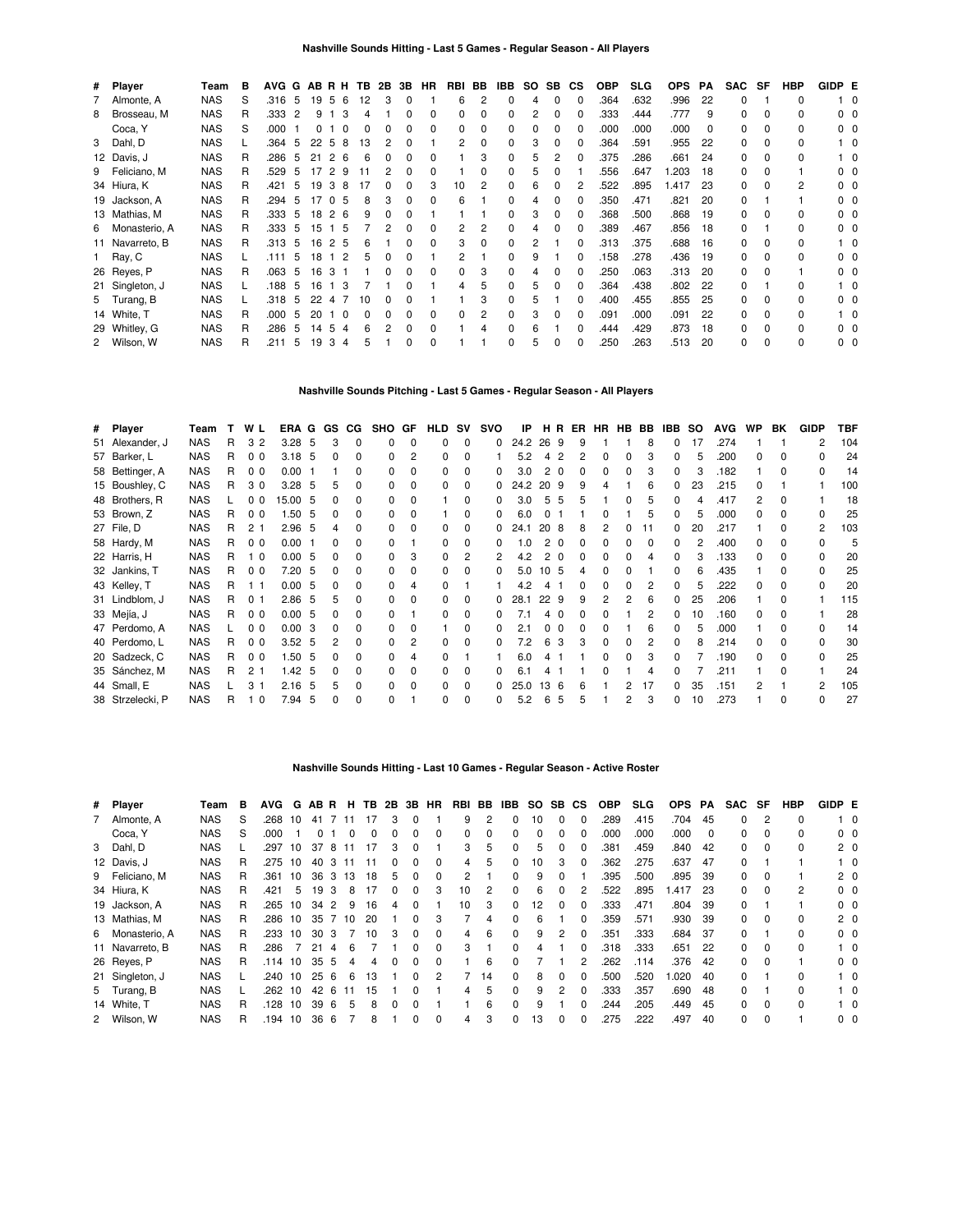| # Player         | Team       |   | W L              | ERA       | G  |              |              | GS CG SHO GF |          | HLD                  | <b>SV</b> | svo           | ΙP             | н   | R        | ER. | HR.      | HB.      | BB | IBB          | <b>SO</b> | <b>AVG</b> | WP.          | BK       | GIDP | TBF |
|------------------|------------|---|------------------|-----------|----|--------------|--------------|--------------|----------|----------------------|-----------|---------------|----------------|-----|----------|-----|----------|----------|----|--------------|-----------|------------|--------------|----------|------|-----|
| 51 Alexander, J  | <b>NAS</b> | R | 4 2              | 2.73      | 6  | 4            | $\Omega$     | 0            | $\Omega$ | $\Omega$             | $\Omega$  | 0             | 29.2           | 28  | 9        | 9   |          |          | 9  | 0            | 21        | .250       |              |          | 3    | 122 |
| 57 Barker, L     | <b>NAS</b> | R | 10               | 2.45      | 10 | <sup>0</sup> | $\Omega$     | $\Omega$     | 3        |                      | 0         |               | 11.0           | 6   | з        | 3   | $\Omega$ | 0        | 6  | $\Omega$     | 14        | .158       | <sup>0</sup> | 0        |      | 45  |
| 58 Bettinger, A  | <b>NAS</b> | R | 0 <sub>0</sub>   | 0.00      |    |              | $\Omega$     | 0            | 0        | $\Omega$             | $\Omega$  | 0             | 3.0            | 2   | $\Omega$ | 0   | 0        | $\Omega$ | 3  | 0            | 3         | .182       |              | 0        |      | 14  |
| 15 Boushley, C   | <b>NAS</b> | R | 3 2              | 4.28      |    |              | $\Omega$     | $\Omega$     | $\Omega$ | $\Omega$             | $\Omega$  |               | $0$ 33.2 32 16 |     |          | 16  | 6        |          | 9  | $\Omega$     | 31        | .244       | <sup>0</sup> |          | 2    | 141 |
| 53 Brown, Z      | <b>NAS</b> | R | 0 <sub>0</sub>   | 2.25      |    | $\Omega$     | $\Omega$     | 0            | $\Omega$ |                      | $\Omega$  | <sup>0</sup>  | 8.0            | 2   | 2        | 2   | $\Omega$ |          | 5  | 0            | 6         | .077       | 0            | 0        | 0    | -33 |
| 27 File, D       | <b>NAS</b> | R | 2 <sub>1</sub>   | 4.45      |    | 6            | $\Omega$     | $\Omega$     | $\Omega$ | $\Omega$             | $\Omega$  | 0             | 32.1           | 30  | 16       | 16  | 3        |          | 15 | $\Omega$     | 26        | .240       |              | $\Omega$ | 2    | 141 |
| 22 Harris, H     | <b>NAS</b> | R | - 0              | 0.00      | 10 | $\Omega$     | <sup>0</sup> | 0            | 5        | $\mathbf{2}^{\circ}$ | 2         | $\mathcal{P}$ | 9.2            | 3   |          | 0   | $\Omega$ | 0        | 10 | 0            | 9         | .107       | <sup>o</sup> |          |      | 39  |
| 32 Jankins, T    | <b>NAS</b> | R | 0 <sub>0</sub>   | 4.66      | 9  | $\Omega$     | $\Omega$     | $\Omega$     | $\Omega$ |                      | $\Omega$  | $\Omega$      | 9.2            | 12  | 6        | 5   |          | $\Omega$ | 2  | $\Omega$     |           | .308       |              | $\Omega$ | 0    | 42  |
| 43 Kelley, T     | <b>NAS</b> | R |                  | 0.00      | 10 | 0            | $\Omega$     | $\Omega$     | 5        | $\Omega$             | 2         | $\mathcal{P}$ | 9.2            |     |          | n   | $\Omega$ | $\Omega$ | 2  | <sup>0</sup> |           | .200       | n.           | 0        |      | 37  |
| 31 Lindblom, J   | <b>NAS</b> | R |                  | 2.43      | 6  | 6            | $\Omega$     | 0            | $\Omega$ | $\Omega$             | $\Omega$  | <sup>0</sup>  | -33.1          | 24  | 9        | 9   | 2        | 2        | 8  | $\Omega$     | 29        | .194       |              | $\Omega$ |      | 134 |
| 20 Sadzeck, C    | <b>NAS</b> | R | 01               | 0.77      | 10 | 0            | $\Omega$     | $\Omega$     | 5        | $\overline{2}$       |           |               | 11.2           |     |          |     | $\Omega$ |          | 5  | $\Omega$     | 10        | .175       |              | $\Omega$ |      | 47  |
| 35 Sánchez, M    | <b>NAS</b> | R | 2 2              | $2.25$ 10 |    | $\Omega$     | $\Omega$     | 0            | 4        | 0                    |           | $\mathcal{P}$ | 12.0           | 9   | 3        | 3   | $\Omega$ | 2        | 4  | $\Omega$     |           | .220       |              | $\Omega$ |      | 47  |
| 44 Small, E      | <b>NAS</b> |   | $\overline{3}$ 1 | 1.95      |    |              | $\Omega$     | $\Omega$     | $\Omega$ | $\Omega$             | $\Omega$  | <sup>0</sup>  | 32.1           | -17 | 9        |     |          | 3        | 21 | 0            | 46        | .149       | 3            |          | 2    | 138 |
| 38 Strzelecki, P | <b>NAS</b> | R | 2 <sub>0</sub>   | 4.91      | 10 | <sup>0</sup> | $\Omega$     | 0            | 2        | $\Omega$             |           |               | 11.0           | 9   | 6        | 6   | 2        | 2        | 5  | 0            | 16        | .225       |              | 0        |      | 47  |

## **Jason Alexander - Pitching - Game Log - 2022 - Regular Season**

| Date    | GM#Team Opp |            | W L            |             | ERA G GS CG SHO SV SVO         |     |   |                |          |            |          | IP                     |     |     |         |                |          |          |               |                | H RERHRHBBBIBB SO WHIP AVG |      |     |                      |           | AB WP BK GIDP TBF |     | NP-S        |
|---------|-------------|------------|----------------|-------------|--------------------------------|-----|---|----------------|----------|------------|----------|------------------------|-----|-----|---------|----------------|----------|----------|---------------|----------------|----------------------------|------|-----|----------------------|-----------|-------------------|-----|-------------|
| 4/8/22  | NAS         | DUR.       |                | 1 0         | 0.00                           |     |   | 0              | $\Omega$ | $\Omega$   | $\Omega$ | 5.0                    |     |     | 2 0 0   | $\overline{0}$ | $\Omega$ |          | $\Omega$      | 4              | 0.60                       | .118 | 17  | $\Omega$             |           |                   | 18  | 71 - 44     |
| 4/14/22 | NAS         | @GWN       | $1\quad$ 0     |             | 2.70                           |     |   | $\Omega$       |          | $0\quad 0$ | $\Omega$ | 5.0                    |     |     | 8 3 3   |                | $\Omega$ |          | $\Omega$      | 3              | 1.20                       | .250 | 23  | - 0                  |           | <sup>0</sup>      | 24  | 89 - 54     |
| 4/20/22 | NAS CLT     |            |                | 1 0         | 2.40                           |     |   | $\overline{0}$ |          | $0\quad 0$ | $\Omega$ | 5.0                    | 4 1 |     |         | $\overline{0}$ | $\Omega$ | $\Omega$ | $\Omega$      | 3              | 1.07                       | .237 | 19  | - 0                  | - 0       | 0                 | 19  | 82 - 54     |
| 4/26/22 | NAS         | @STP       | 0 <sub>1</sub> |             | 2.70                           |     |   | $\Omega$       |          | $0\quad 0$ | $\Omega$ | 5.0                    |     |     |         |                |          |          | 7 2 2 0 0 3 0 | 2              | 1.30                       | .269 |     | $19 \quad 1 \quad 0$ |           |                   | 22  | $84 - 46$   |
| April   | <b>NAS</b>  |            |                | $3 \quad 1$ | $2.70 \quad 4 \quad 4 \quad 0$ |     |   |                |          | $0\quad 0$ | $\Omega$ | 20.0 21 6 6 1 0 5 0 12 |     |     |         |                |          |          |               |                | 1.30                       | .269 | 78  | $\blacksquare$       |           | 2                 | 83  | $326 - 198$ |
| Date    | GM#Team Opp |            | W L            |             | ERA G GS CG SHO SV SVO         |     |   |                |          |            |          |                        |     |     |         |                |          |          |               |                | IP H RERHRHBBBIBB SO WHIP  | AVG  |     |                      |           | AB WP BK GIDP TBF |     | NP-S        |
| 5/3/22  | NAS         | <b>NOR</b> | 0 1            |             | 3.28 1 0 0                     |     |   |                |          | $0\quad 0$ | $\Omega$ | 4.2                    |     |     |         |                |          |          | 4 3 3 0 1 3 0 | -5             | 1.34                       | .263 | 17  |                      | 0 0       | $\Omega$          | 21  | 74 - 47     |
| 5/8/22  | NAS         | <b>NOR</b> |                | 1 O         | 2.73                           | 1 0 |   | $\Omega$       |          | $0\quad 0$ | $\Omega$ | 5.0                    |     | 300 |         | $\Omega$       | $\Omega$ |          | $\Omega$      | $\overline{4}$ | 1.25                       | .250 | 17  | $\Omega$             | <u>ິດ</u> |                   | 18  | $71 - 44$   |
| May     | NAS         |            |                |             | $2.79$ 2 0                     |     |   | 0              |          | $0\quad 0$ | 0        | 9.2                    |     |     | 7 3 3 0 |                | - 1      | 4        | 0             | 9              | 1.14                       | .206 | 34  | $\mathbf{0}$         | - 0       |                   | 39  | 145 - 91    |
| Total   | NAS         | AAA        | 42             |             | 2.73                           | -6  | 4 | 0              | 0        | 0          | 0        | 29.2 28 9              |     |     | 9       |                |          | 9        | 0             | -21            | 1.25                       | .250 | 112 |                      |           | з.                | 122 | 471 - 289   |

## **Jason Alexander - Pitching - Stat Splits - 2022 - Regular Season**

| <b>Split</b>              | Team       | W L            | ERA        |                |              | G GS CG  | <b>SHO</b>   | S٧       | IP.            |                      | HR.      | ER       |              |   |   | HR HB BB IBB SO |    | <b>WHIP</b> | <b>AVG</b> | AB  | WP           | BK       | GIDP           | TBF | NP-S        |
|---------------------------|------------|----------------|------------|----------------|--------------|----------|--------------|----------|----------------|----------------------|----------|----------|--------------|---|---|-----------------|----|-------------|------------|-----|--------------|----------|----------------|-----|-------------|
| Home Games                | <b>NAS</b> | 3 <sub>1</sub> | .83        | 4              |              | $\Omega$ |              |          | 19.2           | 13                   | -4       | 4        | 0            |   | 5 |                 | 16 | 0.92        | .186       | 70  |              | $\Omega$ | 2              | 76  | 298 - 189   |
| Away Games                | <b>NAS</b> | 11             | 4.50       | 2              |              | $\Omega$ | <sup>o</sup> |          | 10.0           | 15 <sub>5</sub>      |          | 5        |              | 0 | 4 | 0               | 5  | .90         | .357       | 42  |              |          |                | 46  | $173 - 100$ |
| Day Games                 | <b>NAS</b> | 10             | 0.00       |                |              | $\Omega$ | <sup>o</sup> |          | 5.0            | 3                    | $\Omega$ | 0        | 0            | 0 |   | 0               | 4  | 0.80        | .176       | 17  | 0            | $\Omega$ |                | 18  | $71 - 44$   |
| <b>Night Games</b>        | <b>NAS</b> |                | 3 2 3.28 5 |                |              | $\Omega$ | 0            |          | 0, 24.2, 25, 9 |                      |          | 9        |              |   | 8 | $\Omega$        | 17 | .34         | .263       | 95  |              |          | $\overline{2}$ | 104 | $400 - 245$ |
| On Grass                  | <b>NAS</b> | 4 2            | $2.73$ 6   |                | 4            | $\Omega$ | 0            | 0        | 29.2 28        |                      | 9        | 9        |              |   | 9 | $\Omega$        | 21 | .25         | .250       | 112 |              |          | 3              | 122 | 471 - 289   |
| April                     | <b>NAS</b> | 3 <sub>1</sub> | 2.70       | $\overline{4}$ | 4            | $\Omega$ | 0            | 0        | 20.0 21        |                      | 6        | 6        |              | 0 | 5 | $\Omega$        | 12 | .30         | .269       | 78  |              |          | $\overline{2}$ | 83  | $326 - 198$ |
| May                       | <b>NAS</b> | 11             | 2.79       | $\mathcal{P}$  |              | $\Omega$ | <sup>o</sup> |          | 9.2            |                      | 3        | 3        | 0            |   | 4 | 0               | 9  | .14         | .206       | 34  | 0            | $\Omega$ |                | 39  | $145 - 91$  |
| On Tuesdays               | <b>NAS</b> | 0 <sub>2</sub> | 4.66 2     |                |              | $\Omega$ | <sup>0</sup> |          | 9.2            | 11                   | -5       | 5        | 0            |   | 6 | <sup>0</sup>    |    | .76         | .306       | 36  |              | $\Omega$ |                | 43  | $158 - 93$  |
| On Wednesdays             | <b>NAS</b> | 10             | .80        |                |              | $\Omega$ | <sup>o</sup> |          | 5.0            | 4                    |          |          | 0            | 0 | 0 | $\Omega$        | 3  | 0.80        | .211       | 19  | 0            | $\Omega$ | 0              | 19  | $82 - 54$   |
| On Thursdays              | <b>NAS</b> | 10             | 5.40       |                |              | $\Omega$ | 0            | $\Omega$ | 5.0            | 8                    | 3        | 3        |              | 0 |   | $\Omega$        | 3  | .80         | .348       | 23  | 0            |          | 0              | 24  | $89 - 54$   |
| On Fridays                | <b>NAS</b> | 10             | 0.00       |                |              | $\Omega$ | $\Omega$     | $\Omega$ | 5.0            | $\mathcal{P} \equiv$ | $\Omega$ | $\Omega$ | 0            | 0 |   | $\Omega$        | 4  | 0.60        | .118       | 17  | 0            | $\Omega$ |                | 18  | $71 - 44$   |
| On Sundays                | <b>NAS</b> | 10             | 0.00       |                | <sup>0</sup> | $\Omega$ | 0            |          | 5.0            | 3                    | $\Omega$ | 0        | <sup>0</sup> | 0 |   | 0               | 4  | 0.80        | .176       | 17  | <sup>0</sup> | $\Omega$ |                | 18  | $71 - 44$   |
| In games following a win  | <b>NAS</b> | 3 <sub>1</sub> | 2.70       | $\overline{a}$ |              | $\Omega$ | <sup>o</sup> |          | 20.0 22        |                      | 6        | 6        |              | 0 | 5 | $\Omega$        | 12 | .35         | .282       | 78  |              |          | $\overline{2}$ | 83  | $326 - 198$ |
| In games following a loss | <b>NAS</b> | 10             | 0.00       |                |              | $\Omega$ | <sup>0</sup> |          | 5.0            | 2                    | $\Omega$ | 0        | 0            | 0 |   | 0               | 4  | 0.60        | .118       | 17  | 0            | $\Omega$ |                | 18  | $71 - 44$   |
| Starter                   | <b>NAS</b> | 3 <sub>1</sub> | 2.70       | $\overline{4}$ | 4            | $\Omega$ | <sup>o</sup> | 0        | 20.0 21        |                      | 6        | 6        |              | 0 | 5 | $\Omega$        | 12 | .30         | .269       | 78  |              |          | 2              | 83  | $326 - 198$ |
| Reliever                  | <b>NAS</b> |                | 2.79       | 2              | $\Omega$     | $\Omega$ | <sup>o</sup> |          | 9.2            |                      | 3        | 3        | 0            |   | 4 | $\Omega$        | 9  | .14         | .206       | 34  | 0            | $\Omega$ |                | 39  | $145 - 91$  |